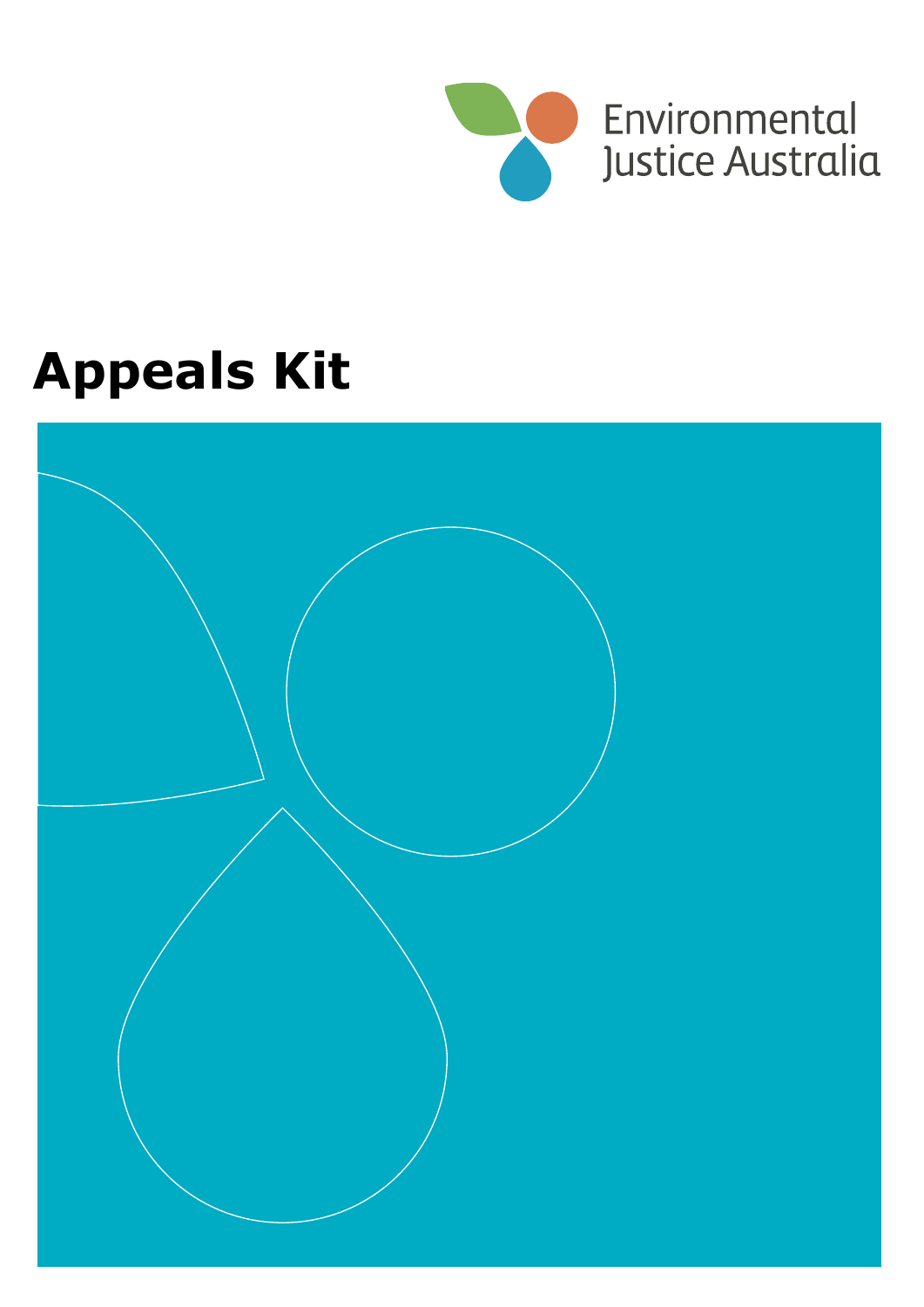# **Appeals Kit**

A guide to running a case in the Planning and Environment List of the Victorian Civil and Administrative Tribunal

#### **About Environmental Justice Australia**

Environmental Justice Australia are nature's lawyers. We use the law to protect our environment, and we work to change our laws to make sure they protect the right of all Australians to clean air, clean water and healthy ecosystems.

#### **For further information contact:**

|          | Environmental Justice Australia                                                             |  |  |
|----------|---------------------------------------------------------------------------------------------|--|--|
| Phone:   | (Melbourne metropolitan area)<br>03 8341 3100                                               |  |  |
|          | 1300 EDOVIC (1300 336842) (Local call cost for callers outside Melbourne metropolitan area) |  |  |
| Fax:     | 03 8341 3111                                                                                |  |  |
| E-mail:  | admin@envirojustice.org.au                                                                  |  |  |
| Website: | www.envirojustice.org.au                                                                    |  |  |
| Post:    | PO Box 12123, A'Beckett Street PO, Melbourne VIC 8006                                       |  |  |
| Address: | Level 3, the 60L Green Building, 60 Leicester Street, Carlton                               |  |  |

#### **SEEK LEGAL ADVICE REGARDING SPECIFIC CASES**

While all care has been taken in preparing this publication, it is not a substitute for legal advice in individual cases. For any specific questions, seek legal advice.

Produced & published by Environment Defenders Office (Victoria) Ltd

Original Publication date: July 2007

ABN 74 052 124 375

© This kit cannot be reproduced without consent of author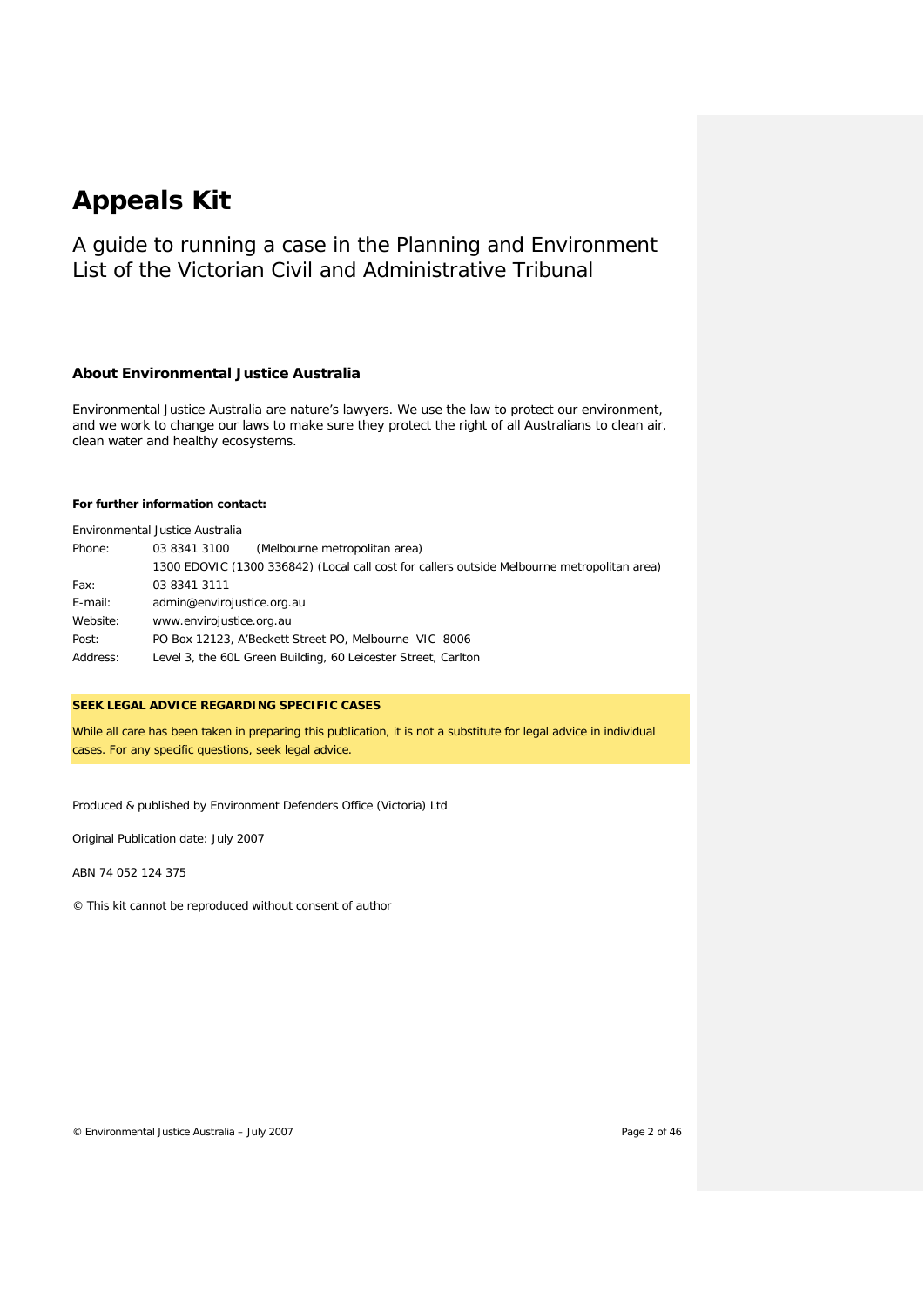## **Contents**

|               | SECTION ONE MAKING AN APPLICATION                                                                    | 6  |
|---------------|------------------------------------------------------------------------------------------------------|----|
| 1.0           | Victorian Civil and Administrative Tribunal                                                          | 7  |
| 1.1           |                                                                                                      |    |
| 1.2           |                                                                                                      |    |
| 1.3           |                                                                                                      |    |
| 1.4           |                                                                                                      |    |
| 1.5           |                                                                                                      |    |
| 2.0           | <b>General matters</b>                                                                               | 9  |
| 2.1           |                                                                                                      |    |
| $2.2^{\circ}$ |                                                                                                      |    |
| 2.3           |                                                                                                      |    |
| 3.0           | Lodging an application for review                                                                    | 11 |
| 3.1           |                                                                                                      |    |
| 3.2           |                                                                                                      |    |
| 3.3           |                                                                                                      |    |
| 3.4           |                                                                                                      |    |
| 3.5           |                                                                                                      |    |
| 3.6           |                                                                                                      |    |
| 3.7           |                                                                                                      |    |
| 3.8           |                                                                                                      |    |
| 3.9           |                                                                                                      |    |
| 3.10          |                                                                                                      |    |
| 4.0           | Opposing an Application for Review                                                                   | 16 |
| 4.1           | How do I oppose an application for review by a permit applicant if I was an objector to the original |    |
|               |                                                                                                      |    |
| 4.2           |                                                                                                      |    |
| 5.0           | Communication with VCAT and other parties                                                            | 18 |
| 5.1           |                                                                                                      |    |
| 5.2           |                                                                                                      |    |
|               | SECTION TWO PRE-HEARING PROCEDURES                                                                   | 19 |
| 6.0           | Request for directions and urgent or prompt hearings                                                 | 20 |
| 6.1           |                                                                                                      |    |
| 6.2           |                                                                                                      |    |
| 6.3           |                                                                                                      |    |
| 6.4           |                                                                                                      |    |
| 6.5           |                                                                                                      |    |
| 6.6           |                                                                                                      |    |
| 7.0           | <b>Adjournments of hearings</b>                                                                      | 23 |
| 7. 1          |                                                                                                      |    |
| 7.2           |                                                                                                      |    |
| 7.3           |                                                                                                      |    |
| 7.4           |                                                                                                      |    |
| 7.5           |                                                                                                      |    |
| 7.6           |                                                                                                      |    |
| 7. 7          |                                                                                                      |    |
| 8.0           | Withdrawal from VCAT proceeding                                                                      | 25 |
| 8.1           |                                                                                                      |    |
|               |                                                                                                      |    |

© Environmental Justice Australia – July 2007 Page 3 of 46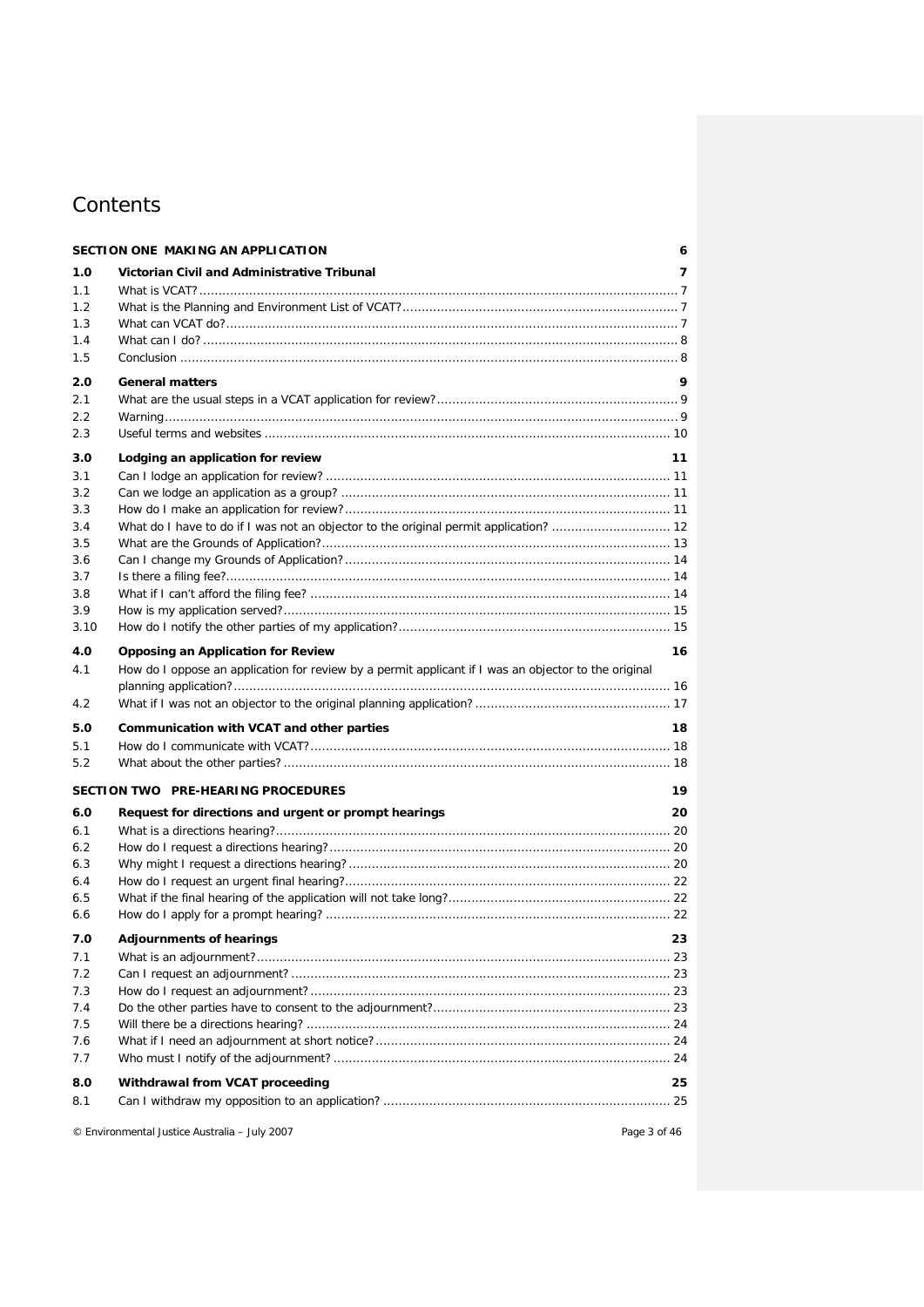| 8.3<br>What if the other parties do not consent or object to the withdrawal of my application? 25<br>8.4<br>8.5<br>8.6<br><b>Mediation</b><br>27<br>9.0<br>9.1<br>9.2<br>9.3<br>9.4<br>9.5<br>9.6<br>9.7<br>9.8<br>9.9<br>9.10<br>9.11<br>30<br>10.0<br>Settlement prior to hearing<br>10.1<br>10.2<br>10.3<br>31<br>11.0<br>Amendment of plans before hearing<br>11.1<br>11.2<br>11.3<br>11.4<br>11.5<br>11.6<br>11.7<br>SECTION THREE PREPARATION FOR HEARING<br>33<br>12.0<br>Research<br>34<br>Introduction 34<br>12.1<br>12.2<br>12.3<br>12.4<br>12.5<br>12.6<br>12.7<br>36<br>13.0<br><b>Expert evidence</b><br>13.1<br>13.2<br>13.3<br>13.4<br>13.5<br>13.6<br>14.0<br><b>Submissions</b><br>38<br>14.1<br>14.2<br>14.3<br>14.4<br>14.5<br>14.6 | 8.2 |                                                               |  |
|--------------------------------------------------------------------------------------------------------------------------------------------------------------------------------------------------------------------------------------------------------------------------------------------------------------------------------------------------------------------------------------------------------------------------------------------------------------------------------------------------------------------------------------------------------------------------------------------------------------------------------------------------------------------------------------------------------------------------------------------------------|-----|---------------------------------------------------------------|--|
|                                                                                                                                                                                                                                                                                                                                                                                                                                                                                                                                                                                                                                                                                                                                                        |     |                                                               |  |
|                                                                                                                                                                                                                                                                                                                                                                                                                                                                                                                                                                                                                                                                                                                                                        |     |                                                               |  |
|                                                                                                                                                                                                                                                                                                                                                                                                                                                                                                                                                                                                                                                                                                                                                        |     |                                                               |  |
|                                                                                                                                                                                                                                                                                                                                                                                                                                                                                                                                                                                                                                                                                                                                                        |     |                                                               |  |
|                                                                                                                                                                                                                                                                                                                                                                                                                                                                                                                                                                                                                                                                                                                                                        |     |                                                               |  |
|                                                                                                                                                                                                                                                                                                                                                                                                                                                                                                                                                                                                                                                                                                                                                        |     |                                                               |  |
|                                                                                                                                                                                                                                                                                                                                                                                                                                                                                                                                                                                                                                                                                                                                                        |     |                                                               |  |
|                                                                                                                                                                                                                                                                                                                                                                                                                                                                                                                                                                                                                                                                                                                                                        |     |                                                               |  |
|                                                                                                                                                                                                                                                                                                                                                                                                                                                                                                                                                                                                                                                                                                                                                        |     |                                                               |  |
|                                                                                                                                                                                                                                                                                                                                                                                                                                                                                                                                                                                                                                                                                                                                                        |     |                                                               |  |
|                                                                                                                                                                                                                                                                                                                                                                                                                                                                                                                                                                                                                                                                                                                                                        |     |                                                               |  |
|                                                                                                                                                                                                                                                                                                                                                                                                                                                                                                                                                                                                                                                                                                                                                        |     |                                                               |  |
|                                                                                                                                                                                                                                                                                                                                                                                                                                                                                                                                                                                                                                                                                                                                                        |     |                                                               |  |
|                                                                                                                                                                                                                                                                                                                                                                                                                                                                                                                                                                                                                                                                                                                                                        |     |                                                               |  |
|                                                                                                                                                                                                                                                                                                                                                                                                                                                                                                                                                                                                                                                                                                                                                        |     |                                                               |  |
|                                                                                                                                                                                                                                                                                                                                                                                                                                                                                                                                                                                                                                                                                                                                                        |     |                                                               |  |
|                                                                                                                                                                                                                                                                                                                                                                                                                                                                                                                                                                                                                                                                                                                                                        |     |                                                               |  |
|                                                                                                                                                                                                                                                                                                                                                                                                                                                                                                                                                                                                                                                                                                                                                        |     |                                                               |  |
|                                                                                                                                                                                                                                                                                                                                                                                                                                                                                                                                                                                                                                                                                                                                                        |     |                                                               |  |
|                                                                                                                                                                                                                                                                                                                                                                                                                                                                                                                                                                                                                                                                                                                                                        |     |                                                               |  |
|                                                                                                                                                                                                                                                                                                                                                                                                                                                                                                                                                                                                                                                                                                                                                        |     |                                                               |  |
|                                                                                                                                                                                                                                                                                                                                                                                                                                                                                                                                                                                                                                                                                                                                                        |     |                                                               |  |
|                                                                                                                                                                                                                                                                                                                                                                                                                                                                                                                                                                                                                                                                                                                                                        |     |                                                               |  |
|                                                                                                                                                                                                                                                                                                                                                                                                                                                                                                                                                                                                                                                                                                                                                        |     |                                                               |  |
|                                                                                                                                                                                                                                                                                                                                                                                                                                                                                                                                                                                                                                                                                                                                                        |     |                                                               |  |
|                                                                                                                                                                                                                                                                                                                                                                                                                                                                                                                                                                                                                                                                                                                                                        |     |                                                               |  |
|                                                                                                                                                                                                                                                                                                                                                                                                                                                                                                                                                                                                                                                                                                                                                        |     |                                                               |  |
|                                                                                                                                                                                                                                                                                                                                                                                                                                                                                                                                                                                                                                                                                                                                                        |     |                                                               |  |
|                                                                                                                                                                                                                                                                                                                                                                                                                                                                                                                                                                                                                                                                                                                                                        |     |                                                               |  |
|                                                                                                                                                                                                                                                                                                                                                                                                                                                                                                                                                                                                                                                                                                                                                        |     |                                                               |  |
|                                                                                                                                                                                                                                                                                                                                                                                                                                                                                                                                                                                                                                                                                                                                                        |     |                                                               |  |
|                                                                                                                                                                                                                                                                                                                                                                                                                                                                                                                                                                                                                                                                                                                                                        |     |                                                               |  |
|                                                                                                                                                                                                                                                                                                                                                                                                                                                                                                                                                                                                                                                                                                                                                        |     |                                                               |  |
|                                                                                                                                                                                                                                                                                                                                                                                                                                                                                                                                                                                                                                                                                                                                                        |     |                                                               |  |
|                                                                                                                                                                                                                                                                                                                                                                                                                                                                                                                                                                                                                                                                                                                                                        |     |                                                               |  |
|                                                                                                                                                                                                                                                                                                                                                                                                                                                                                                                                                                                                                                                                                                                                                        |     |                                                               |  |
|                                                                                                                                                                                                                                                                                                                                                                                                                                                                                                                                                                                                                                                                                                                                                        |     |                                                               |  |
|                                                                                                                                                                                                                                                                                                                                                                                                                                                                                                                                                                                                                                                                                                                                                        |     |                                                               |  |
|                                                                                                                                                                                                                                                                                                                                                                                                                                                                                                                                                                                                                                                                                                                                                        |     |                                                               |  |
|                                                                                                                                                                                                                                                                                                                                                                                                                                                                                                                                                                                                                                                                                                                                                        |     |                                                               |  |
|                                                                                                                                                                                                                                                                                                                                                                                                                                                                                                                                                                                                                                                                                                                                                        |     |                                                               |  |
|                                                                                                                                                                                                                                                                                                                                                                                                                                                                                                                                                                                                                                                                                                                                                        |     |                                                               |  |
|                                                                                                                                                                                                                                                                                                                                                                                                                                                                                                                                                                                                                                                                                                                                                        |     |                                                               |  |
|                                                                                                                                                                                                                                                                                                                                                                                                                                                                                                                                                                                                                                                                                                                                                        |     |                                                               |  |
|                                                                                                                                                                                                                                                                                                                                                                                                                                                                                                                                                                                                                                                                                                                                                        |     |                                                               |  |
|                                                                                                                                                                                                                                                                                                                                                                                                                                                                                                                                                                                                                                                                                                                                                        |     |                                                               |  |
|                                                                                                                                                                                                                                                                                                                                                                                                                                                                                                                                                                                                                                                                                                                                                        |     |                                                               |  |
|                                                                                                                                                                                                                                                                                                                                                                                                                                                                                                                                                                                                                                                                                                                                                        |     |                                                               |  |
|                                                                                                                                                                                                                                                                                                                                                                                                                                                                                                                                                                                                                                                                                                                                                        |     |                                                               |  |
|                                                                                                                                                                                                                                                                                                                                                                                                                                                                                                                                                                                                                                                                                                                                                        |     |                                                               |  |
|                                                                                                                                                                                                                                                                                                                                                                                                                                                                                                                                                                                                                                                                                                                                                        |     |                                                               |  |
|                                                                                                                                                                                                                                                                                                                                                                                                                                                                                                                                                                                                                                                                                                                                                        |     | © Environmental Justice Australia - July 2007<br>Page 4 of 46 |  |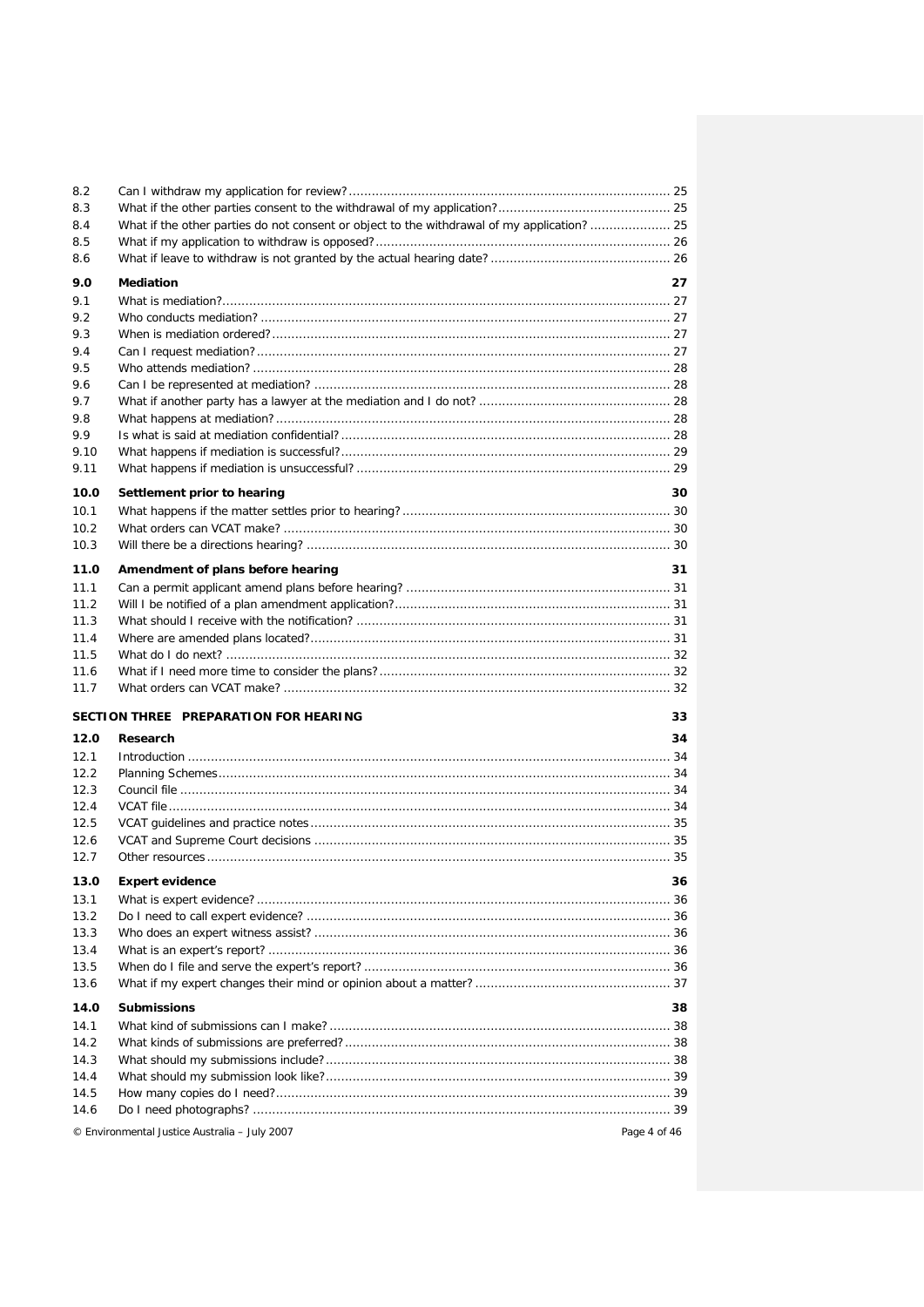| 14.7  |                                     |    |
|-------|-------------------------------------|----|
|       | SECTION FOUR THE HEARING AND BEYOND | 40 |
| 15.0  | <b>VCAT Hearing</b>                 | 41 |
| 15.1  |                                     |    |
| 15.2  |                                     |    |
| 15.3  |                                     |    |
| 154   |                                     |    |
| 15.5  |                                     |    |
| 15.6  |                                     |    |
| 15.7  |                                     |    |
| 15.8  |                                     |    |
| 15.9  |                                     |    |
| 15.10 |                                     |    |
| 15.11 |                                     |    |
| 15 12 |                                     |    |
| 15.13 |                                     |    |
| 15.14 |                                     |    |
| 16.0  | Costs                               | 44 |
| 16.1  |                                     |    |
| 16.2  |                                     |    |
| 17.0  | Appeal from VCAT decision           | 45 |
| 17.1  |                                     |    |
| 17.2  |                                     |    |
| 17.3  |                                     |    |
| 174   |                                     |    |
| 17.5  |                                     |    |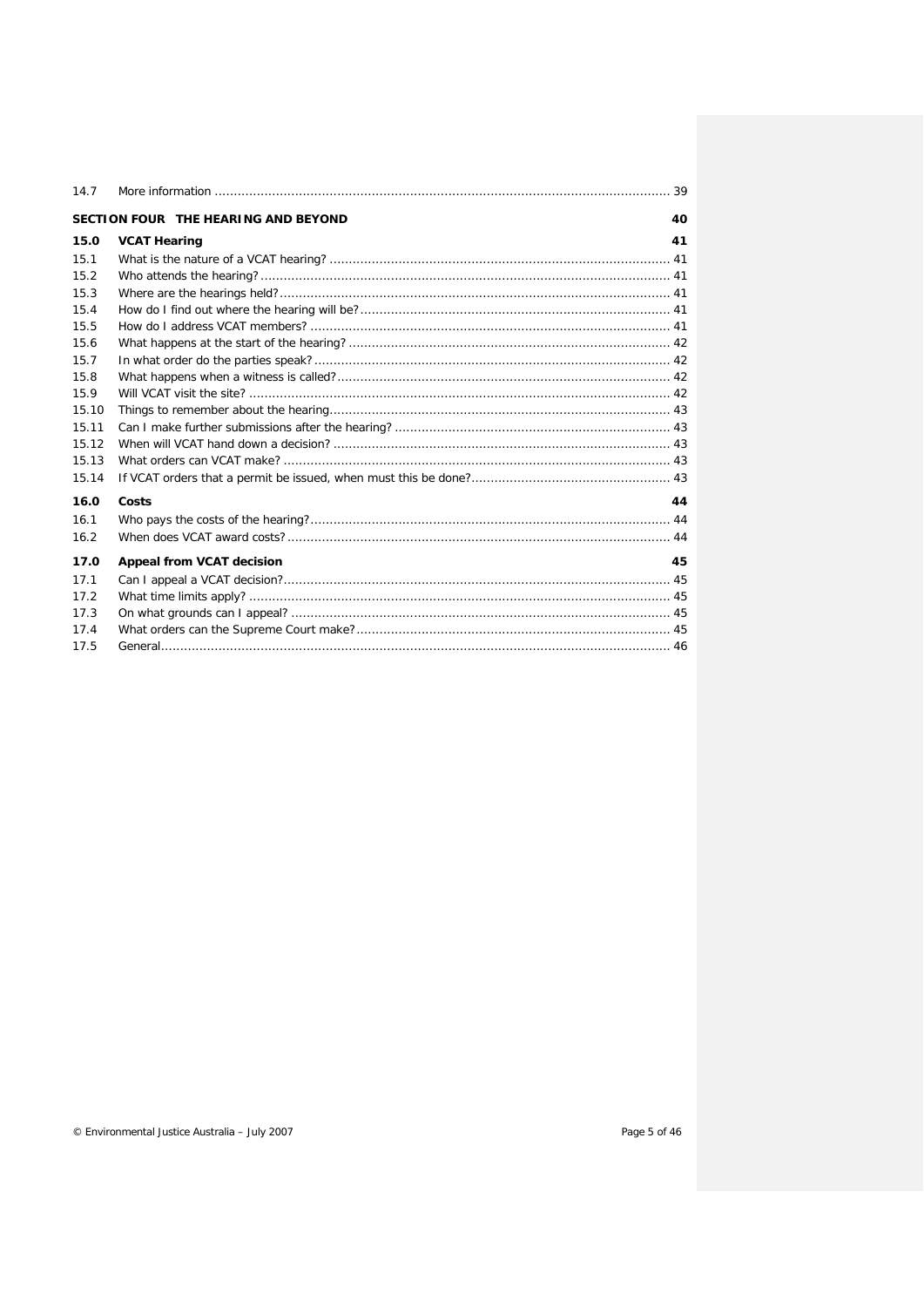# SECTION ONE

# <span id="page-5-0"></span>MAKING AN APPLICATION

© Environmental Justice Australia – July 2007 Page 6 of 46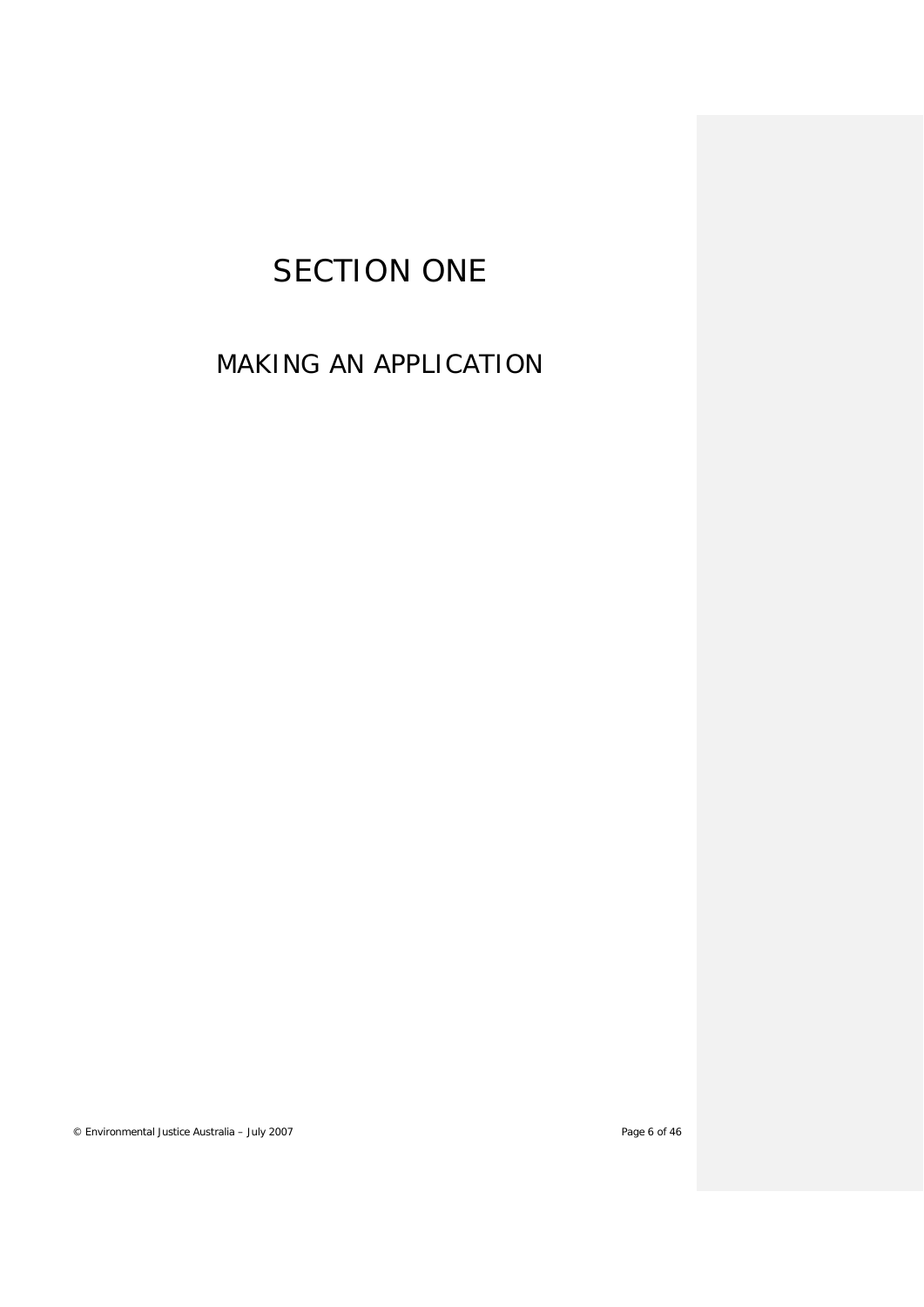## <span id="page-6-0"></span>**1.0 Victorian Civil and Administrative Tribunal**

<span id="page-6-3"></span><span id="page-6-2"></span><span id="page-6-1"></span>

| 1.1 | <b>What is VCAT?</b>                       | The Victorian Civil and Administrative Tribunal (VCAT) was established in 1998 by<br>the Victorian Civil and Administrative Tribunal Act 1998 (VCAT Act) to deal with a<br>range of disputes.<br>VCAT is divided into two divisions, the Administrative and the Civil Divisions. Each                                                                     |
|-----|--------------------------------------------|-----------------------------------------------------------------------------------------------------------------------------------------------------------------------------------------------------------------------------------------------------------------------------------------------------------------------------------------------------------|
|     |                                            | division contains a number of lists which specialise in particular types of cases.                                                                                                                                                                                                                                                                        |
| 1.2 | What is the<br>Planning and<br>Environment | The Planning and Environment List is one of the lists in the Administrative Division<br>of VCAT.                                                                                                                                                                                                                                                          |
|     | <b>List of VCAT?</b>                       | It is made up of a number of members. The President of the list is a judge of the<br>Supreme Court of Victoria and the other members include lawyers and people with<br>special expertise, such as planners or engineers. One or more members may<br>conduct a hearing, depending upon the nature of the application and the complexity<br>of the issues. |
| 1.3 | What can VCAT<br>do?                       | The Planning and Environment List is empowered to resolve disputes arising under<br>a number of different Victorian Acts. In relation to the Planning and Environment<br>Act 1987 (PE Act), the Planning and Environment List is empowered to resolve the<br>following applications:                                                                      |
|     |                                            | • applications for review of decisions by a Responsible Authority (being a council or<br>other body empowered to make decisions in relation to planning matters);                                                                                                                                                                                         |
|     |                                            | applications to cancel or amend planning permits;                                                                                                                                                                                                                                                                                                         |
|     |                                            | applications for enforcement orders concerning breaches of the PE Act; and<br>$\bullet$                                                                                                                                                                                                                                                                   |
|     |                                            | applications for declarations.                                                                                                                                                                                                                                                                                                                            |
|     |                                            | This kit is concerned solely with applications for review of decisions by a<br>Responsible Authority in respect of planning permit applications. <sup>1</sup>                                                                                                                                                                                             |
|     |                                            | The Planning and Environment List can review:                                                                                                                                                                                                                                                                                                             |
|     |                                            | decisions made by a Responsible Authority (usually the local council) to grant or<br>$\bullet$<br>refuse a planning permit; or                                                                                                                                                                                                                            |
|     |                                            | the failure of a Responsible Authority to deal with a planning permit within the<br>required time.                                                                                                                                                                                                                                                        |
|     |                                            | These are called 'applications for review' and are rehearings. VCAT has the power to<br>make a new decision or to confirm, change or overturn any decision being<br>reviewed.                                                                                                                                                                             |

j

<sup>&</sup>lt;sup>1</sup> For information on VCAT's powers in respect of other applications under the PE Act, please refer to the Enforcement Kit.

<span id="page-6-4"></span><sup>©</sup> Environmental Justice Australia – July 2007 **Page 7** of 46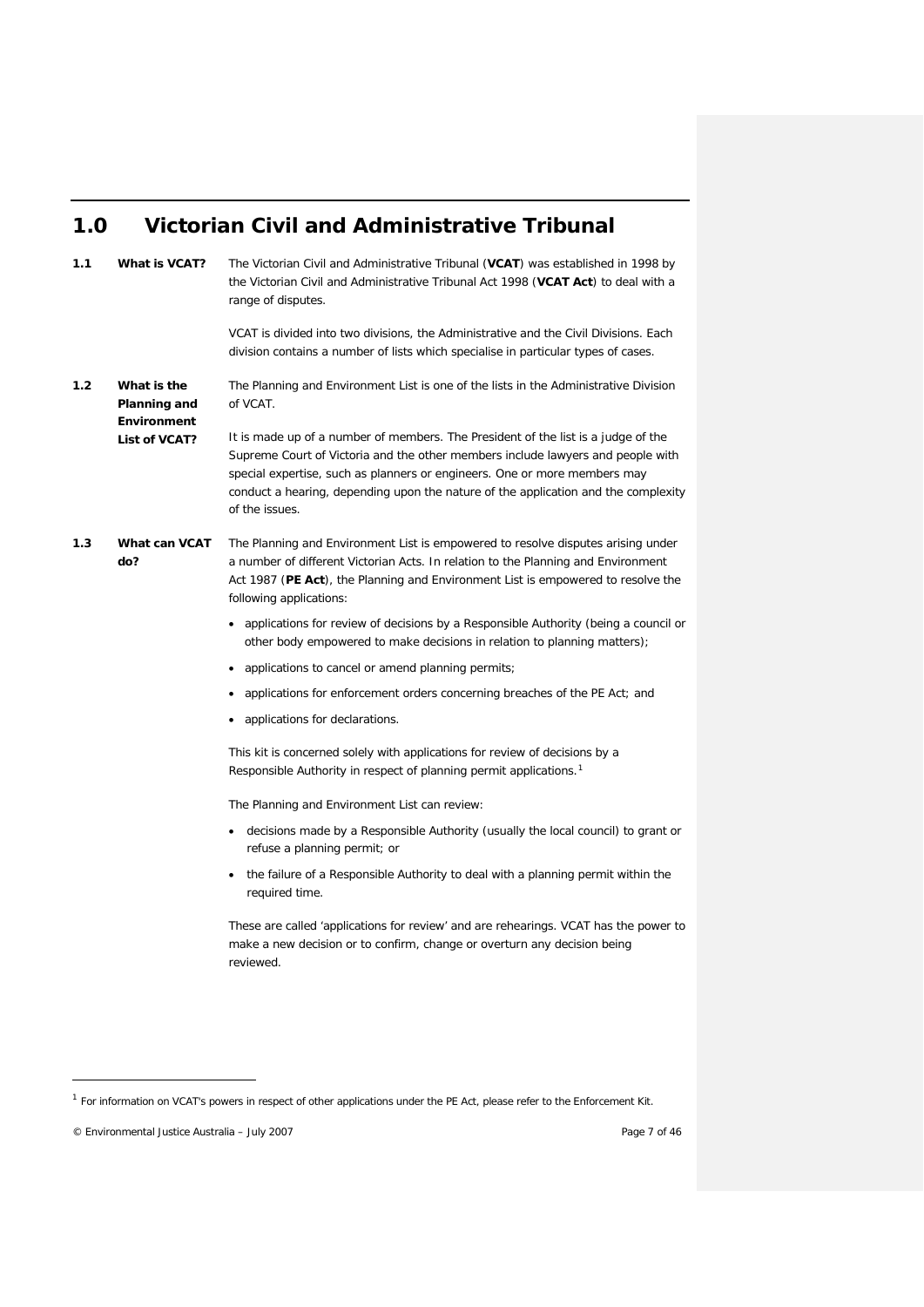- <span id="page-7-0"></span>*1.4 What can I do?* If you objected to the original planning permit application, you can:
	- apply for a review against a decision of the Responsible Authority to grant a permit (section 8[2](#page-7-2) PE Act); $^2$  or
	- oppose any application for review made by the permit applicant.

If you did not object to the original planning permit application, but are affected by the decision to grant a permit, you can only lodge an application for review against the decision if:

- there was at least one written objection to the original permit application; and
- VCAT permits you to apply.

(section 82B PE Act)

See also Section [2.0](#page-8-0) below - Lodging or opposing an application for review.

- <span id="page-7-1"></span>*1.5 Conclusion* There are two ways that an objector (or a non-objector with VCAT's permission) may become involved in a VCAT planning review:
	- as an applicant for review of a decision to grant a permit; or
	- by opposing an application for review by a permit applicant.

j

<span id="page-7-2"></span><sup>&</sup>lt;sup>2</sup> For more information on objections to planning permit applications, please see the Objections Kit and the Fact Sheet – Planning and Development series.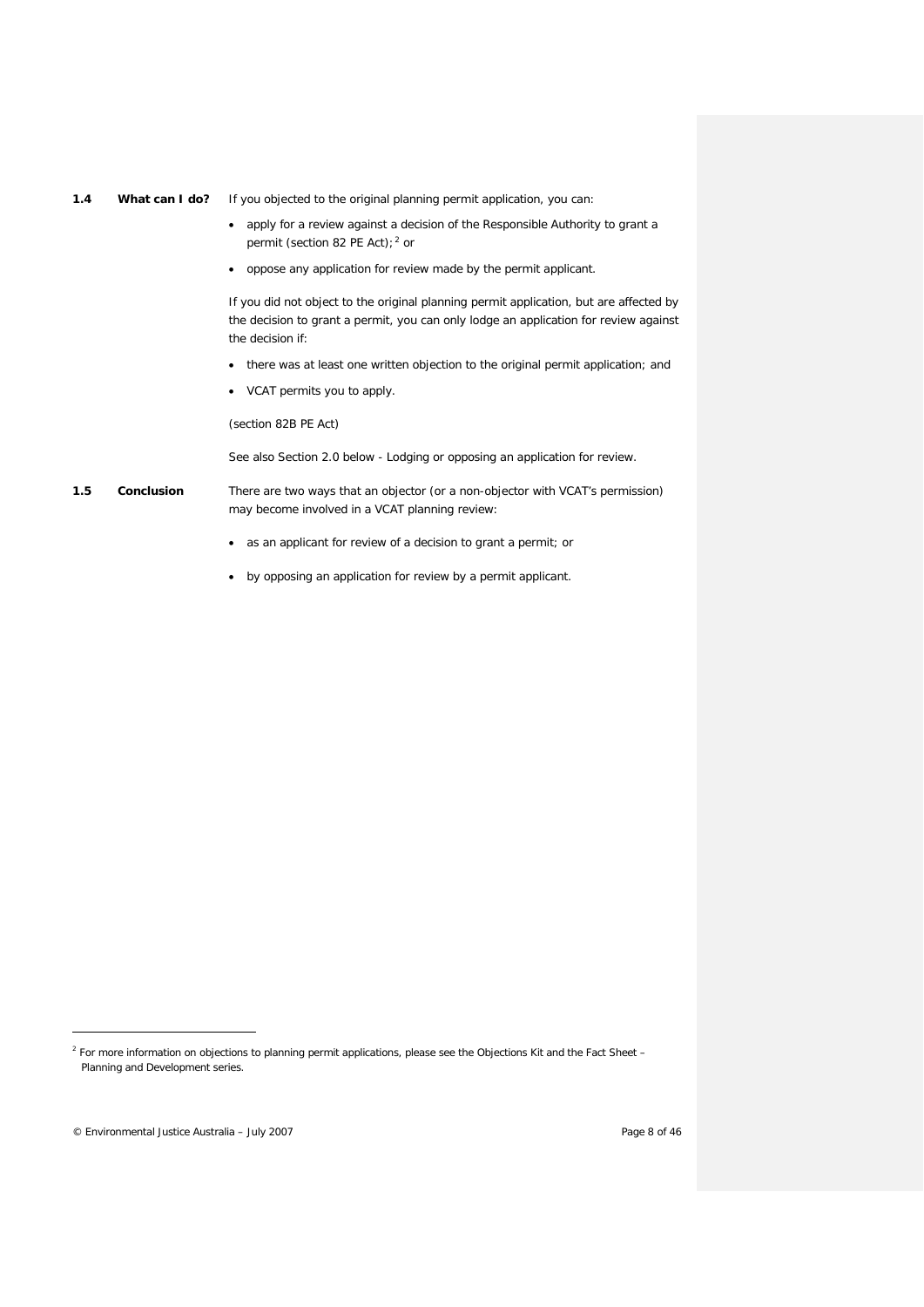#### <span id="page-8-0"></span>**2.0 General matters**

#### <span id="page-8-1"></span>*2.1 What are the usual steps in a VCAT application for review?*

When you make an application for VCAT to review, the usual process is:

- 1. The application for review is lodged and served (see Section [3.0 below\)](#page-10-0).
- 2. The Statement of Grounds opposing application for review is lodged and served (see Section [4.0 below\)](#page-15-0).
- 3. There is a directions hearing to determine the timetable for other steps, including setting a date for the application to be heard (see Section [6.0 below\)](#page-19-0).
- 4. Other hearings may be held, such as applications for adjournments, leave to withdraw an application for review or for amendments to plans (see Sections [7.0,](#page-22-0) [8.0](#page-24-0) and [11.0 below\)](#page-30-0).
- 5. The parties attend mediation (see Sectio[n 9.0 below\)](#page-26-0).
- 6. Ten business days prior to the hearing (or in accordance with any direction or order of VCAT), any expert witness statements must be filed with VCAT and circulated to all parties (see Clause 4.2, *VCAT Practice Note No.1 – Planning and Environment List (General Procedures)* and *VCAT General Practice Note No. 2 (Expert Evidence)*).
- 7. One week before the hearing, the Responsible Authority will circulate the draft permit conditions which it will recommend in the event that the Tribunal decides that a planning permit should be issued.
- 8. The final hearing of the application takes place (see Section [15.0 below\)](#page-40-0).

#### <span id="page-8-2"></span>*2.2 Warning*

If you are involved in an Application for Review and you:

- fail to comply with an order or direction of VCAT without reasonable excuse;
- fail to comply with the VCAT Act or the PE Act;
- seek adjournments without appropriate reasons; or
- fail to attend mediation;

VCAT may determine that you are conducting the proceedings in a way that unnecessarily disadvantages another party, particularly if you repeatedly engage in such conduct (section 78(1) VCAT Act). In those circumstances, VCAT may (depending on whether you are the applicant for review or the respondent):

- order that the proceeding be struck out (which means VCAT will refuse to proceed and you must make a fresh application if you wish to pursue the matter further);
- decide the proceeding in favour of the applicant;
- order that you be removed from the proceeding; and/or
- order that you pay costs wasted by other parties.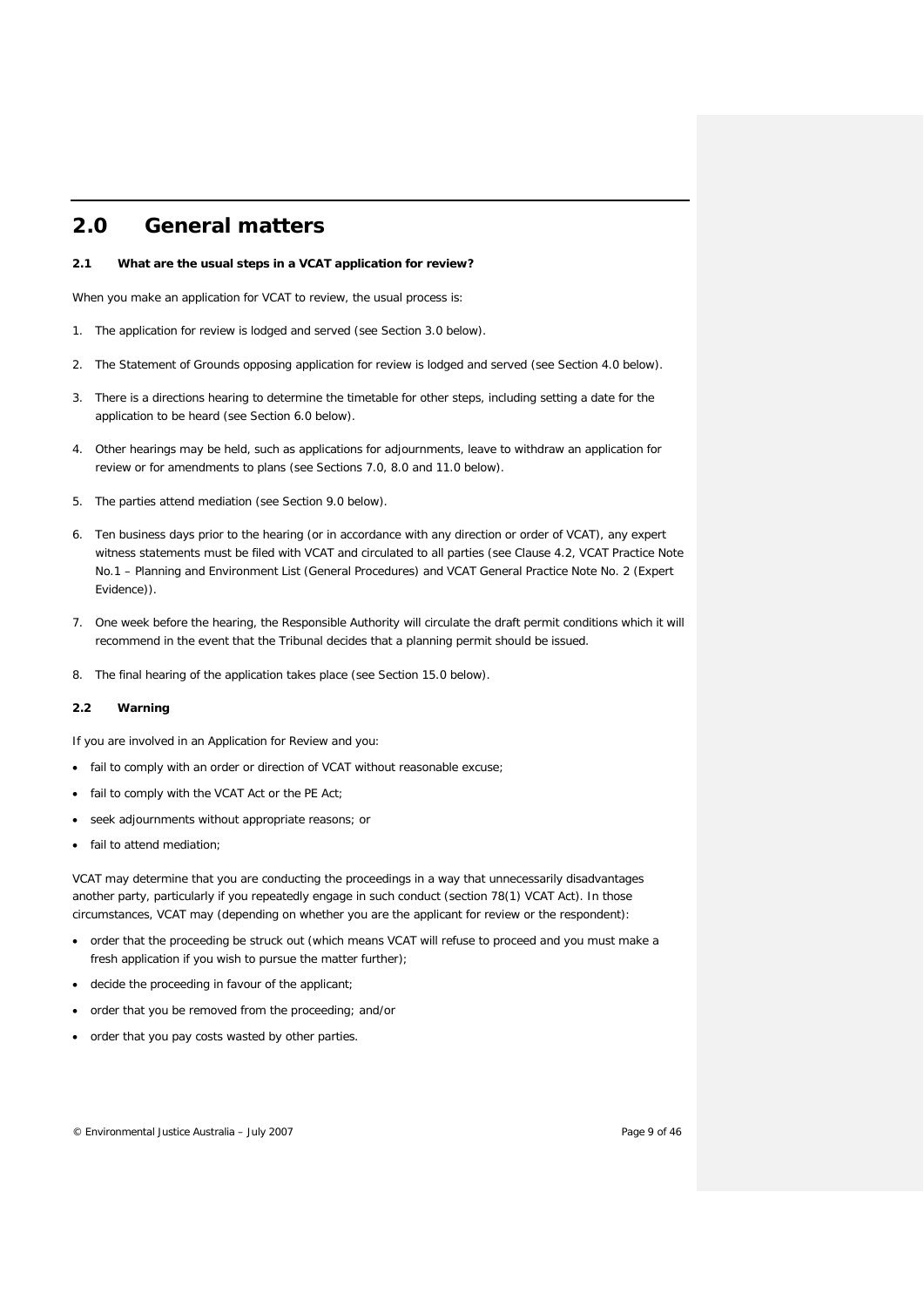#### <span id="page-9-0"></span>*2.3 Useful terms and websites*

| <b>PE Act</b>               | Planning and Environment Act 1987 (Vic)                                                                                                                                                                                                                                                                                         |                                                                     |
|-----------------------------|---------------------------------------------------------------------------------------------------------------------------------------------------------------------------------------------------------------------------------------------------------------------------------------------------------------------------------|---------------------------------------------------------------------|
| <b>Statement of Service</b> | From time to time you may need to prove that you have sent certain documents to<br>other parties to a proceeding. You do this by filing a Statement of Service (available<br>from the VCAT website) with VCAT setting out each party you have served and how<br>they were served, attaching copies of the documents you served. |                                                                     |
| <b>VCAT Act</b>             | Victorian and Administrative Tribunal Act 1998 (Vic)                                                                                                                                                                                                                                                                            |                                                                     |
| <b>VCAT website</b>         | www.vcat.vic.gov.au                                                                                                                                                                                                                                                                                                             | Comment [Admin1]: You could<br>make it so this hyperlink re-directs |

to the planning & environment page, but the address for that section is really long & I think it would look unwieldy.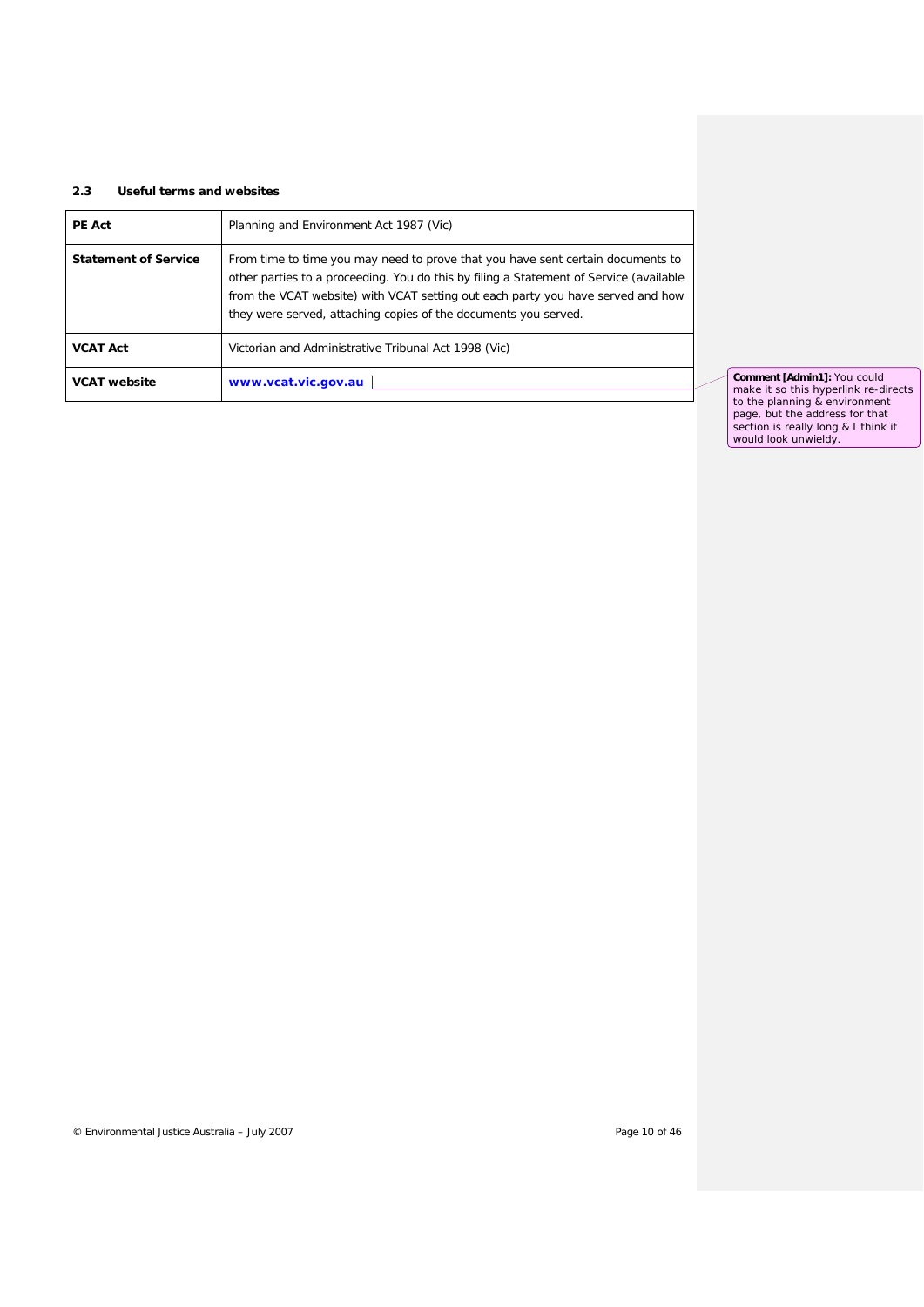## <span id="page-10-0"></span>**3.0 Lodging an application for review**

<span id="page-10-1"></span>

| 3.1 | Can I lodge an  |
|-----|-----------------|
|     | application for |
|     | review?         |

*as a group?*

You may lodge an application for review with VCAT if you were:

- the permit applicant;
- an objector to the planning permit application; or
- an affected person (with leave or permission of VCAT).

<span id="page-10-2"></span>*3.2 Can we lodge an application*  If your group wants to lodge or oppose an application for review as an 'association', then the association must be incorporated.

(See *Associations Incorporation Act 1981* (Vic))

Otherwise, VCAT may permit a member or representative of an unincorporated association to make submissions at the hearing (section 61 VCAT Act).

Multiple individuals can lodge a joint application for review with VCAT (section 67 VCAT Act). You must attach to the application a list of the joint objectors' names, addresses and signatures or written authorisations.

You should nominate one person as a representative and use their address for service to receive correspondence on behalf of the joint applicants. That person will be responsible for keeping the others informed of all developments.

See VCAT Guidelines for making joint applications at:

**[http://www.vcat.vic.gov.au/CA256902000FE154/Lookup/miscellane](http://www.vcat.vic.gov.au/CA256902000FE154/Lookup/miscellaneous_pdfs/$file/guidelines-joint_applications.pdf) [ous\\_pdfs/\\$file/guidelines-joint\\_applications.pdf](http://www.vcat.vic.gov.au/CA256902000FE154/Lookup/miscellaneous_pdfs/$file/guidelines-joint_applications.pdf)**

#### **Tip**

Often a joint application is a good idea, because on appeal VCAT prefers to avoid hearing multiple submissions covering the same issues. Having one objector representative may help you to coordinate your case, save time and money, and make its presentation more effective.

<span id="page-10-3"></span>*3.3 How do I make an application for review?* You make an application for review by lodging the appropriate form with VCAT. An application for review form is available from the VCAT Registry or from the VCAT website. A copy of the application form for objectors can be downloaded from: **[http://www.vcat.vic.gov.au/CA256902000FE154/Lookup/planning\\_li](http://www.vcat.vic.gov.au/CA256902000FE154/Lookup/planning_list/$file/application_for_review-objector.pdf)**

**[st/\\$file/application\\_for\\_review-objector.pdf](http://www.vcat.vic.gov.au/CA256902000FE154/Lookup/planning_list/$file/application_for_review-objector.pdf)**

A copy of VCAT's guidelines for objectors applying for review can be found at:

**[http://www.vcat.vic.gov.au/CA256902000FE154/Lookup/planning\\_li](http://www.vcat.vic.gov.au/CA256902000FE154/Lookup/planning_list/$file/guide_for_objectors.pdf) [st/\\$file/guide\\_for\\_objectors.pdf](http://www.vcat.vic.gov.au/CA256902000FE154/Lookup/planning_list/$file/guide_for_objectors.pdf)**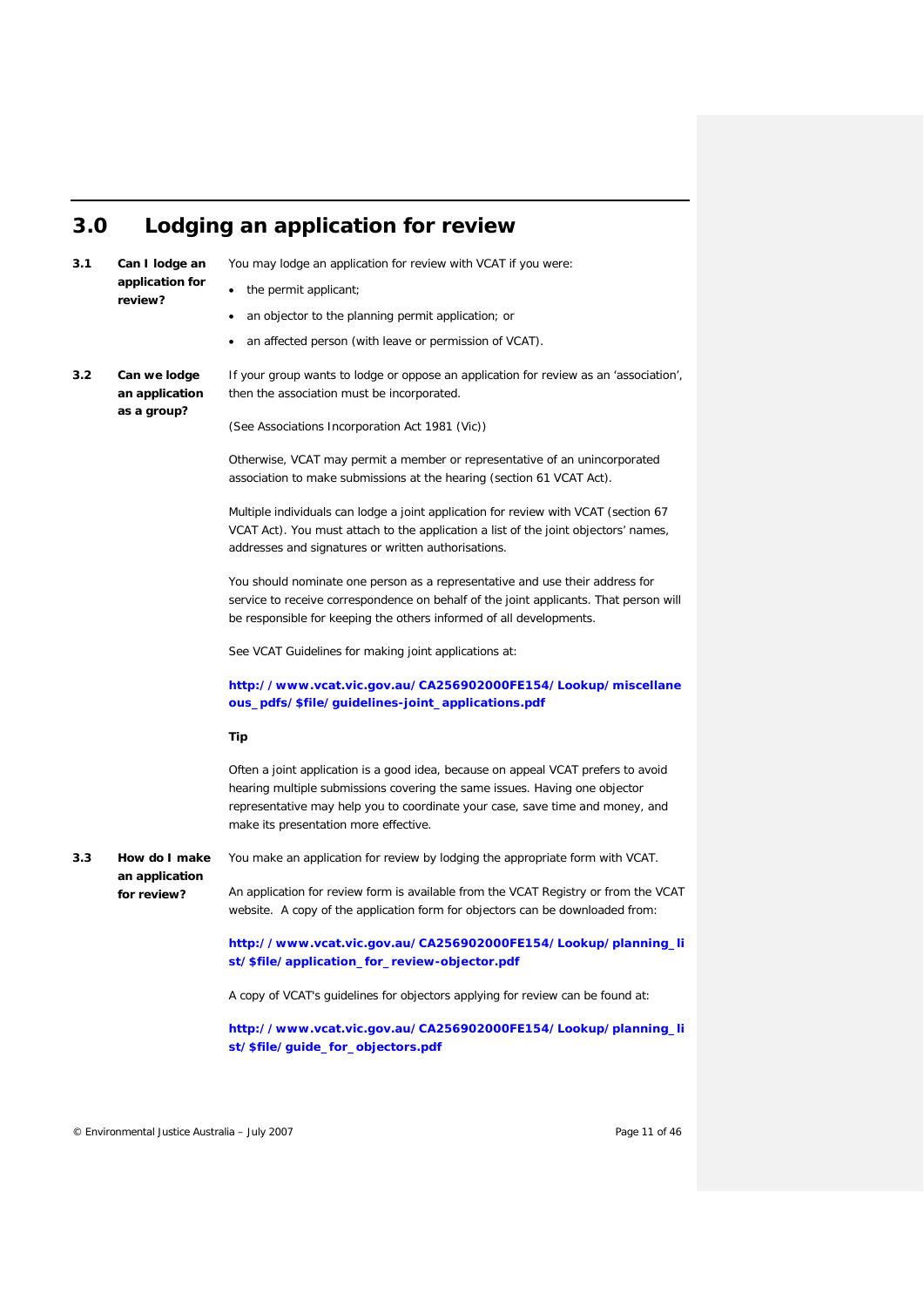You should read the guidelines carefully. On the form, you must fill out the following details:

- your name and address (and of other joint applicants);
- your interest in the permit application, e.g. that you were an objector;
- the address of the relevant land:
- the use and/or development for which the permit was sought;
- type of decision being reviewed;
- Grounds of Application (see [3.5](#page-12-0) below);
- whether you want a mediation; and
- an estimate of how long it will take you to present your case. To do this, think about how many witnesses you will call, how long it will take you to ask them questions and how long the presentation of your argument will take. Remember, this is only an estimate and is likely to change as the proceeding develops.

If you have not already done so, you should obtain copies of the following documents from the Responsible Authority's file to assist you:

- original permit application;
- notice of decision to grant a permit (or otherwise);
- any objections previously lodged with the Responsible Authority; and
- any Referral Authority comments.<sup>[3](#page-11-1)</sup>

<span id="page-11-0"></span>*3.4 What do I have to do if I was not an objector to the original permit application?*

You must lodge an application for review with VCAT in the appropriate form (see [3.3](#page-10-3) above).

VCAT will acknowledge receipt of the application and request that you seek the consent of the permit applicant and the Responsible Authority to your application, before you will be allowed to proceed.

If the permit applicant consents, your application for review will proceed.

If the permit applicant does not consent:

- VCAT will list the matter for a directions hearing (see sectio[n 6.1 below\)](#page-19-1);
- VCAT will hear arguments by you, the permit applicant and the Responsible Authority about whether you should be allowed to apply for the original decision to be reviewed; and then
- VCAT will decide whether your application for review can proceed or not. It will do so if it believes it would be just and fair in the circumstances to do so.

(Section 82B, PE Act)

i.

<sup>3</sup> For further information on Referral Authorities, please see Fact Sheet 2.2 – Permits and EDO Objections Kit, Section 1.4

<span id="page-11-1"></span><sup>©</sup> Environmental Justice Australia – July 2007 Page 12 of 46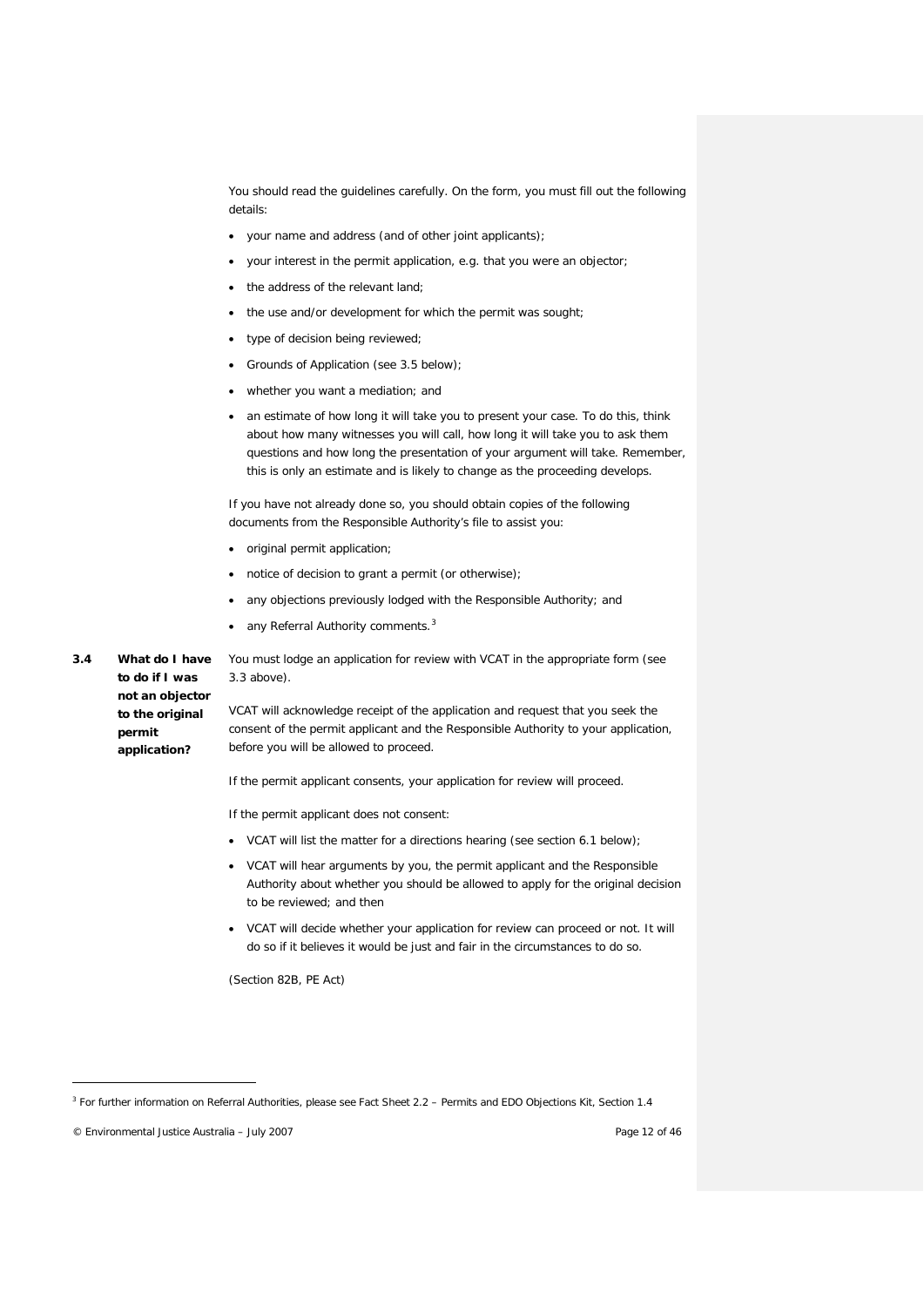#### <span id="page-12-0"></span>*3.5 What are the Grounds of Application?* The Grounds of Application are the reasons why the decision of the Responsible Authority should be reviewed. They are aimed at the merits (or lack of merit) of the particular proposal.

The Grounds can be quite broad. However, they must be specific enough to enable the other parties to understand the case they must answer.

The issues that VCAT must consider include:

- any issues the Responsible Authority did consider or was required to consider in making its decision under section 60 of the PE Act;
- relevant planning schemes (and in particular the objectives and decision guidelines of the zone, overlay or other provision of the planning scheme under which the permit(s) is/are required);
- Victorian planning objectives
- relevant Victorian environment protection policies;
- any significant effects the proposal may have on the environment, or that the environment may have on the proposal;

Where relevant, the Tribunal must also consider:

- any significant social and economic effects of the proposed use or development;
- any relevant State Environment Protection Policy in force pursuant to section 16 of the *Environment Protection Act 1970* (note that VCAT **must** give effect to these policies, where relevant);
- strategic plans, policy statements, codes or guidelines that have been adopted by a Minister, government department, public authority or local council;
- any amendment to the planning scheme which has been adopted by a planning authority;
- any agreements between the Responsible Authority and the land owner which affect the land under section 173.

#### (Section 84B PE Act)

Your grounds should **not** deal with the following:

- the personality or character of any relevant persons;
- the political behaviour of Council:
- moral objections to uses such as brothels;
- economic competition between individually competing businesses;
- loss of property values; and
- issues unrelated to the specific planning control (for example, building height is not relevant when a permit is only required to reduce car parking). (See VCAT Brochure, *Submissions in the Planning List*, available on the VCAT website.)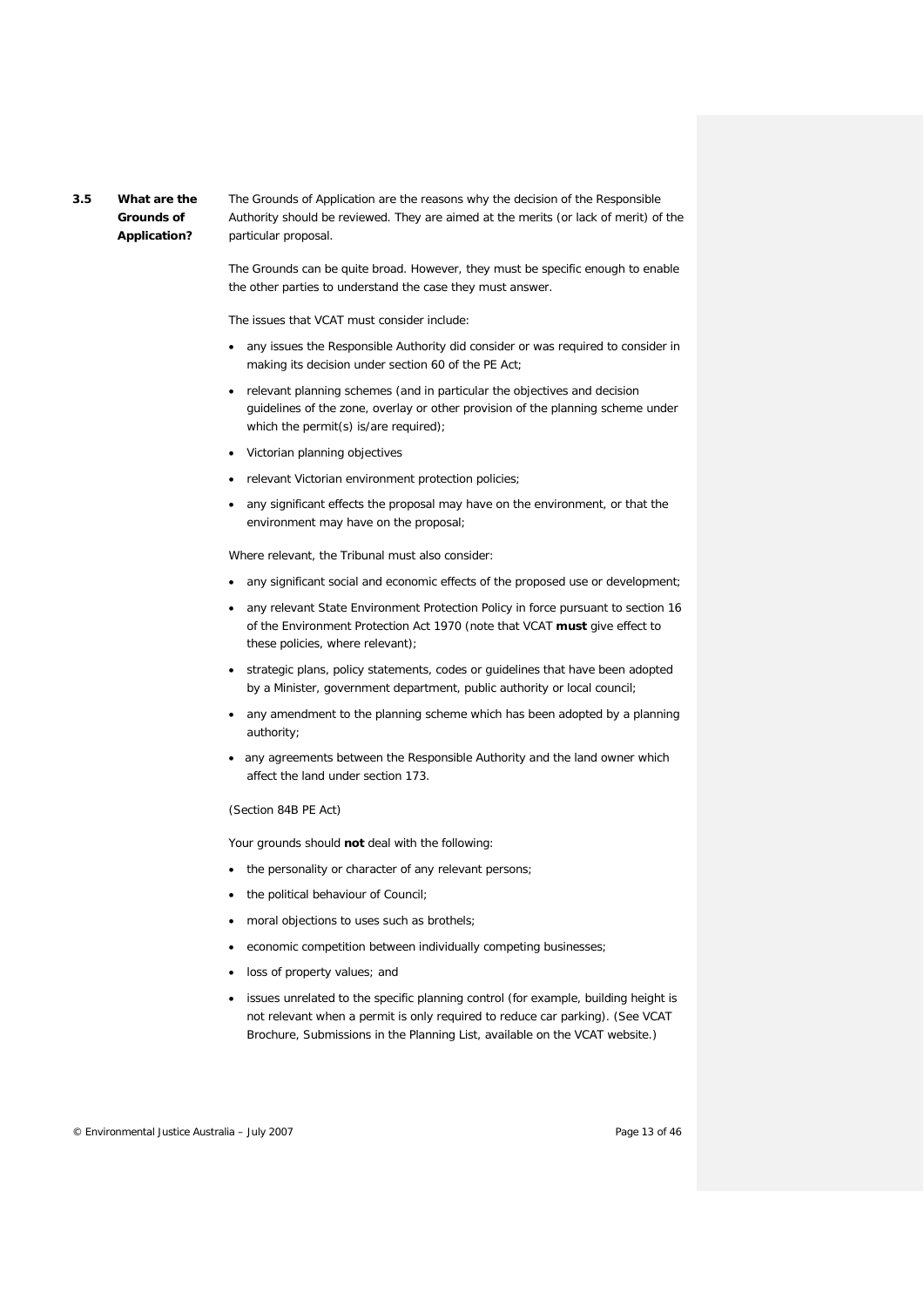#### **An example**

In relation to an appeal against a decision to grant a permit for an intensive chicken farm, you may wish to say that:

- the proposal is contrary to good and proper planning;
- the proposal will have a detrimental impact on neighbouring amenity;
- the proposal will have a detrimental impact on the environment;
- the proposal will result in loss of native vegetation; or
- the proposal will generate a detrimental amount of traffic.

<span id="page-13-2"></span><span id="page-13-1"></span><span id="page-13-0"></span>*3.6 Can I change my Grounds of Application?* You rely upon your Grounds of Application at the VCAT hearing. However, you are not restricted to these grounds and you may rely upon new grounds at any time before or during the hearing (section 84A PE Act). If you wish to rely upon new grounds, ensure that you advise all other parties as soon as possible, so they have time to prepare a response. If you raise new grounds on the day of the hearing, the other parties may request an adjournment and orders that you pay costs that have been wasted because of the adjournment. *3.7 Is there a filing fee?* You must pay a fee when you lodge the application form. The filing fee is not refundable. For details of the fee, see the VCAT website or telephone the VCAT Registry, as it changes from time to time. Fees can be paid in cash, by cheque, money order or credit card. Cheques and money orders should be made payable to the 'Registrar, Victorian Civil and Administrative Tribunal'. *3.8 What if I can't afford the filing fee?* If payment of the fee would cause you financial hardship, you can apply for it to be waived. The application form is available on the VCAT website. VCAT has the discretion to waive fees in certain circumstances. As a guide, VCAT may waive the fee for a person who: • has no partner or children, is not in the workforce, has an after tax income of below \$258 per week and has cash assets below \$3,000; **or** • has a partner, but neither partner is in the workforce, has two children, has an after tax income is \$538 per week, and has cash assets of below \$5,000. If your income is above these levels, the fee may still be waived where there are exceptional circumstances. Where there are joint applicants, the fee will only be waived if all applicants meet the above requirements.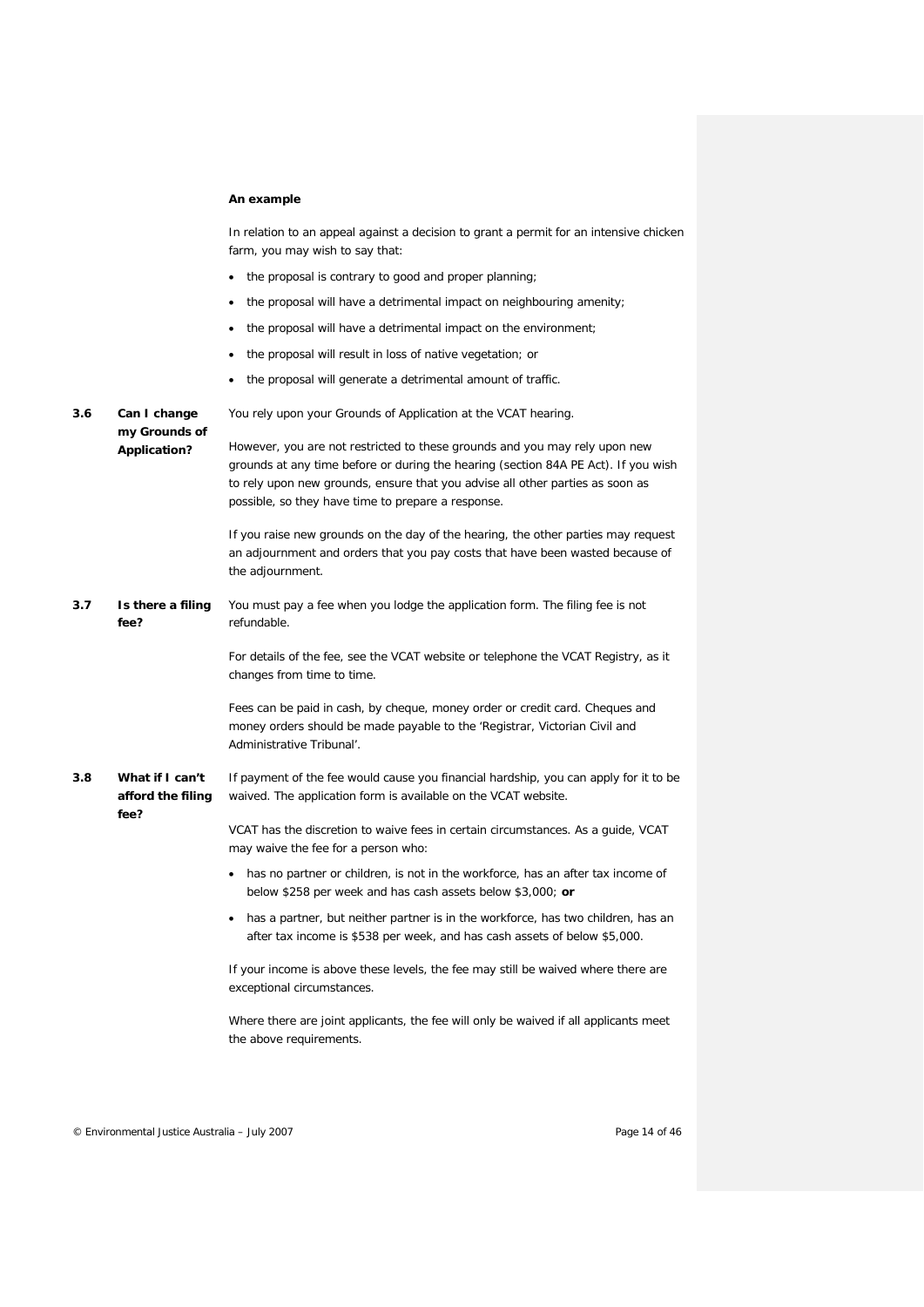<span id="page-14-0"></span>*3.9 How is my application served?* Recently, VCAT announced that it would see to service of copies of applications for review on behalf of objectors. However, we recommend that you check with the VCAT Registry staff at the time you make your application.

> Once you have filed your application for review, VCAT will write to you and advise you whether you need to provide a copy of your application to anyone else.<sup>[4](#page-14-2)</sup>

- <span id="page-14-1"></span>3.10 **How do I notify** If you objected to the original permit application and apply for a review of a decision *the other*  to grant a permit, VCAT will:
	- send a letter to you acknowledging receipt of the application; and
	- send copies of the application to the other parties.

In the case of other types of applications, VCAT will give you specific instructions about how to serve the application on the other parties.

i.

*parties of my application?*

<span id="page-14-2"></span><sup>4</sup> Where a member of the public makes application to cancel or amend a permit, or for enforcement orders or declaratory relief, different requirements may apply. As procedures may change over time, you should always confirm what is required with the VCAT Registry at the time of making an application.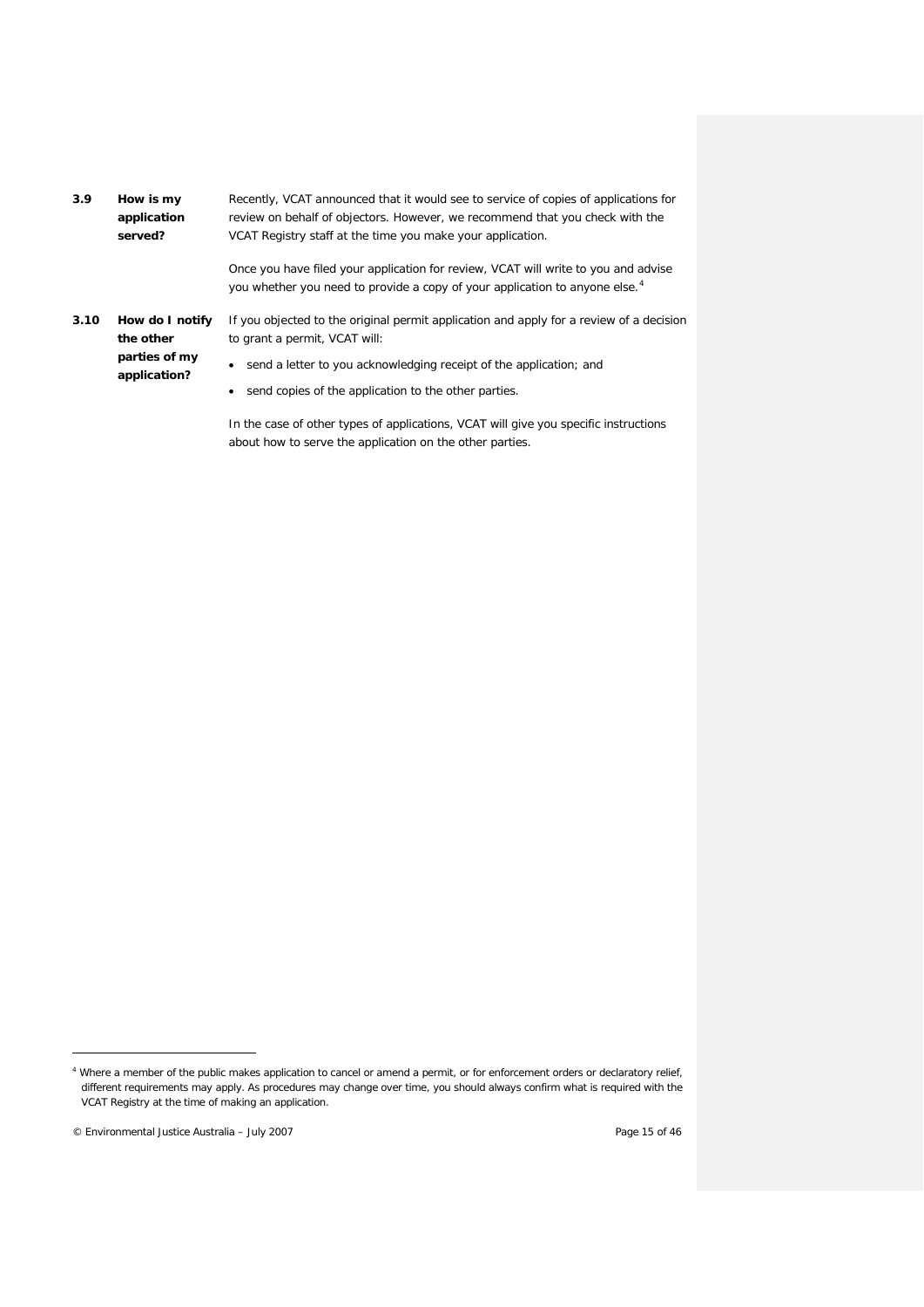### <span id="page-15-0"></span>**4.0 Opposing an Application for Review**

<span id="page-15-1"></span>*4.1 How do I oppose an application for review by a permit applicant if I was an objector to the original planning application?*

If you were an objector to the original planning application, you are entitled to notice of any application for review by the permit applicant.

You have the right to oppose an application for review. You do this by lodging a 'Statement of Grounds' with VCAT, within 14 days after you receive a copy of the application.

If the Statement of Grounds is not lodged within 14 days, VCAT will not allow you to contest the application until it has considered the views of the applicant and the Responsible Authority. You will need to explain why you failed to respond within the 14 day period.

The Statement of Grounds is similar to the Grounds of Application (see [3.5](#page-12-0)  [above\)](#page-12-0). There is no prescribed form for the Statement of Grounds; it can simply be set out in a letter to VCAT.

You must also send copies of your Statement of Grounds to the other parties to the application.

#### **Tip**

Keep your Statement of Grounds to the point. Try to explain each ground in one sentence. You can elaborate on each ground at the hearing.

Identify each ground using numbers or headings.

Focus on your strongest arguments. VCAT decisions usually focus on 3-4 key issues at most.

List the most important arguments first.

If you believe there are issues which can be addressed by permit conditions, say so. This will help to ensure that the Tribunal is focused on your key points.

Avoid irrelevant arguments concerning the behaviour of the permit applicant and focus on the flaws of the proposal.

Frame your grounds based on the matters that VCAT must consider under section 84B of the PE Act (see section 3.5 above).

Where possible, refer to the key objectives and decisions guidelines of the planning scheme under which a permit(s) is required.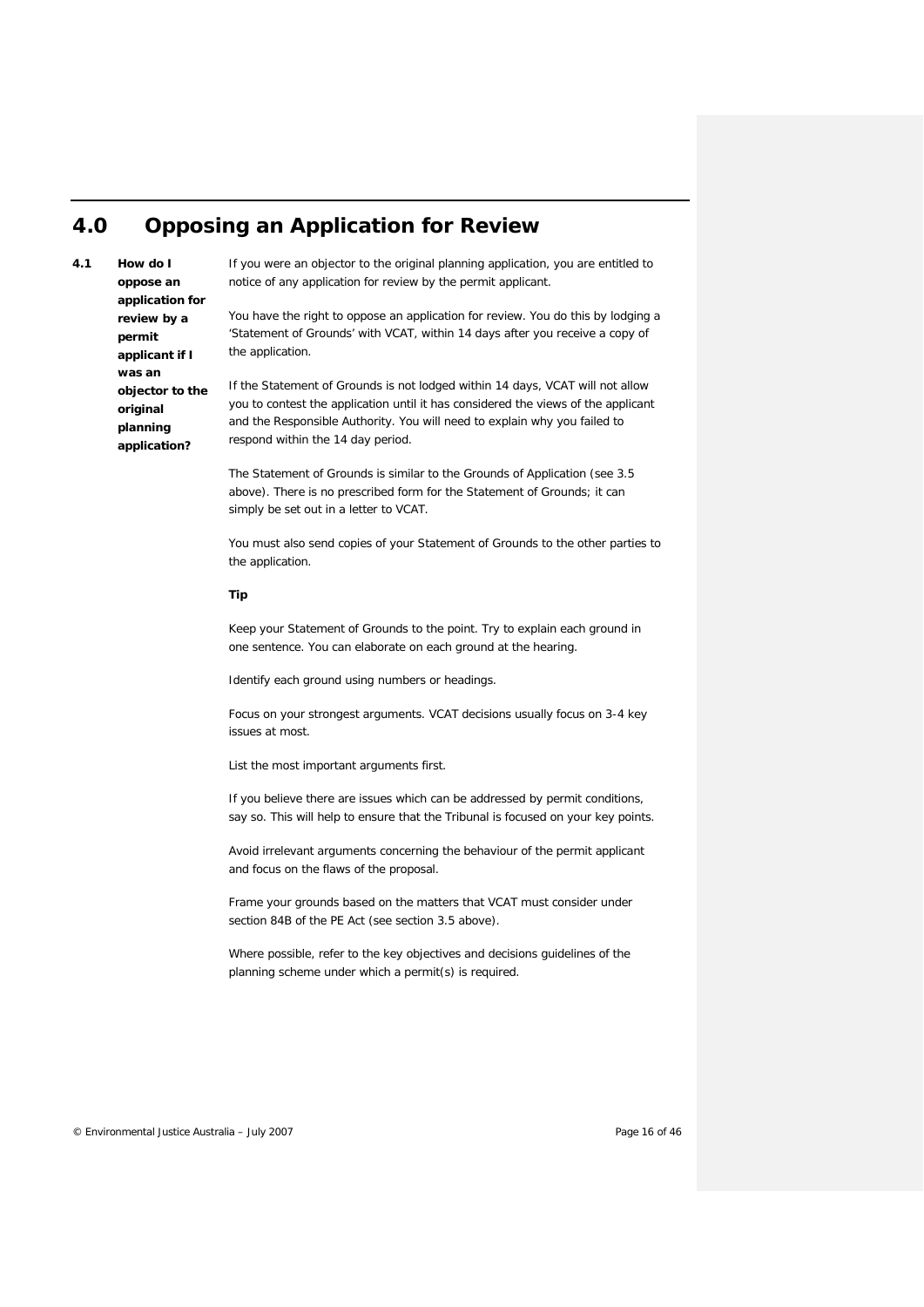<span id="page-16-0"></span>*4.2 What if I was to the original planning application?*

**not an objector** Practice Day Request (se[e 6.2 below\)](#page-19-2) stating that you seek orders that: You can ask VCAT to allow you to participate in the proceeding by completing a

(a) you be joined to the application under section 60 of the VCAT Act; or

(b) you have leave to make submissions to VCAT as a non-party under section 98(1)(c) of the VCAT Act.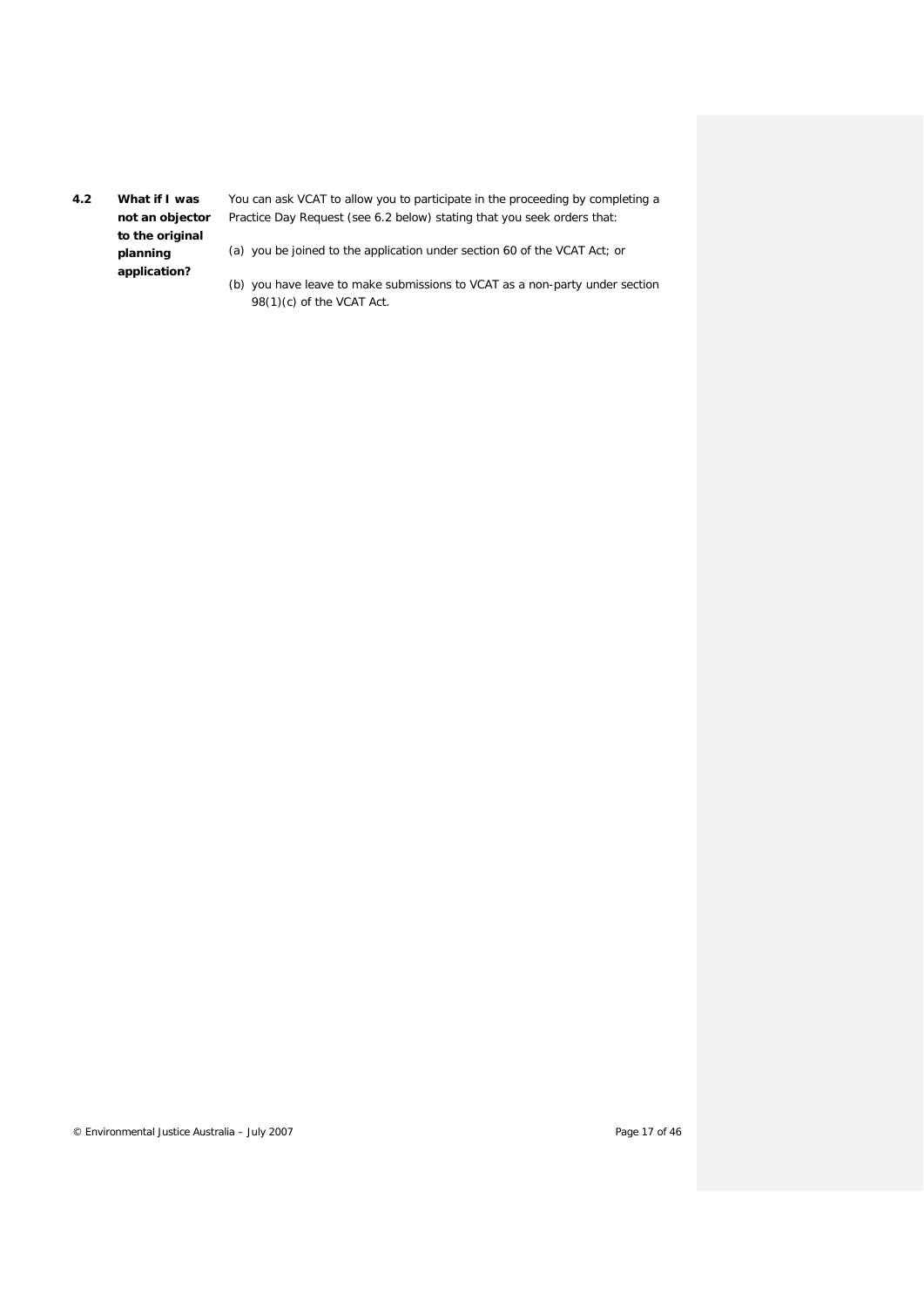## <span id="page-17-0"></span>**5.0 Communication with VCAT and other parties**

<span id="page-17-1"></span>*5.1 How do I communicate with VCAT?*

Any communication with VCAT must be through the Registry. Do not try to contact a member of VCAT directly about the proceeding.

When writing to VCAT:

- address all correspondence to the Principal Registrar; and
- quote the application number given by the Tribunal in the proceeding.

(Clause 1, *Practice Note Planning and Environment List (No 1)*)

<span id="page-17-2"></span>*5.2 What about the* 

*other parties?*

### If you write to VCAT you must at the same time:

- serve a copy of the letter on all other parties; and
- notify VCAT that you have done so. You may simply indicate at the end of your letter to VCAT that a copy of the letter has been sent to the other parties, e.g. cc copies.

(Clause 1, *Practice Note Planning and Environment List (No 1))*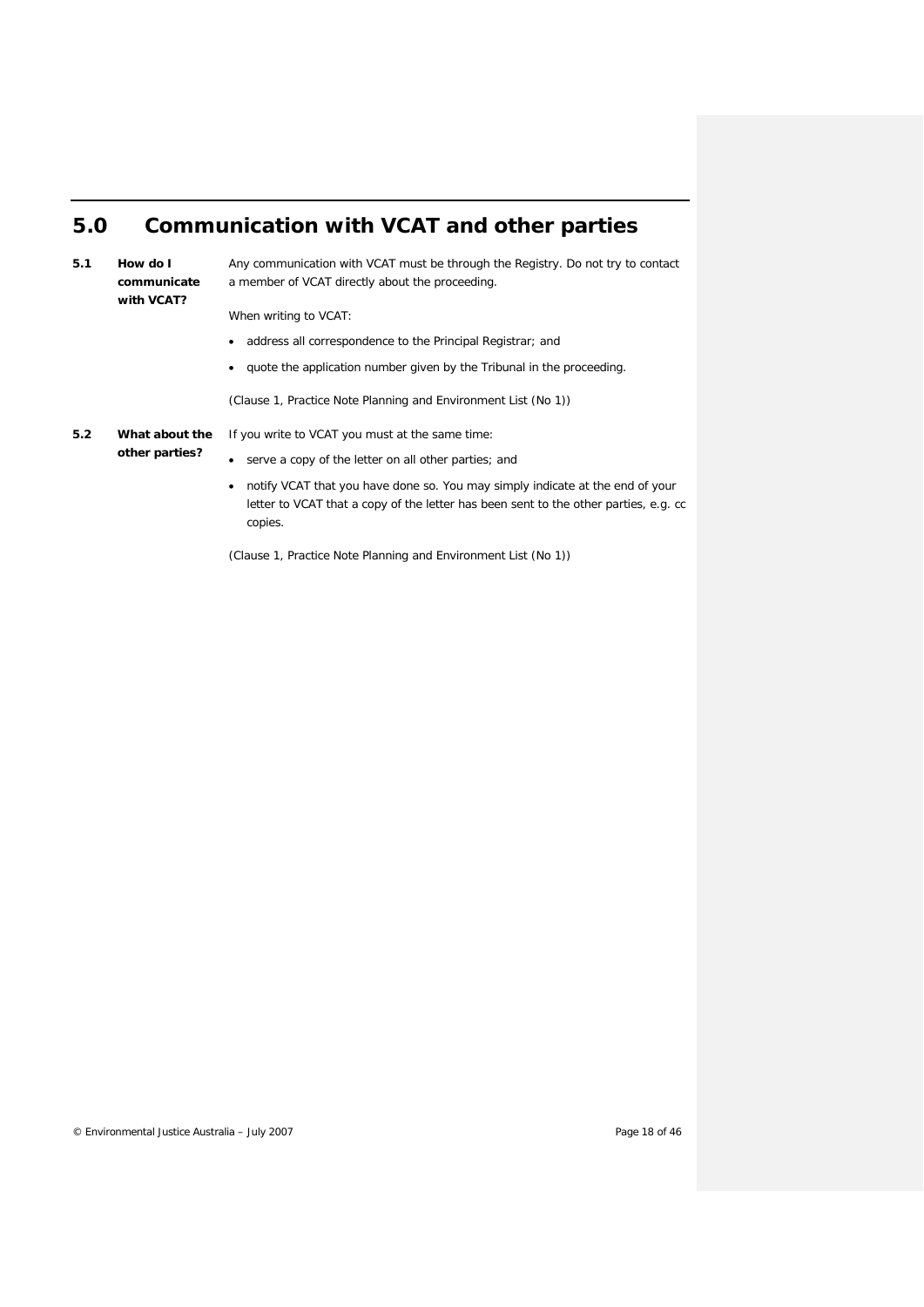# <span id="page-18-0"></span>SECTION TWO

PRE-HEARING PROCEDURES

© Environmental Justice Australia – July 2007 Page 19 of 46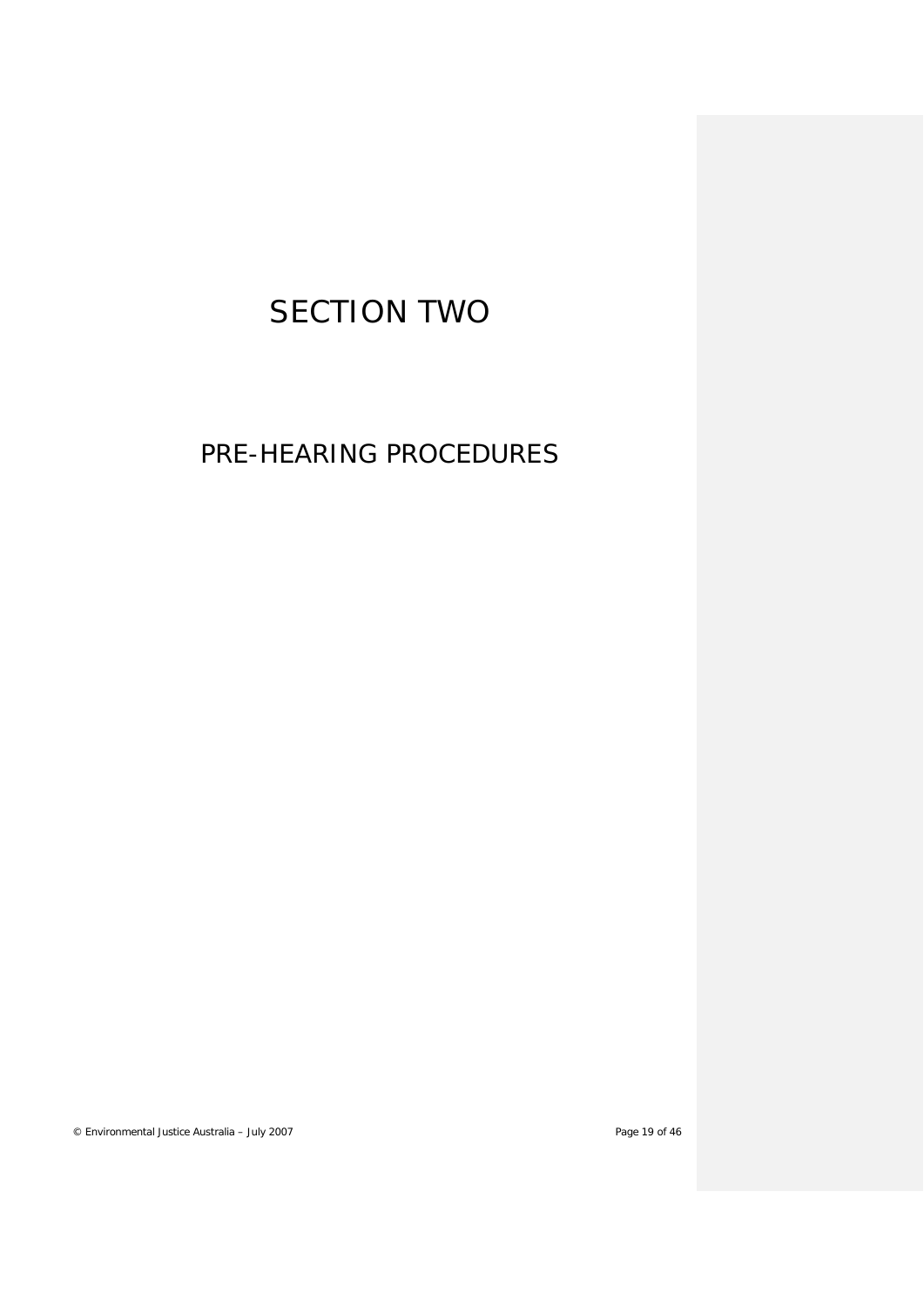# <span id="page-19-0"></span>**6.0 Request for directions and urgent or prompt hearings**

<span id="page-19-2"></span><span id="page-19-1"></span>

| 6.1 | What is a<br>directions<br>hearing?                | For most proceedings at VCAT a directions hearing will be held. A directions hearing<br>is a (usually) brief hearing in which VCAT gives directions about the future conduct<br>of the application in general, e.g. when documents should be filed.<br>VCAT can set a matter down for a directions hearing on its own initiative or a party<br>to the application can request a directions hearing (section 80 VCAT Act).<br>Directions hearings are held in the Planning and Environment List on Practice Days<br>every Friday. |  |
|-----|----------------------------------------------------|----------------------------------------------------------------------------------------------------------------------------------------------------------------------------------------------------------------------------------------------------------------------------------------------------------------------------------------------------------------------------------------------------------------------------------------------------------------------------------------------------------------------------------|--|
| 6.2 | How do I<br>request a                              | If you are seeking directions, or wish to apply to be joined to or heard in the<br>proceeding, you must:                                                                                                                                                                                                                                                                                                                                                                                                                         |  |
|     | directions<br>hearing?                             | file a Practice Day Request at least 8 days before the Practice Day (i.e. before<br>noon on the preceding Thursday);                                                                                                                                                                                                                                                                                                                                                                                                             |  |
|     |                                                    | lodge all supporting documents including affidavits and exhibits or submissions<br>at the same time as filing the Request; and                                                                                                                                                                                                                                                                                                                                                                                                   |  |
|     |                                                    | serve copies of the request and any other documents on all other parties.                                                                                                                                                                                                                                                                                                                                                                                                                                                        |  |
|     |                                                    | If VCAT takes the view that the matter may take longer than an hour, it will treat<br>the Practice Day hearing as a directions hearing and fix another date for the hearing<br>of the matter.                                                                                                                                                                                                                                                                                                                                    |  |
|     |                                                    | Copies of the approved Practice Day Request form are available from the VCAT<br>website at:                                                                                                                                                                                                                                                                                                                                                                                                                                      |  |
|     |                                                    | http://www.vcat.vic.gov.au/CA256902000FE154/Lookup/VCAT_Prac<br>tice_Notes/\$file/practice_note_planning_6.pdf                                                                                                                                                                                                                                                                                                                                                                                                                   |  |
|     |                                                    | If you want to seek urgent interim orders, such as an injunction or directions, you<br>can follow the above steps at any time and request that the matter be listed on the<br>next Practice Day.                                                                                                                                                                                                                                                                                                                                 |  |
| 6.3 | Why might I<br>request a<br>directions<br>hearing? | A directions hearing should be approached as an opportunity to gather information,<br>clarify aspects of the other parties' arguments, and make arrangements to ensure<br>that the hearing will proceed in a manner that is convenient for the parties and their<br>witnesses.                                                                                                                                                                                                                                                   |  |
|     |                                                    | A party may request directions in order to:                                                                                                                                                                                                                                                                                                                                                                                                                                                                                      |  |
|     |                                                    | request an adjournment;                                                                                                                                                                                                                                                                                                                                                                                                                                                                                                          |  |
|     |                                                    | clarify the nature of the application for review;                                                                                                                                                                                                                                                                                                                                                                                                                                                                                |  |
|     |                                                    | seek clarification where a party has failed to provide a Statement of Grounds<br>that clearly explains the arguments that party intends to rely on;                                                                                                                                                                                                                                                                                                                                                                              |  |
|     |                                                    | make arrangements for hearing dates;                                                                                                                                                                                                                                                                                                                                                                                                                                                                                             |  |

<span id="page-19-3"></span>© Environmental Justice Australia – July 2007 Page 20 of 46

**Comment [bjs2]:**  expression?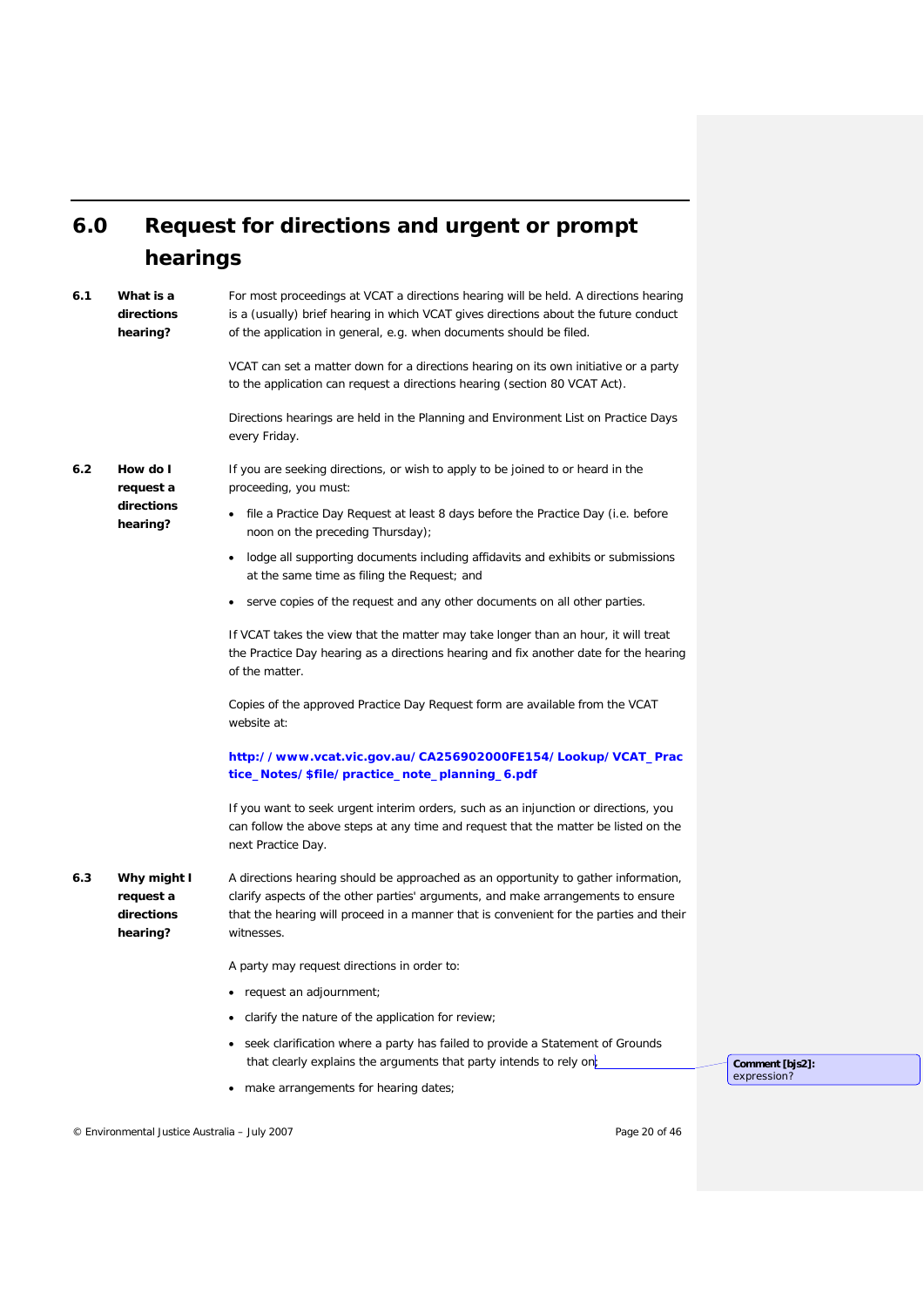- request Tribunal Members with particular expertise hear the appeal;
- consider a question of law that needs to be resolved prior to the hearing;
- ask for a party to produce documents relevant to the proceeding;
- ask that a hearing room equipped with facilities to enable witnesses to provide evidence by telephone or video conference be available.

#### **Tip**

Consider what needs to be done before you present your case.

Ask your witnesses about their availability.

Write down the directions you require.

Ask all of the parties for consent for the written directions you seek before requesting a directions hearing.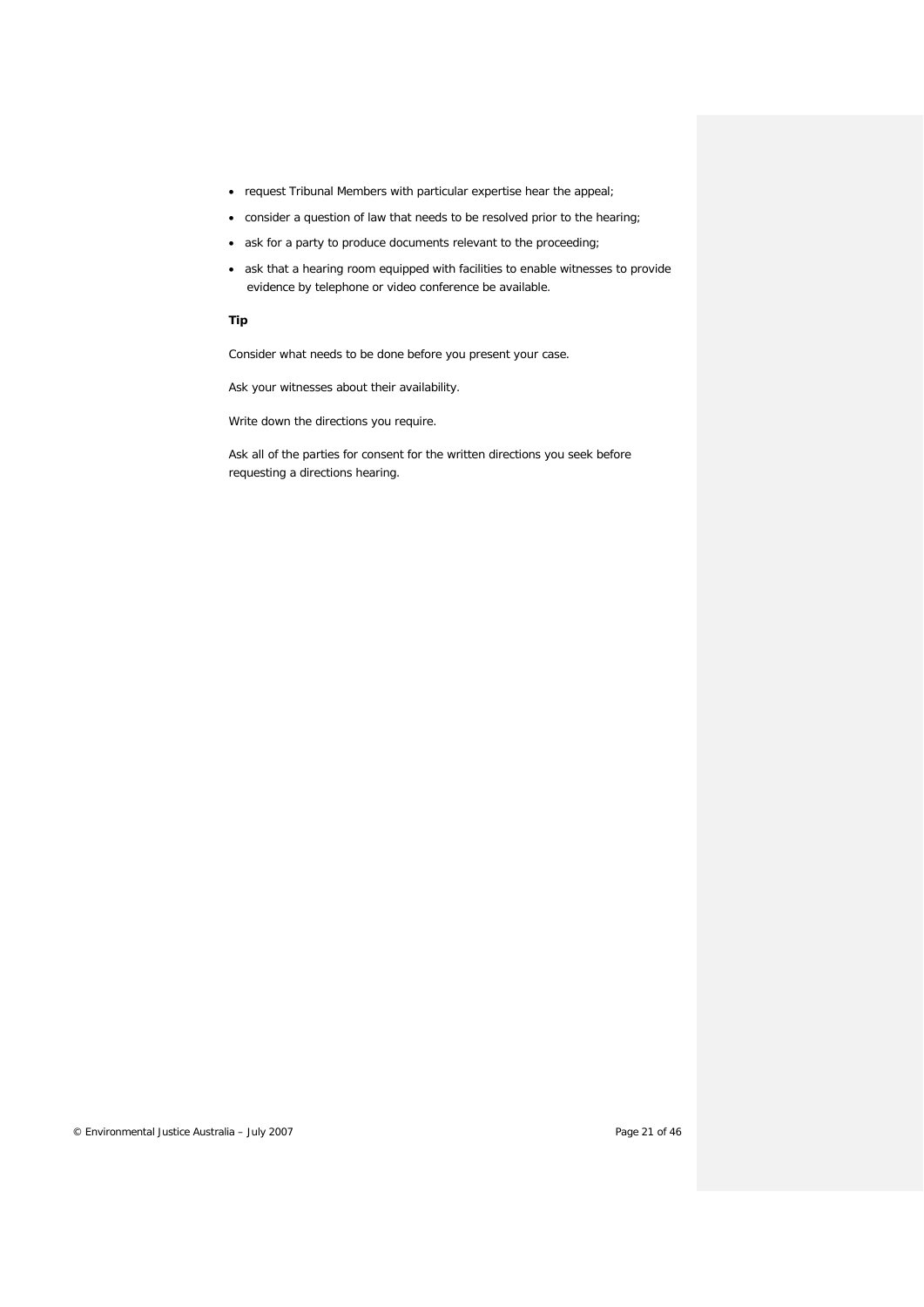<span id="page-21-2"></span><span id="page-21-1"></span><span id="page-21-0"></span>

| 6.4 | How do I<br>request an                             | A party seeking an urgent hearing must follow the following procedure:                                                                                                         |
|-----|----------------------------------------------------|--------------------------------------------------------------------------------------------------------------------------------------------------------------------------------|
|     | urgent final<br>hearing?                           | <b>File</b> a written request with VCAT.                                                                                                                                       |
|     |                                                    | <b>Specify</b> in the request:                                                                                                                                                 |
|     | (Note: prompt<br>hearings are usually              | when the hearing is sought; and                                                                                                                                                |
|     | requested by the                                   | the reasons for the request.                                                                                                                                                   |
|     | permit applicant)                                  | <b>Serve</b> a copy of the request on all other parties and ask whether they consent to<br>the request                                                                         |
|     |                                                    | <b>Deliver</b> to VCAT a copy of any written consents obtained from other parties to the<br>urgent hearing, as soon as possible after receiving it.                            |
|     |                                                    | <b>Deliver</b> to VCAT a Statement of Service of the request on all other parties.                                                                                             |
|     |                                                    | (Clause 5.1, Practice Note Planning and Environment List (No 1))                                                                                                               |
|     |                                                    | If VCAT considers that a directions hearing is necessary to consider a request for an<br>urgent hearing, it will advise the parties of a hearing date.                         |
|     |                                                    | (Clause 5.2, Practice Note Planning and Environment List (No 1))                                                                                                               |
| 6.5 | What if the<br>final hearing of<br>the application | If an application involves only a few parties and its final hearing will take less than<br>an hour, it may be suitable for a prompt hearing.                                   |
|     | will not take<br>long?                             | To check whether the matter is a type of proceeding which can be dealt with at a<br>prompt hearing, see the Table to Practice Note Planning and Environment List<br>$(No 7)$ . |
| 6.6 | How do I apply<br>for a prompt<br>hearing?         | Make a Practice Day Request (see 6.2 above) and state that you seek a prompt<br>final hearing. VCAT will consider the request once it has:                                     |
|     |                                                    | A Statement of Service that all parties entitled to receive notice of the<br>application have been served; and                                                                 |
|     |                                                    | The Responsible Authority has provided all information it is required to file.                                                                                                 |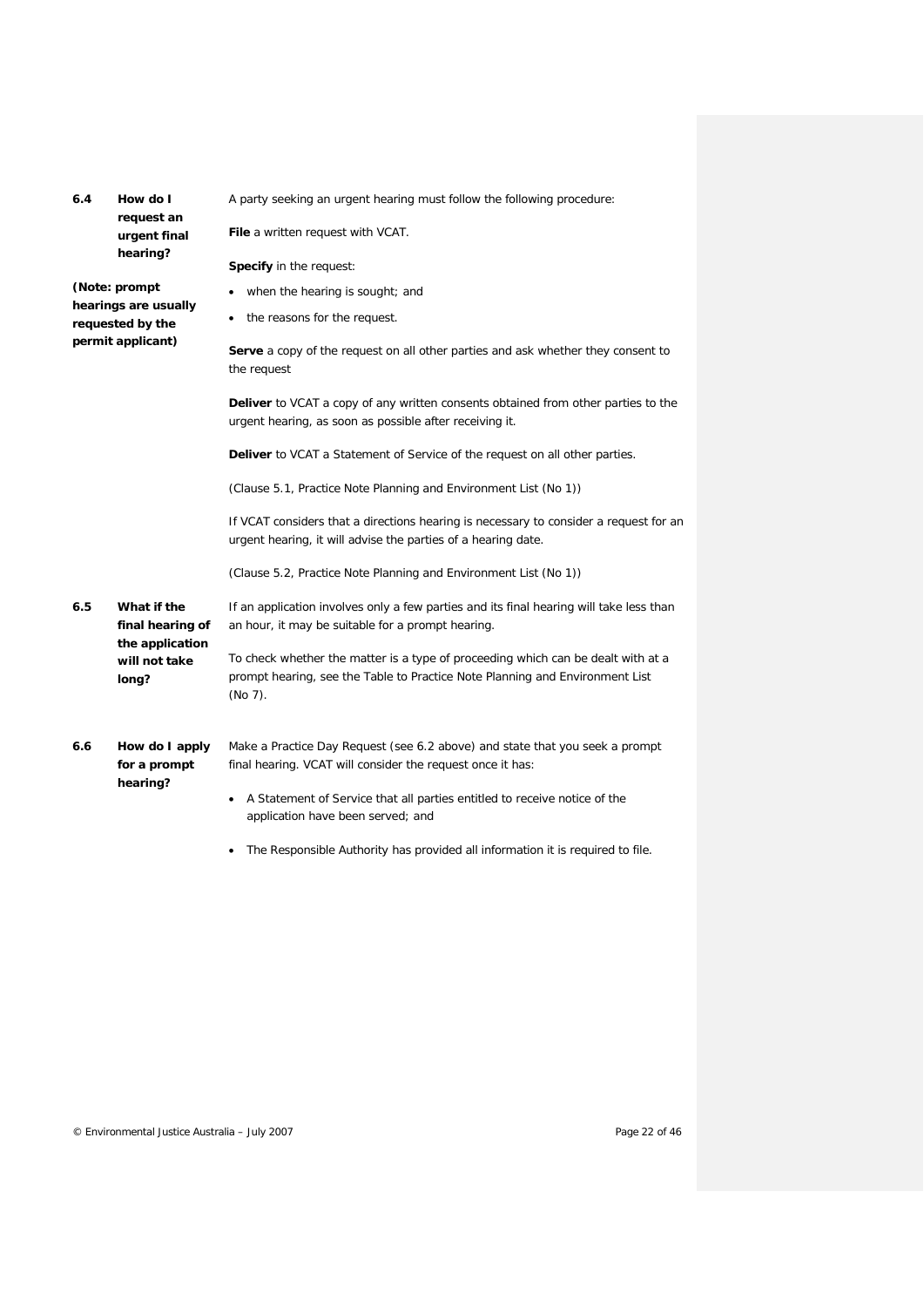### <span id="page-22-0"></span>**7.0 Adjournments of hearings**

<span id="page-22-1"></span>*7.1 What is an adjournment?* An adjournment of a hearing means that the hearing has been postponed until a future time or date.

<span id="page-22-2"></span>*7.2 Can I request an adjournment?* Any party can request an adjournment. However, it is vital to have a good reason for postponing the hearing. Grounds for adjournments can include:

- you are unable to attend for good reason;
- another party has not complied with previous orders for directions; or
- an expert witness is not available on the hearing date.

Mere lack of preparation, holidays or business meetings usually are not sufficient reasons for an adjournment.

<span id="page-22-3"></span>*7.3 How do I request an adjournment?* A party requesting an adjournment of a hearing must comply with the following procedures:

- Write to the other parties and ask if they consent to an adjournment. Your letter should explain why the adjournment is necessary and offer alternative times for the hearing.
- File a written request with VCAT. This can simply be in the form of a letter to VCAT. It should specify:
	- o the minimum period for which the adjournment is sought;
	- o the reasons for the request; and
	- o whether the other parties have consented, refused to consent or have not responded to your original letter. Attach copies of their responses.
- Serve a copy of the request on all other parties and ask again whether they consent to the adjournment, if they have not already agreed.
- Deliver to VCAT a copy of any written consents to the adjournment obtained from any other party, as soon as possible after receipt.
- Deliver to VCAT a Statement of Service of the request on all other parties.

(Clause 6.1, *Practice Note Planning and Environment List (No 1)*)

<span id="page-22-4"></span>*7.4 Do the other parties have to consent to the adjournment?* VCAT may grant a request for an adjournment even if the other parties do not consent. If all other parties consent or no party objects to the adjournment, VCAT will normally grant a request for adjournment.

However, regardless of whether parties consent, VCAT may refuse an adjournment if it considers that it is not justified.

(Clause 6.2, *Practice Note Planning and Environment List (No 1)*)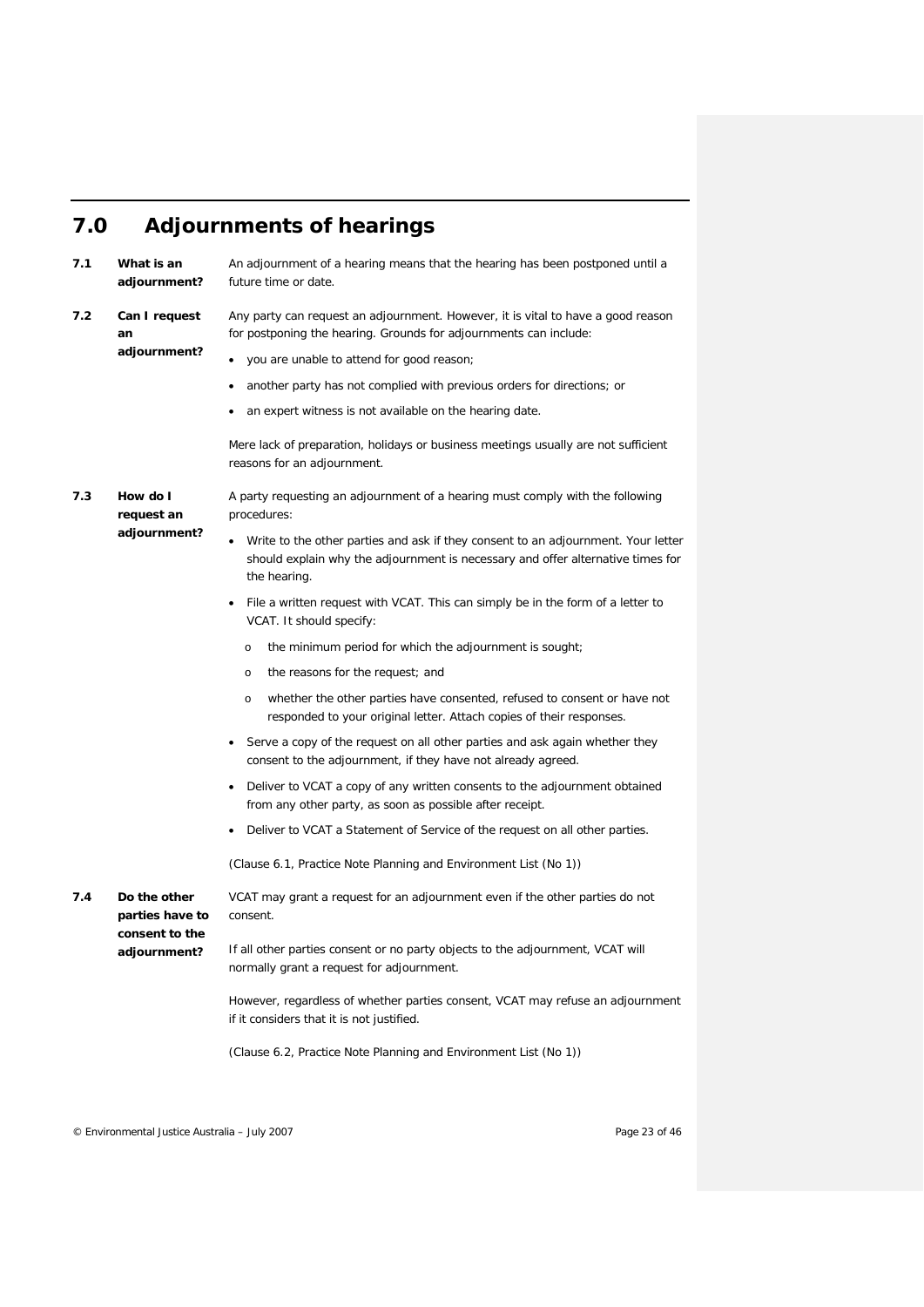<span id="page-23-2"></span><span id="page-23-1"></span><span id="page-23-0"></span>

| 7.5 | Will there be a<br>directions<br>hearing?               | If VCAT considers that a directions hearing is necessary to consider a request for an<br>adjournment, it will advise the parties of a directions hearing date. For example, a<br>directions hearing may be necessary if other parties oppose the adjournment. |
|-----|---------------------------------------------------------|---------------------------------------------------------------------------------------------------------------------------------------------------------------------------------------------------------------------------------------------------------------|
|     |                                                         | (Clause 6.3, Practice Note Planning and Environment List No 1))                                                                                                                                                                                               |
| 7.6 | What if I need<br>an<br>adjournment at<br>short notice? | If the adjournment request is made close to the hearing date and not all parties<br>consent to the adjournment, VCAT may direct that the request be considered at the<br>commencement of the actual hearing of the matter.                                    |
|     |                                                         | (Clause 6.4, Practice Note Planning and Environment List (No 1))                                                                                                                                                                                              |
|     |                                                         | <b>Note</b>                                                                                                                                                                                                                                                   |
|     |                                                         | If you do not request an adjournment until just before the hearing and the<br>adjournment is granted, VCAT may order that you pay the costs of the other parties<br>who have attended the hearing.                                                            |
| 7.7 | Who must I<br>notify of the                             | If an adjournment is granted, the party applying for the adjournment, or any other<br>party as VCAT directs, must immediately notify all other parties of the adjournment,                                                                                    |
|     | adjournment?                                            | unless the other parties were present or represented at the hearing at which the<br>adjournment was granted.                                                                                                                                                  |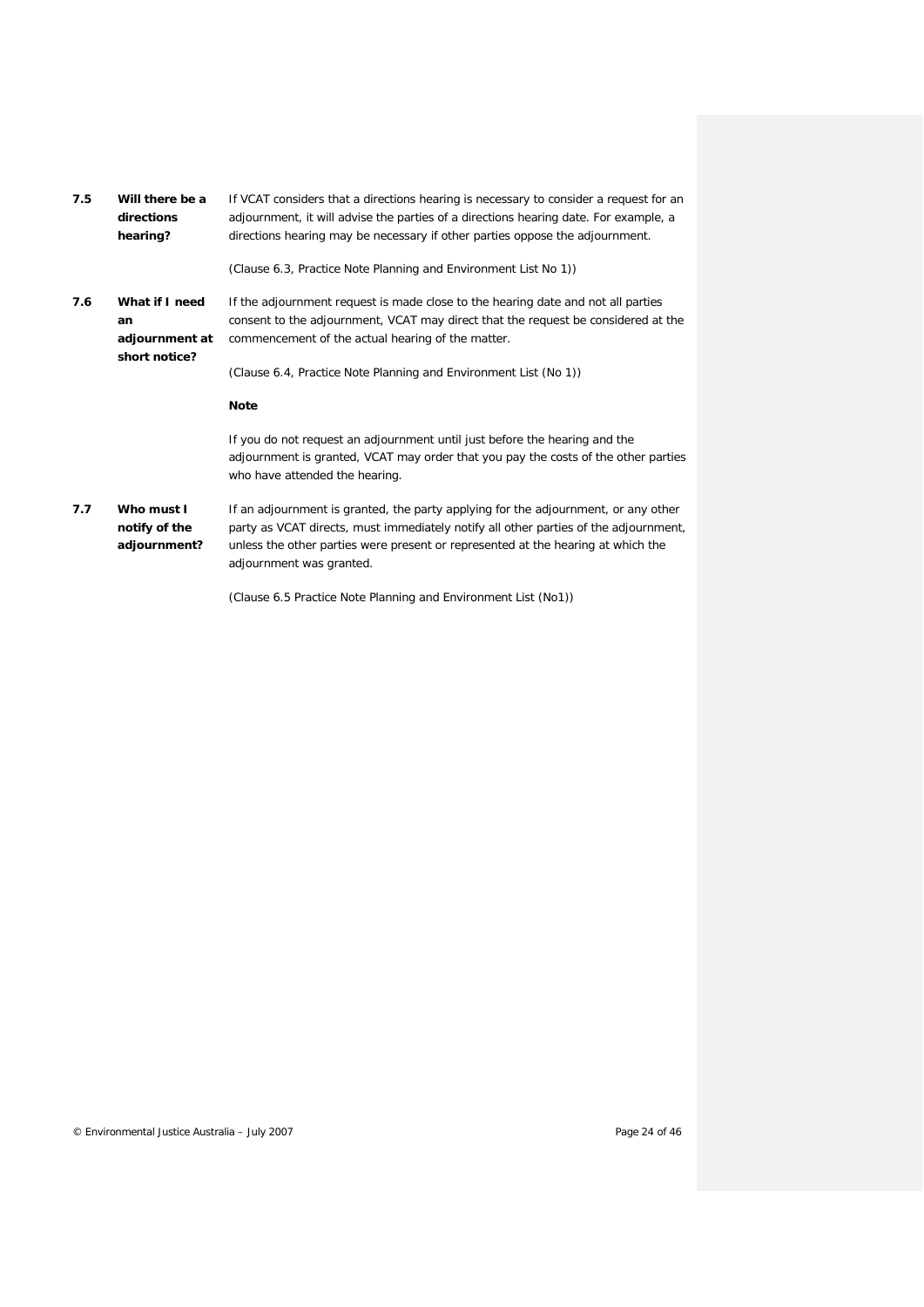# <span id="page-24-0"></span>**8.0 Withdrawal from VCAT proceeding**

<span id="page-24-2"></span><span id="page-24-1"></span>

| 8.1 | Can I withdraw<br>my opposition<br>to an                                                               | You can withdraw your opposition to an application for review at any time. To do<br>this, you must immediately inform all other parties and VCAT in writing.                                                                                                                                                               |
|-----|--------------------------------------------------------------------------------------------------------|----------------------------------------------------------------------------------------------------------------------------------------------------------------------------------------------------------------------------------------------------------------------------------------------------------------------------|
|     | application?                                                                                           | (Clause 7.2, Practice Note Planning and Environment List (No 1)).                                                                                                                                                                                                                                                          |
|     |                                                                                                        | You will then be removed from the VCAT file and you will receive no further<br>correspondence relating to the proceeding.                                                                                                                                                                                                  |
| 8.2 | <b>Can I withdraw</b><br>my application                                                                | You may only withdraw an application for review with the leave (or permission) of<br>VCAT (section 74 VCAT Act).                                                                                                                                                                                                           |
|     | for review?                                                                                            | To obtain leave, you must comply with the following:                                                                                                                                                                                                                                                                       |
|     |                                                                                                        | Make a written application to VCAT for leave to withdraw the application at least<br>٠<br>10 business days before any listed hearing date. (Clause 7.3, Practice Note<br>Planning and Environment List (No 1))                                                                                                             |
|     |                                                                                                        | Serve a copy of the application for leave on all other parties with a covering<br>letter which states:                                                                                                                                                                                                                     |
|     |                                                                                                        | notice of any objection to the withdrawal should be given to you and filed<br>$\circ$<br>with VCAT no later than the day before any listed hearing date.                                                                                                                                                                   |
|     |                                                                                                        | if the parties consent (or agree) to this withdrawal, they should advise you<br>$\circ$<br>in writing no later than the day before any listed hearing date.                                                                                                                                                                |
|     |                                                                                                        | Deliver to VCAT a copy of any written consent to the withdrawal as soon as<br>٠<br>possible after receiving it, and no later than the day before any listed hearing<br>date.                                                                                                                                               |
|     |                                                                                                        | Deliver to VCAT a Statement of Service of the application for leave to withdraw<br>on all other parties.                                                                                                                                                                                                                   |
|     |                                                                                                        | (Clause 7.1, Practice Note Planning and Environment List (No 1))                                                                                                                                                                                                                                                           |
| 8.3 | What if the<br>other parties                                                                           | If all parties consent in writing to an application for leave to withdraw, VCAT will<br>normally grant the request without a hearing.                                                                                                                                                                                      |
|     | consent to the<br>withdrawal of<br>my application?                                                     | (Clause 7.4, Practice Note Planning and Environment List (No 1))                                                                                                                                                                                                                                                           |
| 8.4 | What if the<br>other parties<br>do not consent<br>or object to the<br>withdrawal of<br>my application? | If no objections to the withdrawal are received by the day before the hearing date,<br>VCAT will normally grant leave to withdraw.                                                                                                                                                                                         |
|     |                                                                                                        | In such cases, VCAT will reserve the question of costs, which means it will not<br>immediately decide who should pay the costs of the application. Instead, VCAT will<br>grant leave to any party to apply for a costs order. Any such application should be<br>made within 10 business days of service of the VCAT order. |
|     |                                                                                                        | (Clause 7.5, Practice Note Planning and Environment List (No 1))                                                                                                                                                                                                                                                           |

<span id="page-24-4"></span><span id="page-24-3"></span>© Environmental Justice Australia – July 2007 Page 25 of 46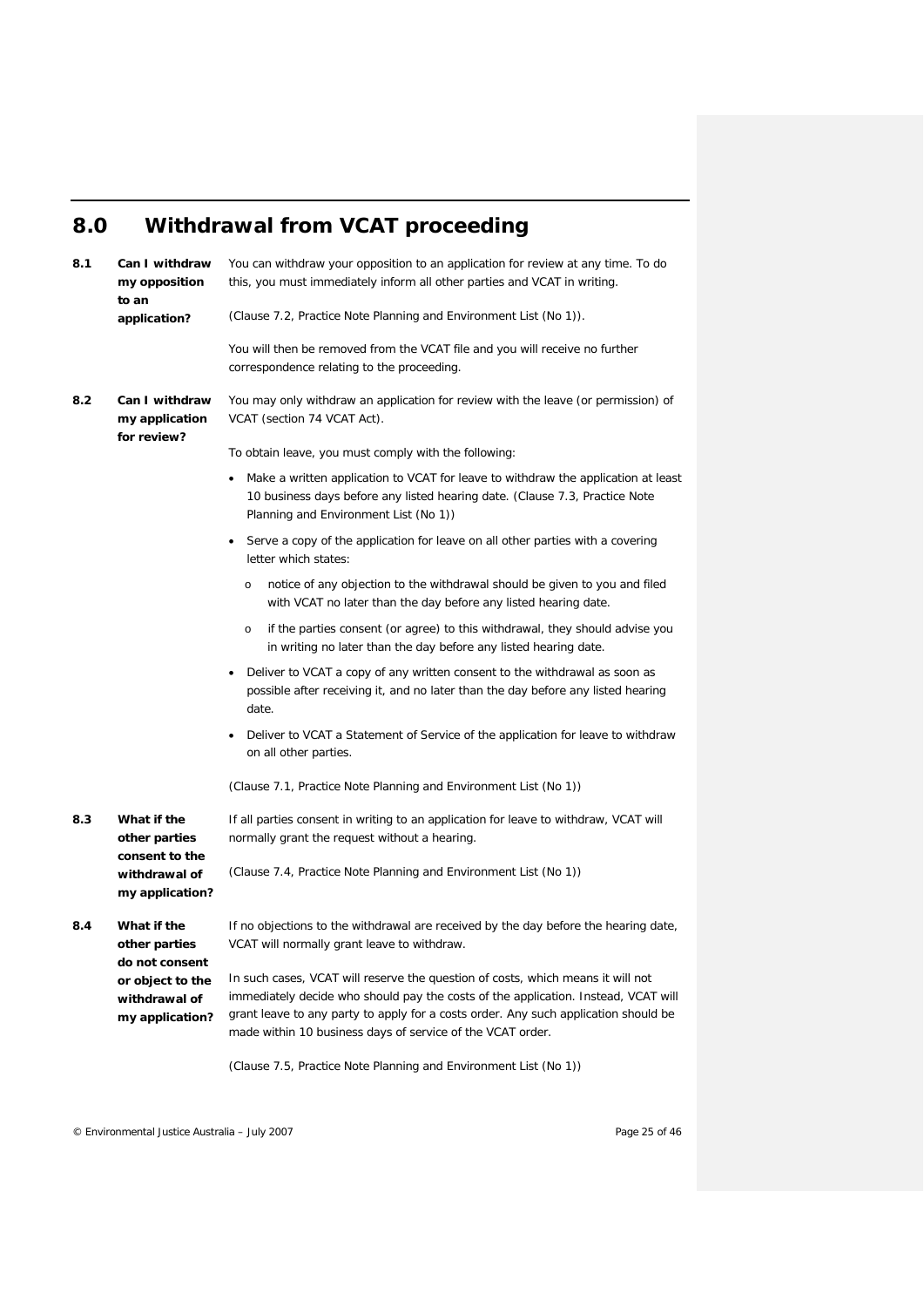<span id="page-25-0"></span>*8.5 What if my application to withdraw is opposed?*

VCAT may consider that a directions hearing is necessary before the hearing date to consider an application for leave to withdraw. If it does, it will advise the parties of a directions hearing date

(Clause 7.6, *Practice Note Planning and Environment List (No 1)*)

<span id="page-25-1"></span>*withdraw is not granted by the actual hearing date?*

*8.6 What if leave to*  If an application for leave to withdraw either:

- has not been determined by the day before the application for review is due to be heard; or
- is made on notice shorter than 10 business days before the application for review is due to be heard;

then the applicant must:

- immediately ask VCAT to advise whether any party should appear on the hearing date for the application for review; and
- immediately notify the other parties of VCAT's response to that request.

(Clause 7.7, *Practice Note Planning and Environment List (No 1)*)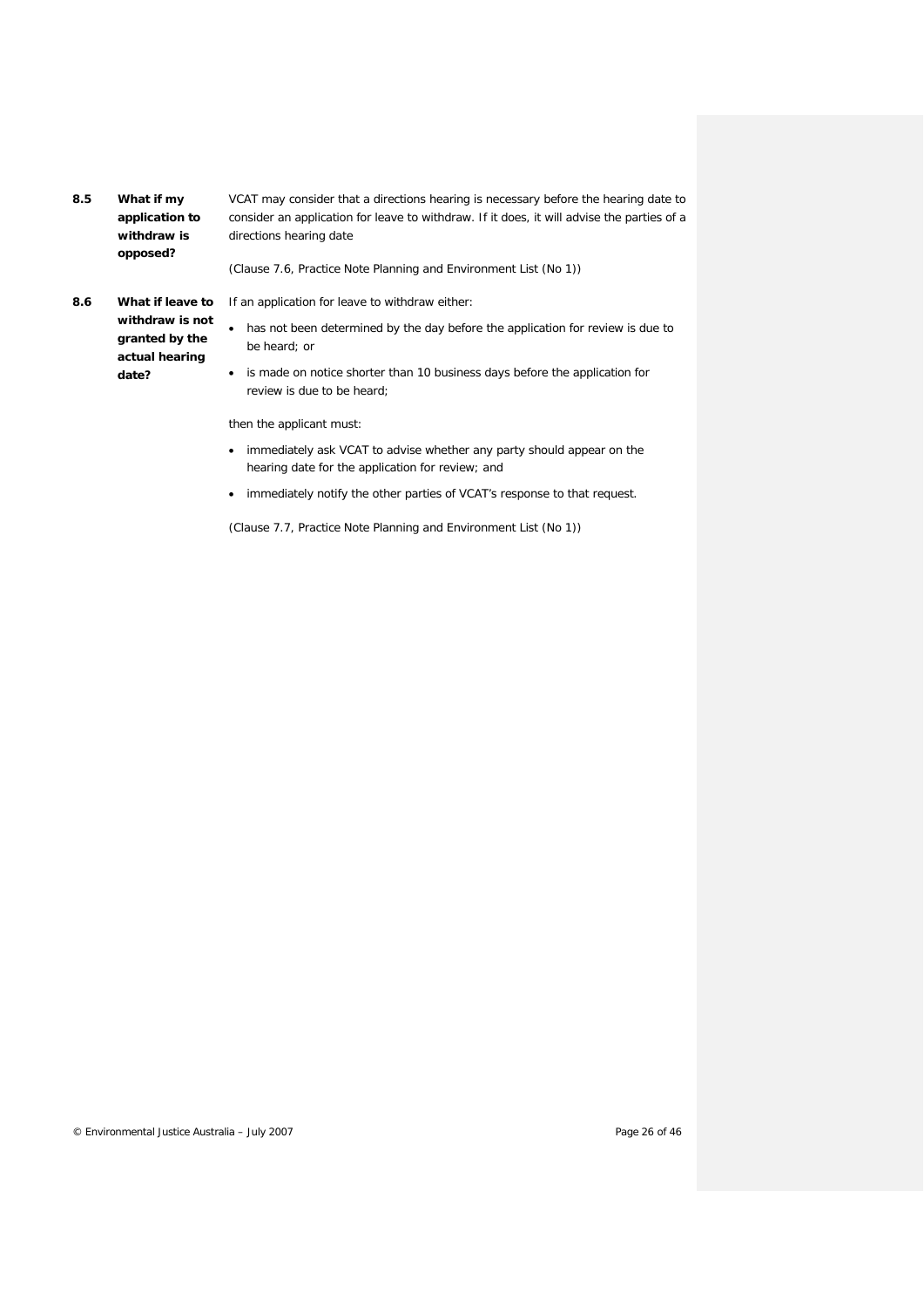## <span id="page-26-0"></span>**9.0 Mediation**

<span id="page-26-4"></span><span id="page-26-3"></span><span id="page-26-2"></span><span id="page-26-1"></span>

| 9. 1 | What is<br>mediation?       | Mediation is a process by which an independent third party tries to facilitate an<br>agreement between disputing parties.                                                                                                                                                                                                                                                                            |
|------|-----------------------------|------------------------------------------------------------------------------------------------------------------------------------------------------------------------------------------------------------------------------------------------------------------------------------------------------------------------------------------------------------------------------------------------------|
|      |                             | It is an opportunity for parties to a proceeding to resolve their dispute, without the<br>need for a hearing. Solutions agreed on at mediation may be more creative than<br>the types of orders that VCAT may make after a hearing. However, this usually<br>requires a level of compromise by the parties.                                                                                          |
|      |                             | The parties are not obliged to settle the dispute at mediation. Any party or the<br>mediator may terminate the mediation at any time.                                                                                                                                                                                                                                                                |
|      |                             | See generally <i>VCAT Mediation Code of Conduct</i> ( <b>Code of Conduct</b> ).                                                                                                                                                                                                                                                                                                                      |
|      |                             | VCAT and the Victorian Law Foundation have produced a video entitled 'Working it<br>out – through mediation'. To purchase a Mediation Resource Package containing the<br>video, a booklet and training notes, phone the Victoria Law Foundation on 9604<br>8100 or go to http://www.victorialaw.org.au/bookshop.asp to order on-<br>line. Alternatively, you can view the video on the VCAT website. |
| 9.2  | Who conducts<br>mediation?  | Mediation is conducted by a VCAT-appointed mediator. The mediator will not make<br>any decisions and is there only to facilitate discussion between the parties.                                                                                                                                                                                                                                     |
|      |                             | It is not the role of a mediator to provide legal advice as to the merits of a party's<br>arguments.                                                                                                                                                                                                                                                                                                 |
| 9.3  | <b>When is</b>              | VCAT can refer a matter for mediation:                                                                                                                                                                                                                                                                                                                                                               |
|      | mediation<br>ordered?       | upon request by a party to the proceeding (Clause 9.2, Practice Note Planning<br>٠<br>and Environment List (No 1)); or                                                                                                                                                                                                                                                                               |
|      |                             | on its own initiative, with or without the consent of the parties (section 88 VCAT<br>٠<br>Act).                                                                                                                                                                                                                                                                                                     |
| 9.4  | Can I request<br>mediation? | If you are the applicant for review and you filed your application after 1 July 2006,<br>you may have already indicated whether you wish to proceed to mediation.                                                                                                                                                                                                                                    |
|      |                             | Otherwise, you may make a written request to VCAT to refer a matter to mediation.<br>Such a request must be accompanied by:                                                                                                                                                                                                                                                                          |
|      |                             | the written consent of any other parties; or                                                                                                                                                                                                                                                                                                                                                         |
|      |                             | • if all other parties have not consented to the mediation, a statement of reasons<br>as to why mediation is likely to be successful in resolving the dispute.                                                                                                                                                                                                                                       |
|      |                             | (Clause 9.2, Practice Note Planning and Environment List (No 1))                                                                                                                                                                                                                                                                                                                                     |
|      |                             | You should serve a copy of this on all other parties.                                                                                                                                                                                                                                                                                                                                                |
|      |                             | You can obtain a Planning and Environment List Mediation Application Form from<br>the VCAT website or by contacting VCAT directly.                                                                                                                                                                                                                                                                   |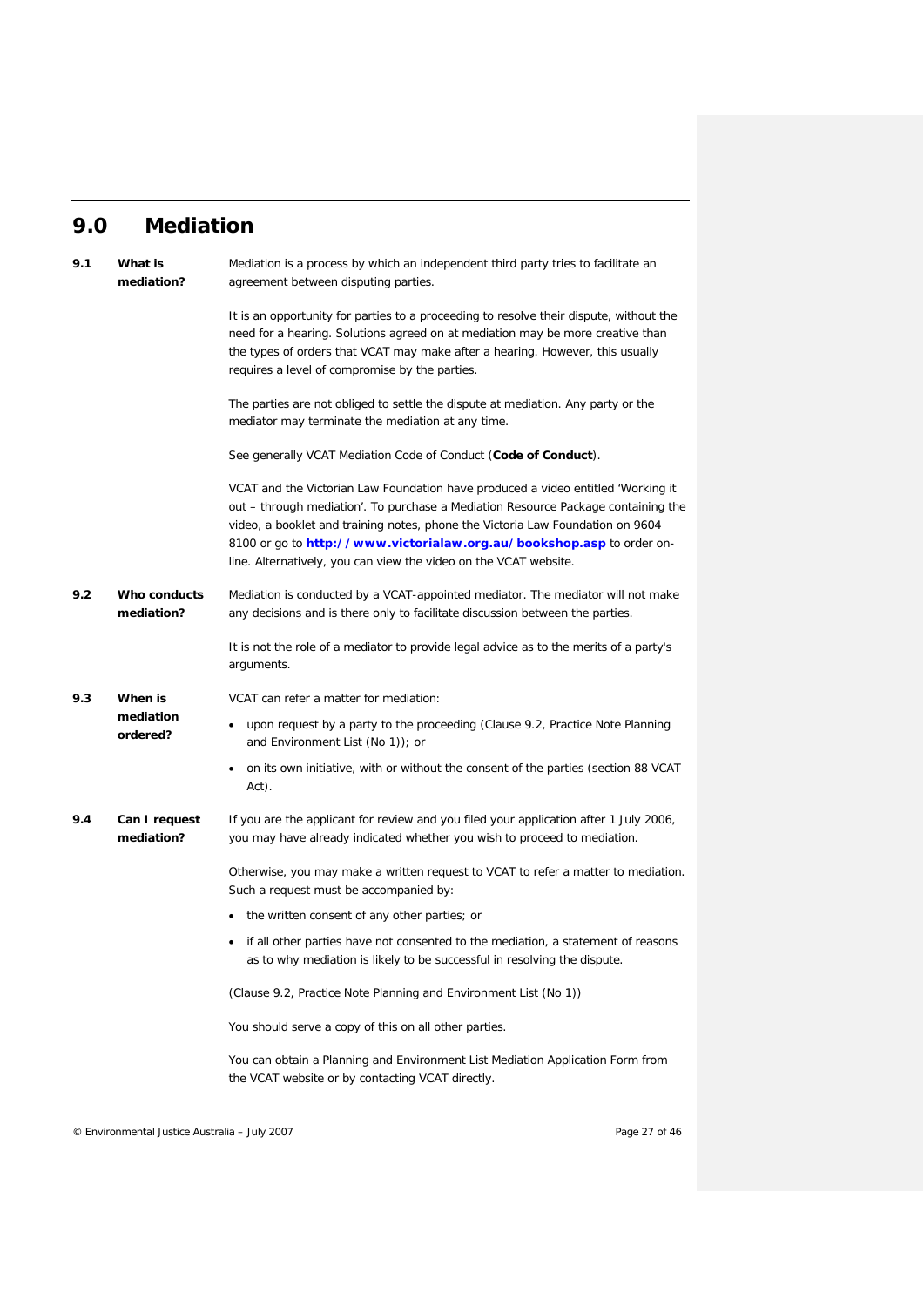<span id="page-27-3"></span><span id="page-27-2"></span><span id="page-27-1"></span><span id="page-27-0"></span>

| 9.5 | Who attends<br>mediation?                                          | If ordered by VCAT, a party must attend mediation either personally or through a<br>representative who has written authority to settle the proceeding on their behalf.                                                                                                                        |
|-----|--------------------------------------------------------------------|-----------------------------------------------------------------------------------------------------------------------------------------------------------------------------------------------------------------------------------------------------------------------------------------------|
|     |                                                                    | (Section 89 VCAT Act)                                                                                                                                                                                                                                                                         |
| 9.6 | Can I be<br>represented at<br>mediation?                           | It is not a requirement that you be represented by a lawyer or other professional at<br>the mediation. However, advocates, professional advisors and/or 'support people'<br>may attend mediation, unless the mediator believes their presence would make<br>mediation unfair.                 |
|     |                                                                    | (Clause 5.3, Code of Conduct).                                                                                                                                                                                                                                                                |
| 9.7 | What if another<br>party has a<br>lawyer at the<br>mediation and I | If you are unrepresented at mediation, it is considered reasonable to refuse to<br>continue mediation where another party is represented. However, you must give<br>the mediator an opportunity to resolve this issue.                                                                        |
|     | do not?                                                            | (Clause 5.3, Code of Conduct)                                                                                                                                                                                                                                                                 |
| 9.8 | What happens<br>at mediation?                                      | Generally, the mediator decides upon the mediation procedure (section 88(7) VCAT<br>Act). However, the mediator must give each party the opportunity to speak and, as<br>far as possible, ensure that the other parties listen.                                                               |
|     |                                                                    | VCAT may order that each party commence mediation with a short written<br>statement that briefly describes the proceedings and sets out the issues in dispute.<br>You can obtain a copy of the form 'Opening Statement at Mediation' from the VCAT<br>website or by contacting VCAT directly; |
|     |                                                                    | Throughout the mediation, the mediator:                                                                                                                                                                                                                                                       |
|     |                                                                    | may meet with the parties together (joint sessions) or separately (private<br>sessions);                                                                                                                                                                                                      |
|     |                                                                    | may ask the parties questions in joint and/or private sessions to assist the<br>parties to gain an understanding of whether they may be successful at a<br>hearing;                                                                                                                           |
|     |                                                                    | may help develop options and approaches for settling disputes; but                                                                                                                                                                                                                            |
|     |                                                                    | must not give legal or other advice to the parties.                                                                                                                                                                                                                                           |
|     |                                                                    | Mediations at VCAT generally take about two hours. However, more time may be<br>available and mediation can be adjourned (or postponed) to a later date.                                                                                                                                      |
| 9.9 | Is what is said<br>at mediation<br>confidential?                   | Nothing said or done in mediation is admissible as evidence in any further VCAT<br>hearing, unless all parties agree. (Section 92 VCAT Act).                                                                                                                                                  |
|     |                                                                    | Further, the mediator must not reveal anything you tell them in a private session to<br>another party without your express permission.                                                                                                                                                        |
|     |                                                                    | (Clause 7.2, Code of Conduct).                                                                                                                                                                                                                                                                |

<span id="page-27-4"></span>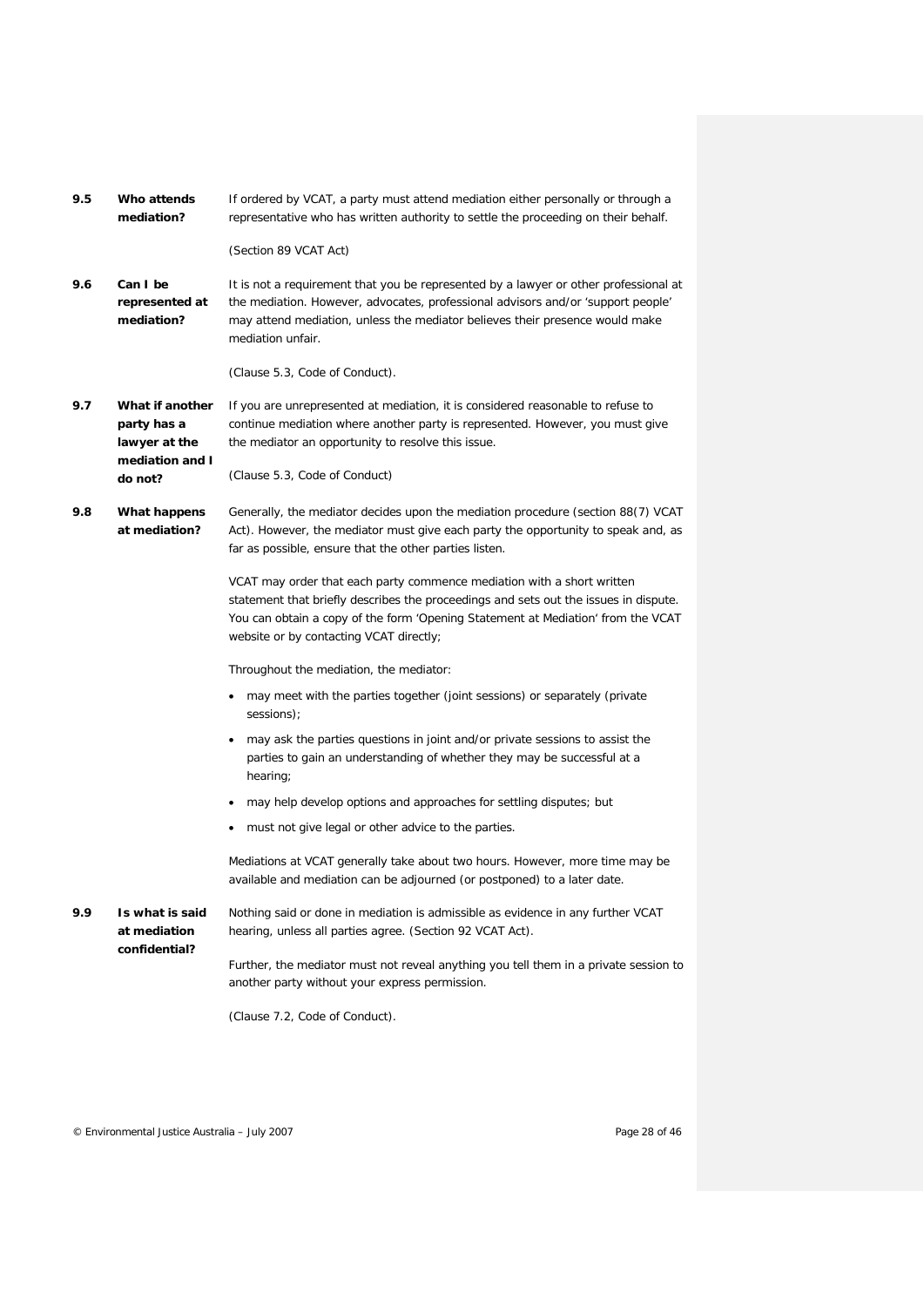<span id="page-28-0"></span>*9.10 What happens* 

*if mediation is successful?*

Where mediation is successful:

- A written record of any settlement you reach (usually called Terms of Settlement) will generally be prepared. The mediator may make precedent agreements available to assist this process (Clause 8.1, *Code of Conduct*);
- The mediator must notify VCAT that the parties have agreed to settle (Section 90 VCAT Act); and
- VCAT may make any orders necessary to give effect to the settlement (Section 93 VCAT Act).

#### **Tip**

In resolving a proceeding, you should always try to ensure that the agreement is enforceable at VCAT, which is a lot less expensive than trying to enforce an agreement in the courts.

You should try to convince the other party to agree that the terms of settlement should be reflected in orders of the Tribunal. Further, if it is agreed that a planning permit is to issue, you should agree as to any conditions to be imposed as part of the settlement.

<span id="page-28-1"></span>*9.11 What happens if mediation is unsuccessful?*

In the event that mediation is unsuccessful:

- the mediator must notify VCAT (section 91 VCAT Act);
- the parties may be required to attend a hearing or directions hearing. This can sometimes be immediately after the mediation. (Clause 4.2, *Code of Conduct*)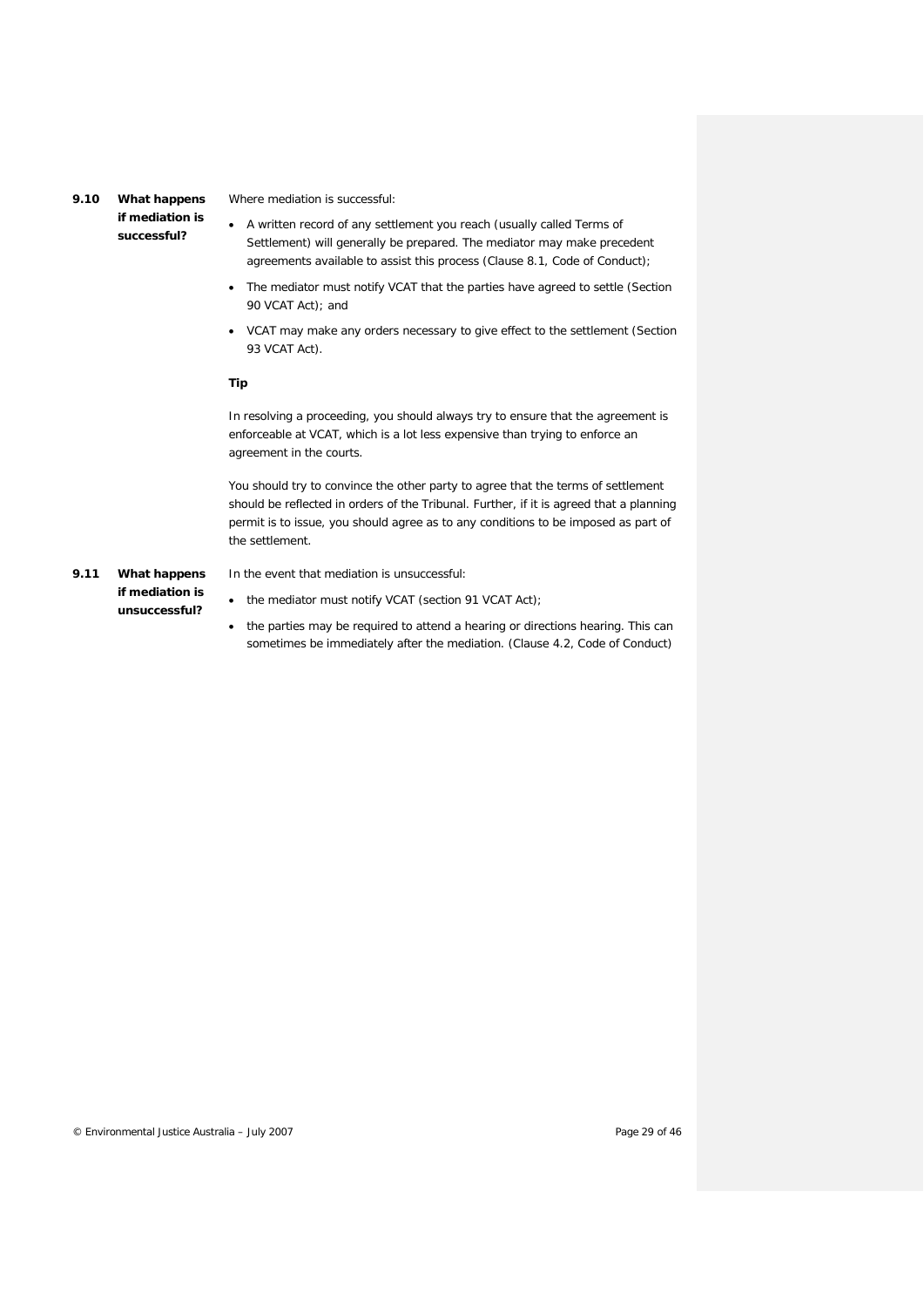# <span id="page-29-0"></span>**10.0 Settlement prior to hearing**

<span id="page-29-2"></span><span id="page-29-1"></span>

| 10.1 | What happens<br>if the matter<br>settles prior to<br>hearing? | If all the parties to an application reach a settlement agreement before the hearing,<br>whether at mediation or not, they must immediately advise VCAT:<br>that the matter has settled; and<br>the terms of the orders they seek from VCAT.<br>٠ |  |
|------|---------------------------------------------------------------|---------------------------------------------------------------------------------------------------------------------------------------------------------------------------------------------------------------------------------------------------|--|
|      |                                                               | (Clause 8.1, Practice Note Planning and Environment List (No 1))                                                                                                                                                                                  |  |
| 10.2 | <b>What orders</b><br>can VCAT<br>make?                       | VCAT can make any orders necessary to give effect to the settlement (section 93)<br>VCAT Act). VCAT may make these orders without a hearing, in the terms sought by<br>the parties.                                                               |  |
|      |                                                               | (Clause 8.2, Practice Note Planning and Environment List (No 1)).                                                                                                                                                                                 |  |
| 10.3 | Will there be a<br>directions<br>hearing?                     | VCAT may require a directions hearing to consider a settlement if:<br>the terms of the order sought are not to its satisfaction; or<br>٠<br>if it otherwise considers a directions hearing necessary.<br>٠                                        |  |

<span id="page-29-3"></span>(Clause 8.3, Practice Note *Planning and Environment List (No 1)*)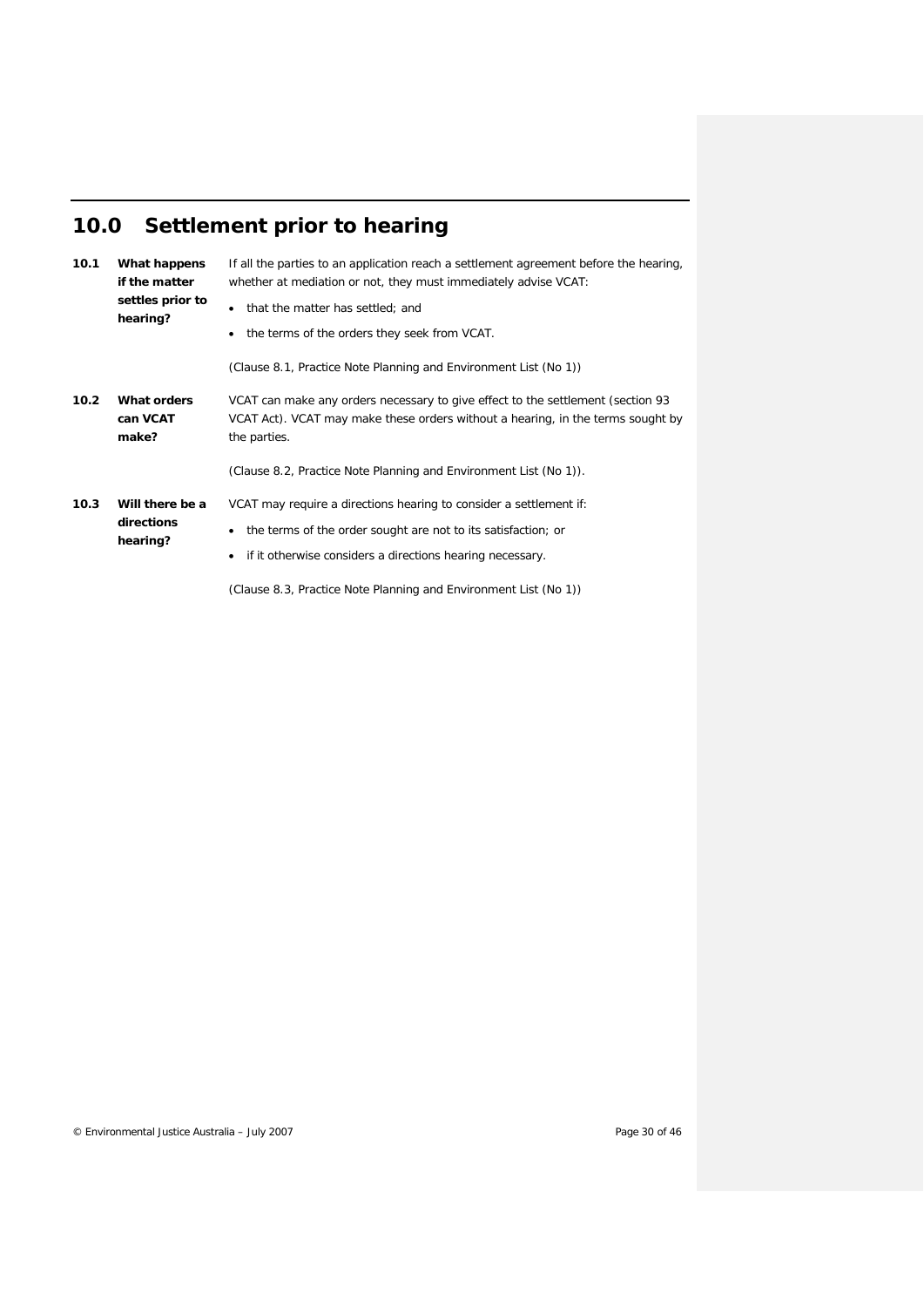# <span id="page-30-0"></span>**11.0 Amendment of plans before hearing**

<span id="page-30-4"></span><span id="page-30-3"></span><span id="page-30-2"></span><span id="page-30-1"></span>

| 11.1 | Can a permit<br>applicant<br>amend plans<br>before hearing? | VCAT has the power to amend the plans which supported the original permit<br>application at any time prior to or during the hearing.                                                                                                                                                                                                                                                             |
|------|-------------------------------------------------------------|--------------------------------------------------------------------------------------------------------------------------------------------------------------------------------------------------------------------------------------------------------------------------------------------------------------------------------------------------------------------------------------------------|
|      |                                                             | If a permit applicant wishes to amend plans prior to hearing, they should comply<br>with Clause 11, Practice Note Planning and Environment List (No 1), which outlines<br>the notification procedures for serving amended plans on VCAT, parties to the<br>proceeding and any objectors.                                                                                                         |
|      |                                                             | Generally, an application to substitute amended plans should occur at least 20<br>business days before the hearing. However, where this requirement is not met, the<br>Tribunal will exercise its discretion based on the significance of the changes and the<br>extent to which it would prejudice a fair hearing to allow the plans to be substituted<br>less than 20 days before the hearing. |
| 11.2 | Will I be<br>notified of a                                  | A permit applicant must notify you of any application to amend plans if you:<br>are a party to the VCAT application;<br>٠                                                                                                                                                                                                                                                                        |
|      | plan<br>amendment                                           | were an objector to the original planning permit application; or                                                                                                                                                                                                                                                                                                                                 |
|      | application?                                                | were notified of the original planning permit application, even if you did not<br>٠<br>lodge an objection.                                                                                                                                                                                                                                                                                       |
| 11.3 | What should I<br>receive with<br>the<br>notification?       | The permit applicant should provide you with:                                                                                                                                                                                                                                                                                                                                                    |
|      |                                                             | a Notice of Application to Amend Plans;<br>٠                                                                                                                                                                                                                                                                                                                                                     |
|      |                                                             | a clearly readable, scaled copy of the amended plans;                                                                                                                                                                                                                                                                                                                                            |
|      |                                                             | a written statement describing the changes from the previous plans; and                                                                                                                                                                                                                                                                                                                          |
|      |                                                             | if you are not an existing party to the VCAT application, an Application to be<br>Joined as a Party and Statement of Grounds form (see Section 4.1 above).                                                                                                                                                                                                                                       |
|      |                                                             | Copies of these forms are available from the VCAT website and by contacting VCAT<br>directly.                                                                                                                                                                                                                                                                                                    |
| 11.4 | Where are<br>amended plans<br>located?                      | Amended plans may be inspected at council offices and at VCAT. You may also<br>request copies of amended plans from the permit applicant. These must be clearly<br>readable, scaled copies, and must be provided within 7 days of the request being<br>received.                                                                                                                                 |
|      |                                                             | (Clause 11.2, Practice Note Planning and Environment List (No 1))                                                                                                                                                                                                                                                                                                                                |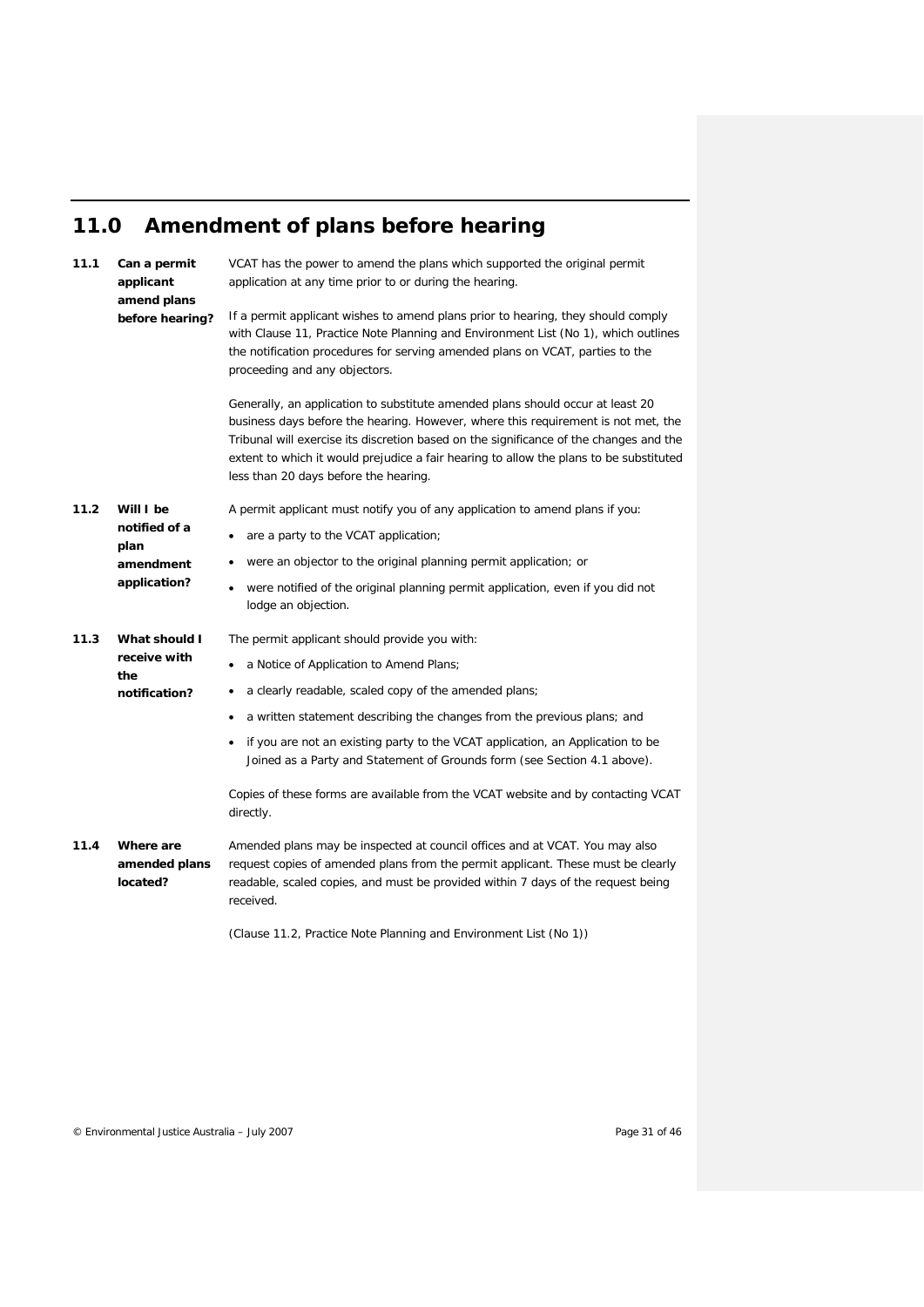<span id="page-31-0"></span>

| 11.5 | What do I do |
|------|--------------|
|      | next?        |

#### Within 10 business days after receipt of notice of the plan amendment application:

- if you are an existing party to the proceeding, you can lodge with VCAT a written objection to the amendments; or
- if you are not a party to the proceeding, you can:
	- o file a written application to be joined to the proceeding;
	- o lodge a Statement of Grounds (see Section [4.1 above\)](#page-15-1); and
	- o lodge a written objection to the amended plans.

The permit applicant should provide you with the relevant forms to do this. If not, the forms are available from VCAT, either by phone or on the internet.

Copies of all documents you file with VCAT should also be served on the permit applicant and the Council. A statement of service of these documents must be filed promptly after service.

(Clause 11.3, *Practice Note Planning and Environment List (No 1)*)

<span id="page-31-1"></span>*11.6 What if I need more time to consider the plans?* You may write to VCAT requesting an adjournment (or postponement) of any hearing listed. See Section [7.0 above](#page-22-0) for more information about adjournments.

<span id="page-31-2"></span>*11.7 What orders can VCAT make?*

Following a plan amendment application, VCAT may, either on its own initiative or on application by any person, do any of the following:

- adjourn any listed hearing to enable any objection, request or application to be dealt with;
- fix a date for a hearing to consider the application to amend plans;
- join any objector or person notified of the permit application as a party;
- direct that the application to amend plans be dealt with at the commencement of the hearing of the proceeding; or
- make any other order as it thinks fit.

(Clause 11.6, *Practice Note Planning and Environment List (No 1)*)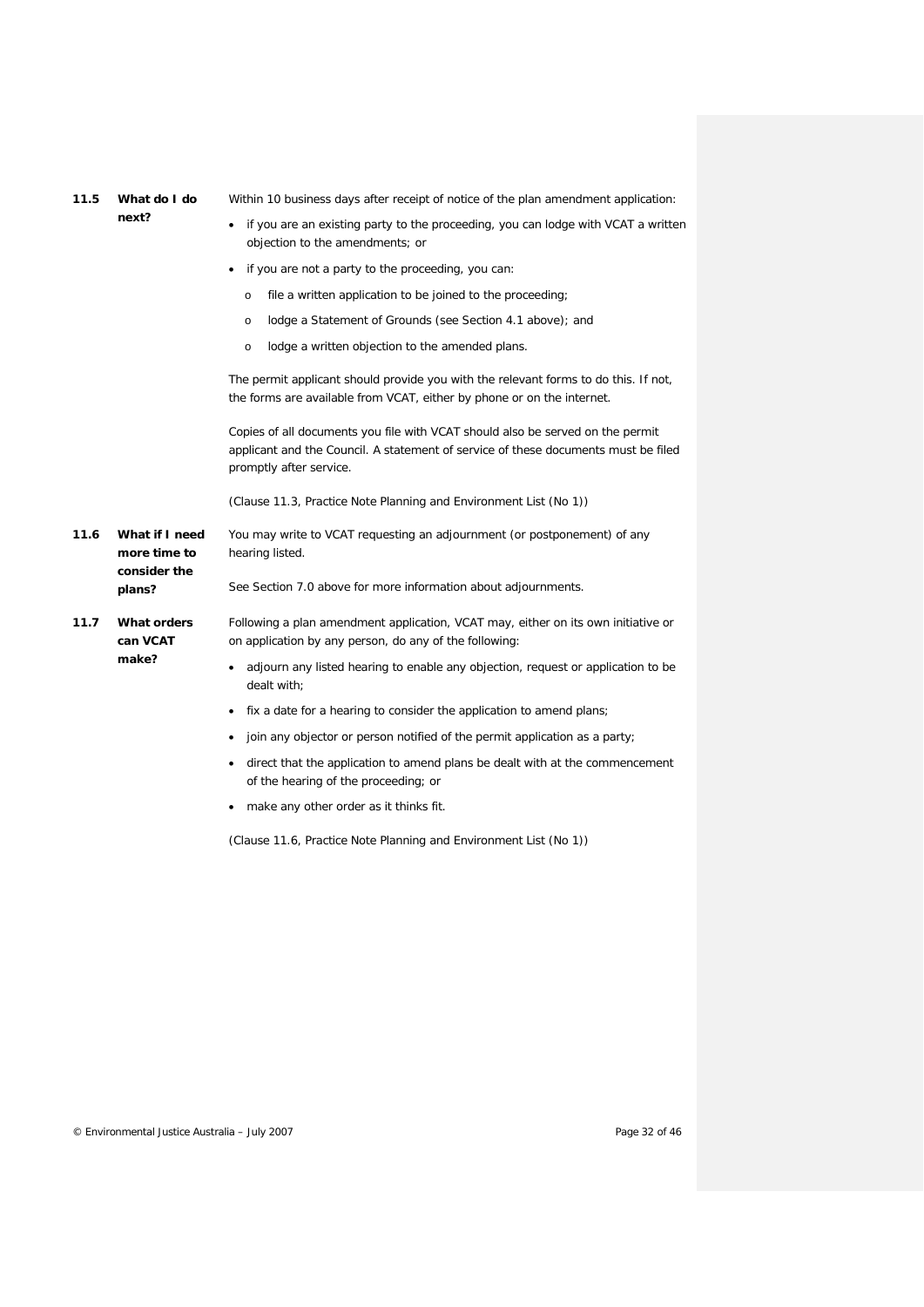# <span id="page-32-0"></span>SECTION THREE

PREPARATION FOR HEARING

© Environmental Justice Australia – July 2007 Page 33 of 46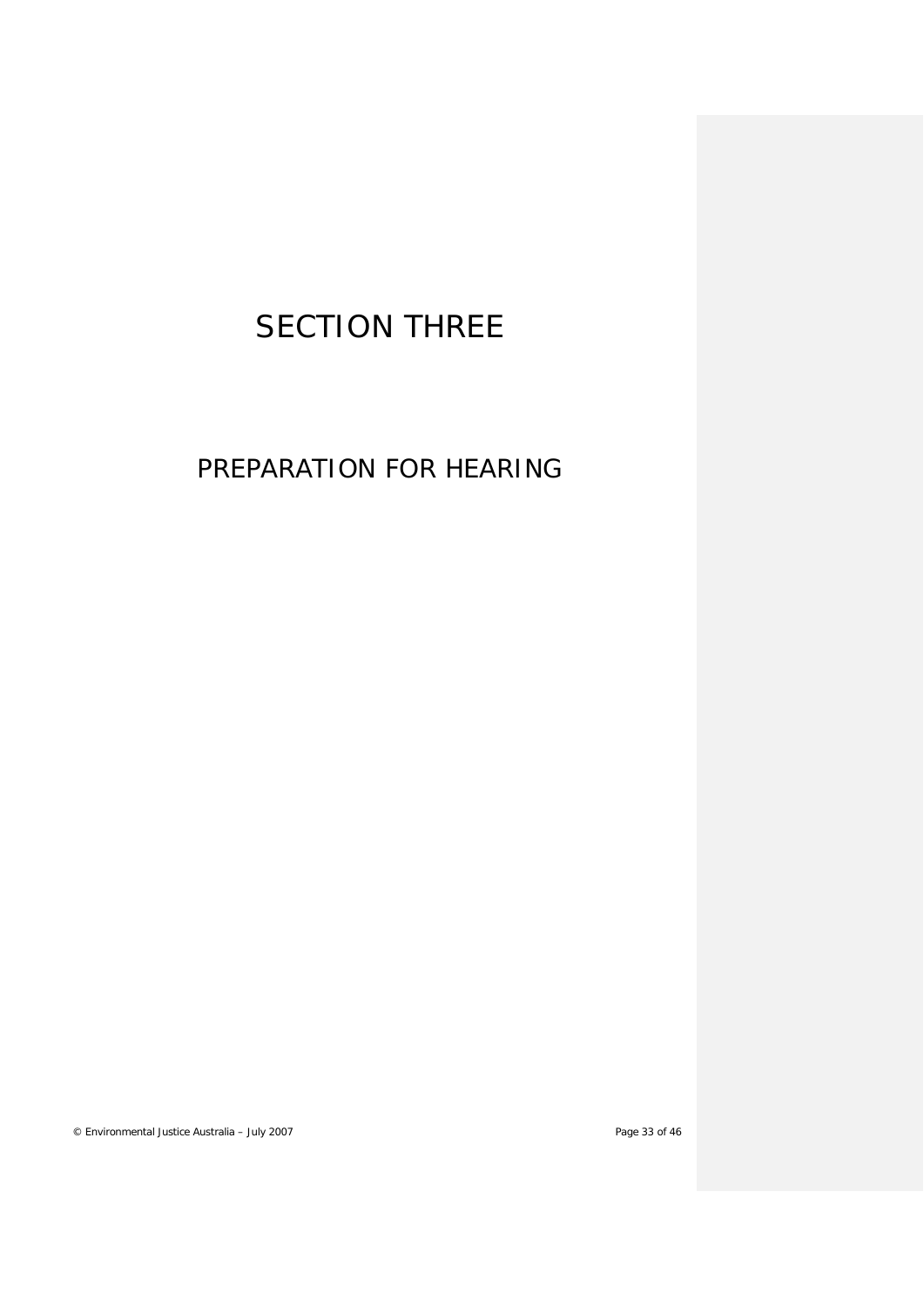## <span id="page-33-0"></span>**12.0 Research**

<span id="page-33-3"></span><span id="page-33-2"></span><span id="page-33-1"></span>

| 12.1 | <b>Introduction</b> | Before preparing your submissions, you should gather as much relevant information<br>as possible. In particular, you should consider the sources of information outlined<br>below.                                                                                     |
|------|---------------------|------------------------------------------------------------------------------------------------------------------------------------------------------------------------------------------------------------------------------------------------------------------------|
| 12.2 | Planning<br>Schemes | Planning schemes contain policies and requirements in relation to the usage,<br>development and protection of land. The Council must consider these documents<br>when making a planning permit decision. They include maps, plans and other<br>documents. <sup>5</sup> |
|      |                     | You can inspect a copy of the relevant planning scheme at:                                                                                                                                                                                                             |
|      |                     | the offices of your local council;                                                                                                                                                                                                                                     |
|      |                     | the Planning Information Centre at the Department of Sustainability and<br>Environment; or                                                                                                                                                                             |
|      |                     | online at 'Planning Schemes Online' on the Department of Sustainability and<br>Environment website at: www.dse.vic.gov.au/planningschemes (for all<br>Victorian planning schemes, including maps).                                                                     |
| 12.3 | <b>Council file</b> | If you haven't already done so, you should obtain copies of:                                                                                                                                                                                                           |
|      |                     | the Council Officer's Report, which is a report about the planning permit<br>application prepared by the Council's planning officer;                                                                                                                                   |
|      |                     | the relevant planning permit application;                                                                                                                                                                                                                              |
|      |                     | any associated plans; and                                                                                                                                                                                                                                              |
|      |                     | any submissions and objections relating to the proposal.                                                                                                                                                                                                               |
|      |                     | If the council will not produce the file or allow you to make copies of these<br>documents, please ring the EDO for assistance.                                                                                                                                        |
|      |                     | The Council is also required to produce some of this information to VCAT to be put<br>on the VCAT file (see Section 12.4 below).                                                                                                                                       |
| 12.4 | <b>VCAT file</b>    | You can inspect the VCAT file relating to the proceeding. It will have copies of:                                                                                                                                                                                      |
|      |                     | the application for review;                                                                                                                                                                                                                                            |
|      |                     | relevant information about the permit application and planning controls provided<br>by Council; and                                                                                                                                                                    |
|      |                     | other correspondence relevant to the proceeding.                                                                                                                                                                                                                       |
|      |                     | You should phone VCAT beforehand to ensure that the file is available.                                                                                                                                                                                                 |

<span id="page-33-5"></span>© Environmental Justice Australia – July 2007 Page 34 of 46

<span id="page-33-4"></span>j

<sup>5</sup> For a more detailed overview of the contents of planning schemes, see *Fact Sheet 2.1 – Planning and Development Law: Introduction.*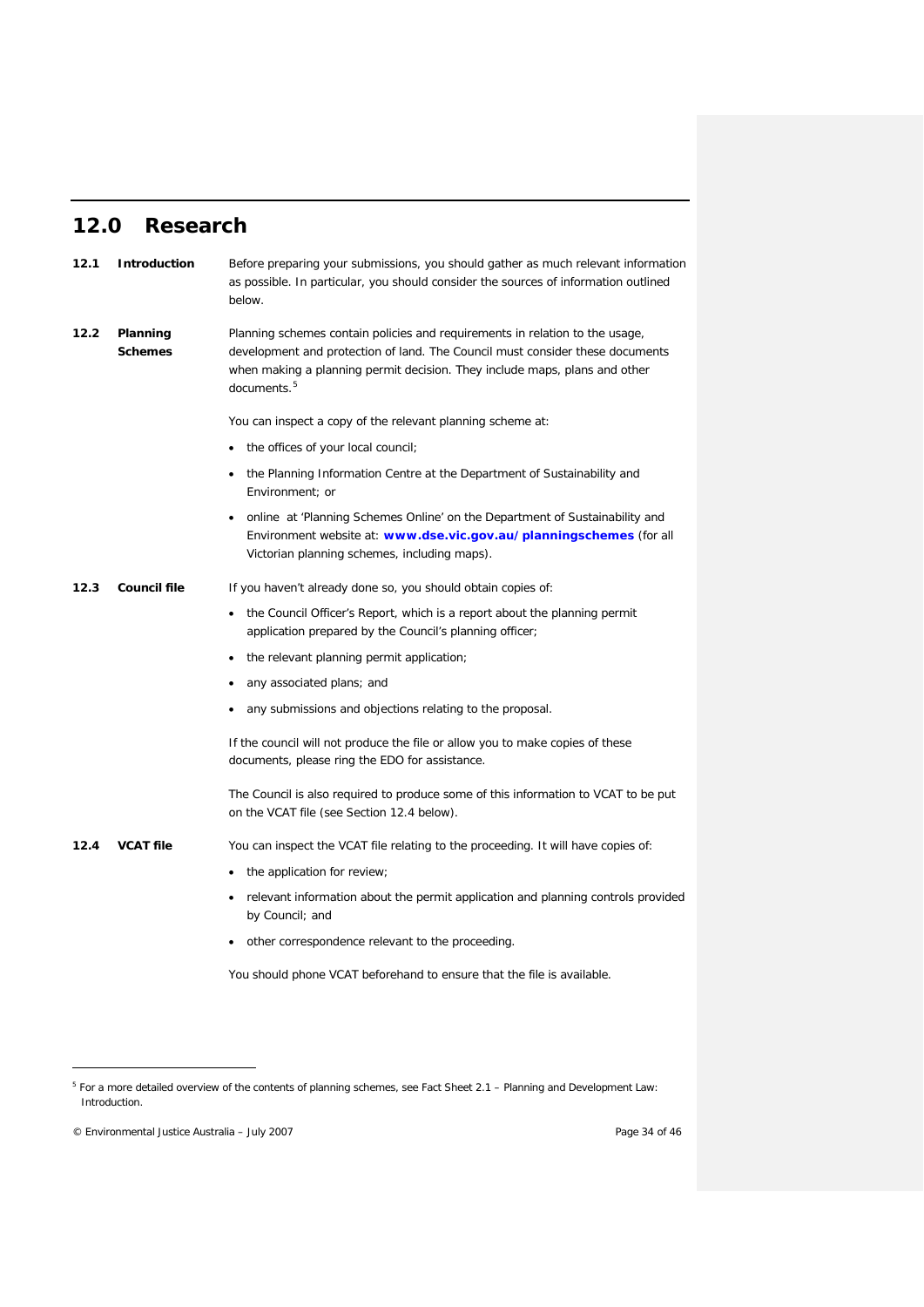<span id="page-34-1"></span><span id="page-34-0"></span>

| 12.5 | <b>VCAT</b><br>quidelines and<br>practice notes | These are available from the VCAT website and the Department of Environment and<br>Sustainability website (www.dse.vic.gov.au) and are an important source of<br>information about VCAT procedures. |
|------|-------------------------------------------------|-----------------------------------------------------------------------------------------------------------------------------------------------------------------------------------------------------|
| 12.6 | VCAT and                                        | A useful resource for VCAT decisions is the 'Austlii' website:                                                                                                                                      |
|      | <b>Supreme Court</b><br>decisions               | http://austlii.edu.au                                                                                                                                                                               |
|      |                                                 | At this site you can find many previous VCAT decisions and decisions of the                                                                                                                         |
|      |                                                 | Supreme Court of Victoria. These will help you to find out the way decisions have                                                                                                                   |
|      |                                                 | been made in similar matters.                                                                                                                                                                       |
| 12.7 | <b>Other</b>                                    | Other resources include:                                                                                                                                                                            |
|      | resources                                       | the book entitled An Introduction to Victoria's Environment and Planning Law,<br>٠                                                                                                                  |

- <span id="page-34-2"></span>• Environmental justice Australia's Fact Sheets;
- Department of Sustainability and Environment's '*The Planning System*' (**[www.dse.vic.gov.au](http://www.dse.vic.gov.au/)**).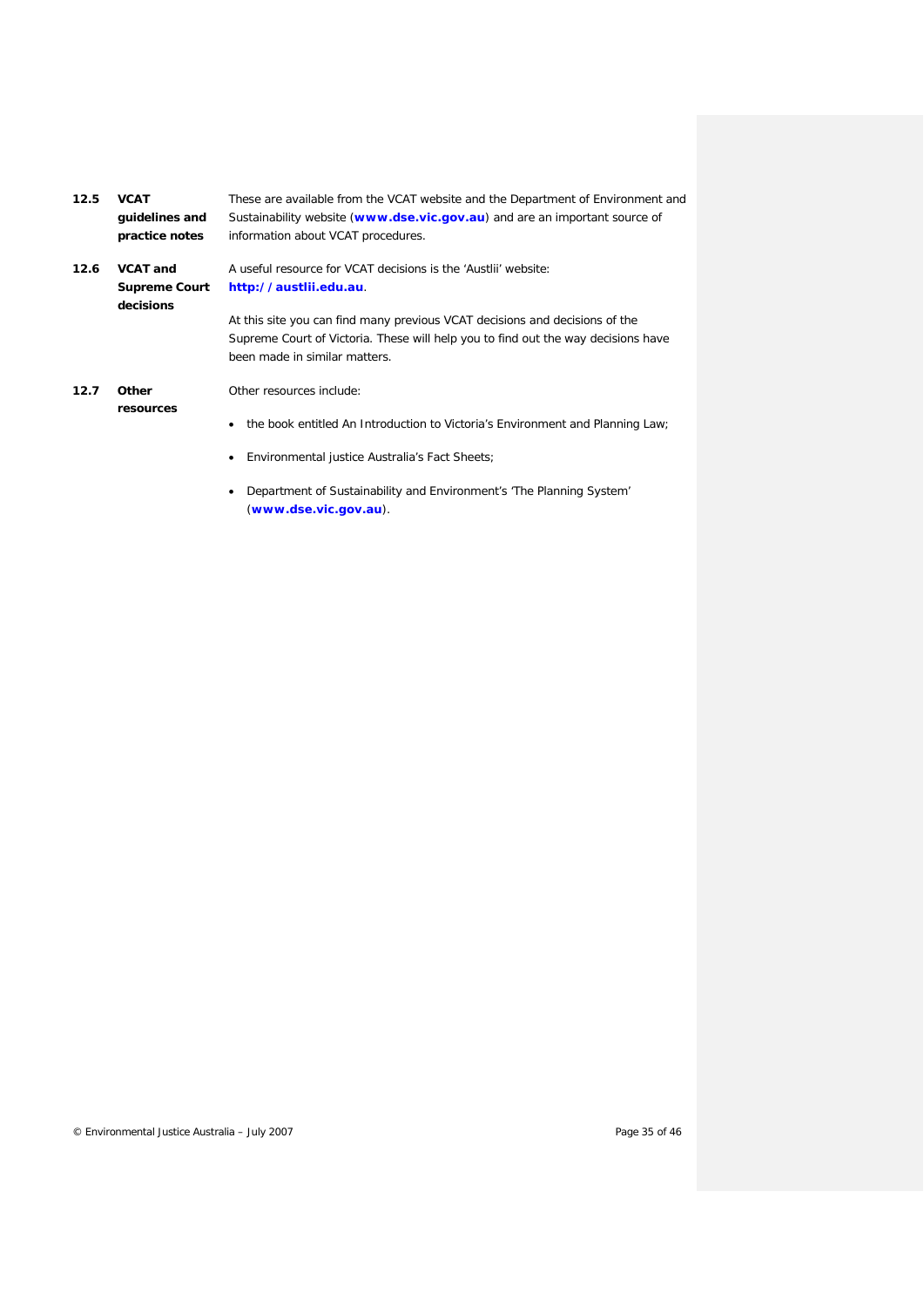# <span id="page-35-0"></span>**13.0 Expert evidence**

<span id="page-35-5"></span><span id="page-35-4"></span><span id="page-35-3"></span><span id="page-35-2"></span><span id="page-35-1"></span>

| 13.1 | What is expert<br>evidence?              | Expert evidence is given by a witness who has professional and/or academic<br>expertise which can assist VCAT. They usually give evidence about matters which                                                                               |  |
|------|------------------------------------------|---------------------------------------------------------------------------------------------------------------------------------------------------------------------------------------------------------------------------------------------|--|
|      |                                          | fall within that expertise.                                                                                                                                                                                                                 |  |
| 13.2 | Do I need to<br>call expert<br>evidence? | While some residents have successfully organised their own surveys for matters<br>such as traffic, generally expert evidence will need to be given by people with<br>academic or professional expertise.                                    |  |
|      |                                          | However, you do not need to be an expert to give evidence about local events. For<br>example, it may be useful to call as a witness someone who witnessed a flood if you<br>are opposing development on a flood plain.                      |  |
|      |                                          | If you decide to call an expert witness, you should comply with:                                                                                                                                                                            |  |
|      |                                          | Practice Note VCAT 2 – Expert Evidence; and                                                                                                                                                                                                 |  |
|      |                                          | • Clause 4.2, Practice Note Planning and Environment List (No 1).                                                                                                                                                                           |  |
|      |                                          | See the VCAT website for more information.                                                                                                                                                                                                  |  |
| 13.3 | Who does an<br>expert witness<br>assist? | An expert witness has an overriding duty to assist VCAT on matters relevant to the<br>expert's expertise. An expert is not an advocate for a particular party to the<br>proceeding, despite generally being called by one particular party. |  |
|      |                                          | (Clause 2, Practice Note VCAT 2)                                                                                                                                                                                                            |  |
| 13.4 | What is an<br>expert's                   | An expert's report contains the expert evidence upon which a party intends to rely<br>at the hearing.                                                                                                                                       |  |
|      | report?                                  | Clause 3, Practice Note VCAT 2 sets out what must be included in an expert's<br>report, for example:                                                                                                                                        |  |
|      |                                          | a statement of the expert's qualifications and expertise;                                                                                                                                                                                   |  |
|      |                                          | the instructions, facts, matters and all assumptions upon which the report<br>proceeds; and                                                                                                                                                 |  |
|      |                                          | a summary of the expert's opinion(s).                                                                                                                                                                                                       |  |
|      |                                          | You should make your expert aware of these requirements at the time of engaging<br>their services (Clause 6, Practice Note VCAT 2). The best way to do this is to<br>provide the expert with a copy of the relevant practice note.          |  |
| 13.5 | When do I file<br>and serve the          | The expert's report must be filed with VCAT and served on the other parties no later<br>than 10 business days prior to the hearing.                                                                                                         |  |
|      | expert's<br>report?                      | (Clause 4.2, Practice Note Planning and Environment List (No 1))                                                                                                                                                                            |  |

**Comment [bjs3]:** Need to differentiate between expert evidence and submissions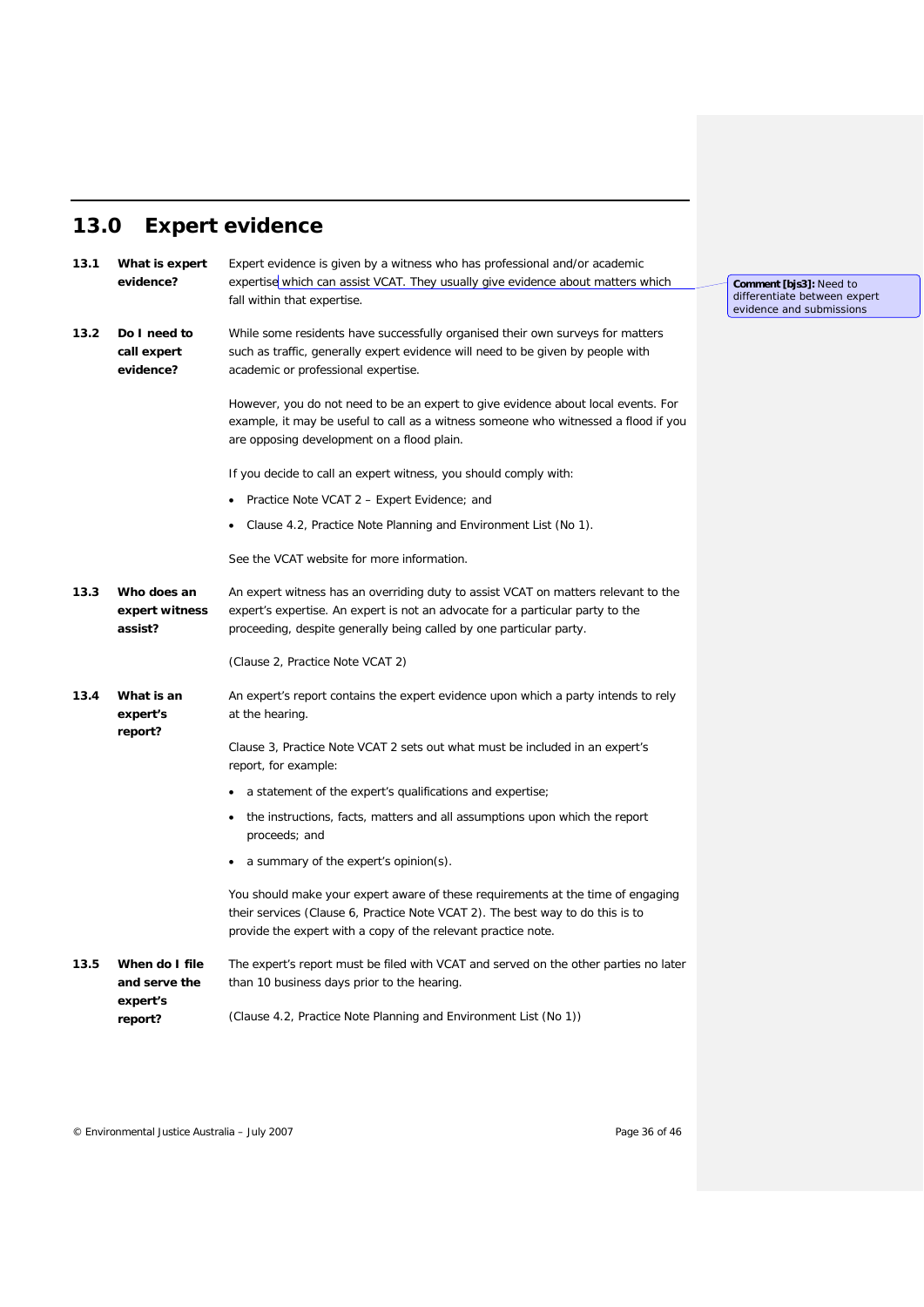<span id="page-36-0"></span>*13.6 What if my expert changes their mind or opinion about a matter?* The expert must communicate any change to his or her opinion in writing to you and must specify why his or her opinion has changed. You must then file a notice of such change of opinion with VCAT. (Clause 4, *Practice Note VCAT 2 – Expert Evidence*)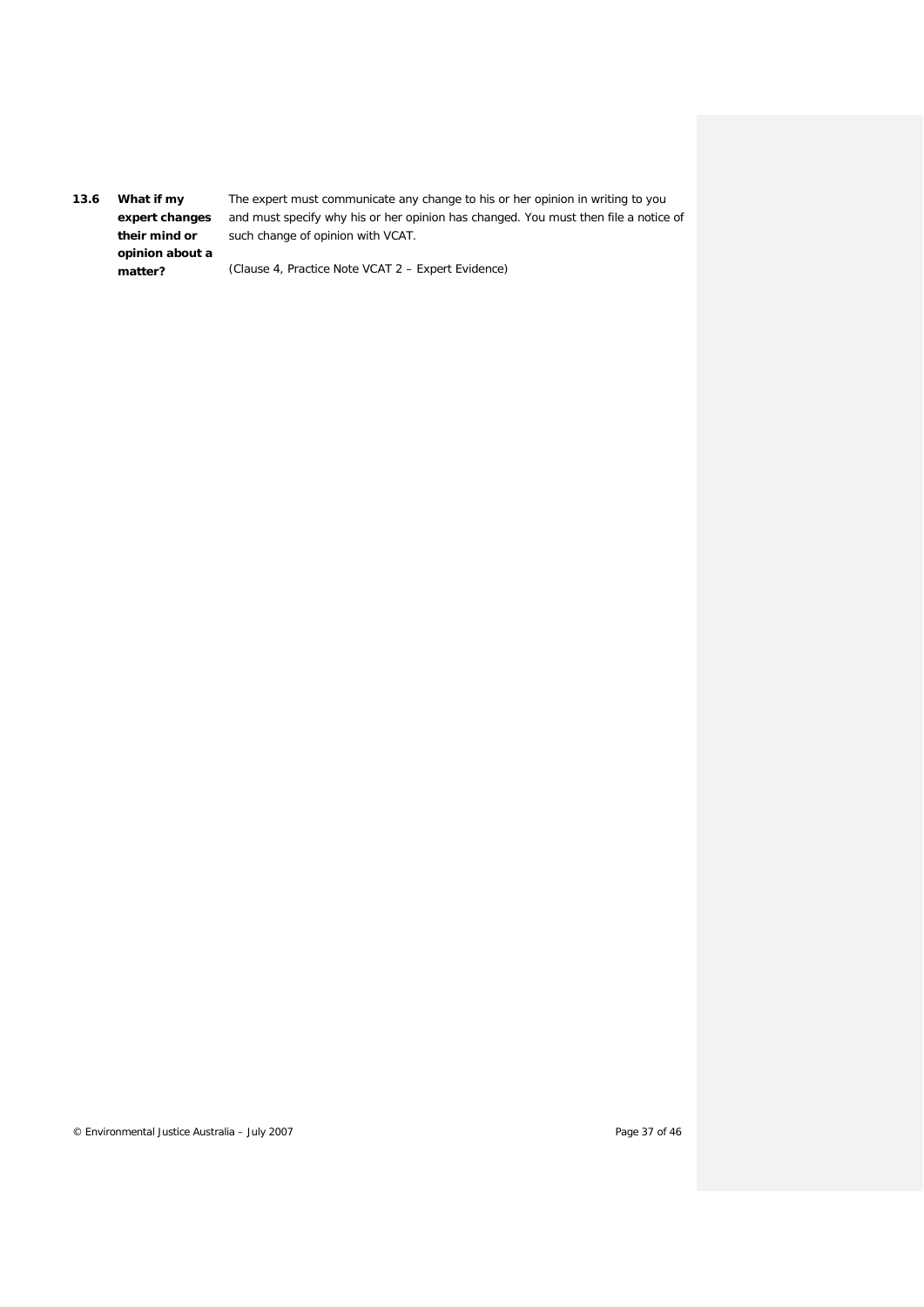## <span id="page-37-0"></span>**14.0 Submissions**

<span id="page-37-3"></span><span id="page-37-2"></span><span id="page-37-1"></span>

| 14.1 | What kind of<br>submissions<br>can I make?     | As VCAT hearings are less formal than court hearings, there is flexibility as to the<br>type of submissions made during a hearing. Submissions may be oral, or written;<br>brief, or detailed.<br>Your decision as to the nature and extent of your submissions may depend upon<br>the complexity of the matter and your own confidence in effectively presenting your<br>case.                                                                                                                                                                                                                                                                                                                                                                                                                                                                                                                                                                                                               |
|------|------------------------------------------------|-----------------------------------------------------------------------------------------------------------------------------------------------------------------------------------------------------------------------------------------------------------------------------------------------------------------------------------------------------------------------------------------------------------------------------------------------------------------------------------------------------------------------------------------------------------------------------------------------------------------------------------------------------------------------------------------------------------------------------------------------------------------------------------------------------------------------------------------------------------------------------------------------------------------------------------------------------------------------------------------------|
| 14.2 | What kinds of<br>submissions<br>are preferred? | Written submissions are the most common and preferred form of submissions for<br>the following reasons:<br>writing your submissions will allow you to clarify your case in your own mind;<br>٠<br>during the hearing, you can simply read from your written submissions; and<br>written submissions are helpful to VCAT, especially as it may be making and<br>writing its decision some time after the hearing.                                                                                                                                                                                                                                                                                                                                                                                                                                                                                                                                                                              |
| 14.3 | What should<br>my<br>submissions<br>include?   | Your submission is not limited to the issues raised in your Grounds for Application or<br>Statement of Grounds. However, you must ensure that all other parties involved in<br>the application are advised of any new issue in time for them to prepare<br>submissions in response.<br>Section 84B of the PE Act and the planning schemes define the issues that VCAT<br>can consider. Your submissions should be limited to these issues and should not<br>deal with the following:<br>the personality or character of any relevant persons;<br>the political behaviour of Council;<br>moral objections to uses such as brothels;<br>economic competition between individually competing businesses;<br>loss of property values; and<br>issues unrelated to the specific planning control (for example, building height is<br>not relevant when a permit is only required to reduce car parking).<br>(See VCAT Brochure, Submissions in the Planning List available on the VCAT<br>website). |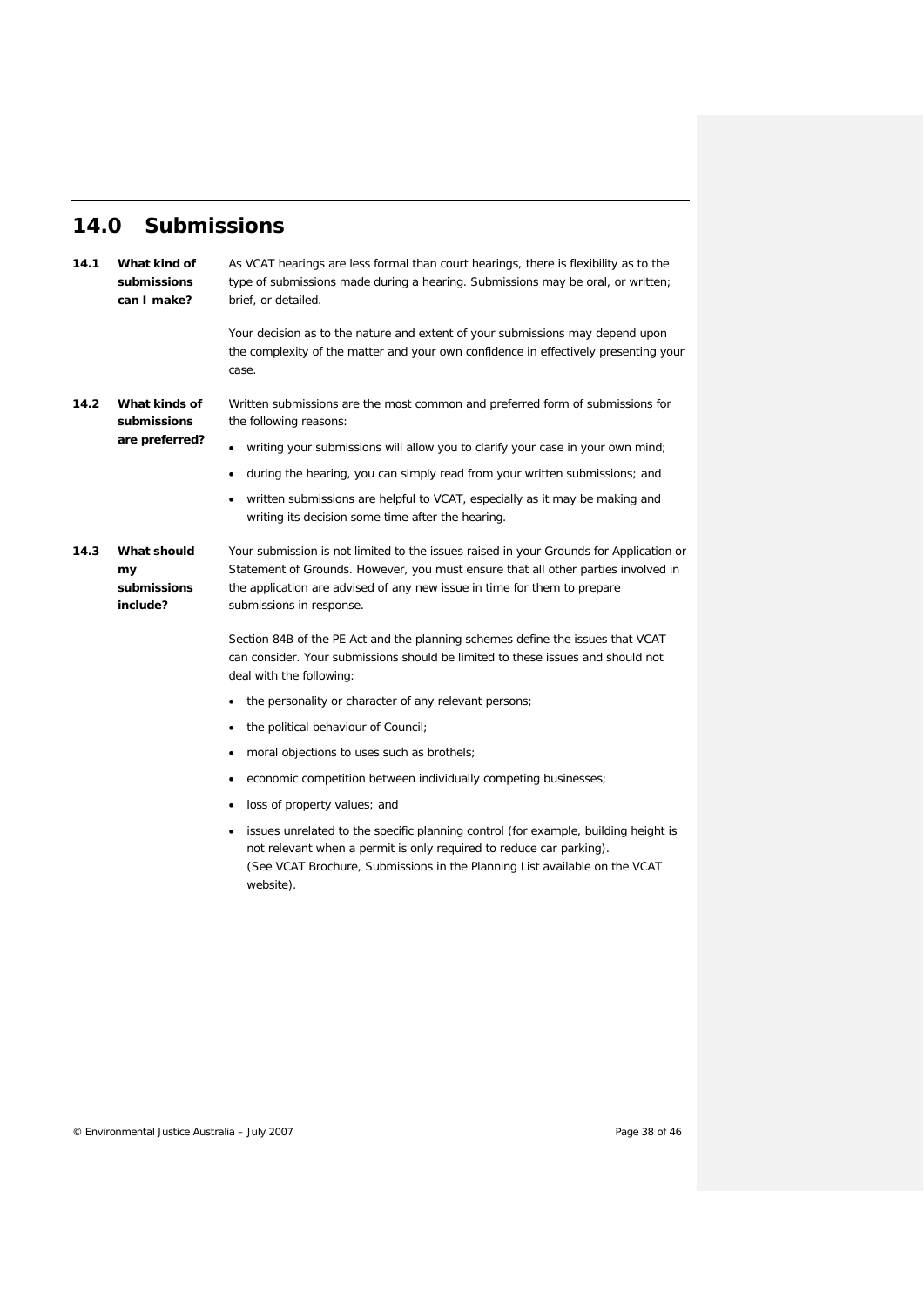#### <span id="page-38-0"></span>*14.4 What should my submission look like?* VCAT has a suggested outline for written submissions, depending upon the level of detail required (see VCAT Brochure, *Submissions in the Planning List* available on the VCAT website).

For example, an outline of more detailed submissions may include the following sections:

- Introduction:
- Subject site and locality;
- The proposal;
- Planning schemes and policies;
- A statement of the issues;
- Main submissions; and
- Conclusions.

As an objector, we recommend that your submission be focussed on the issues identified in your Statement of Grounds, or grounds of review. You should not spend too much time analysing policies which you do not seek to rely on as the main part of your argument. The Council's submission will usually explain the policy background.

A well-organised, succinct submission is usually more effective than a wordy submission that lacks structure.

Depending upon the length of the submission, you should also number the pages, sections and paragraphs for ease of reference.

<span id="page-38-1"></span>*14.5 How many copies do I need?* You will need enough copies of your submissions to provide to each VCAT member and all other parties. Generally, you should make six copies, although this may vary depending upon the number of parties.

> You are not required to serve a copy of your submissions on the other parties before the hearing. You need only bring your copies to the hearing and distribute them before you start talking.

#### **Note**

If you have changed your grounds as per Section [14.3 above,](#page-37-3) you must remember to notify all other parties before the hearing.

<span id="page-38-2"></span>*14.6 Do I need photographs?* You can take photographs to document your case and include them in your submission. If you take videos, keep them brief, but cover as much material as will be relevant.

> Videos are useful but need to be of a high standard to clearly and quickly communicate an issue.

#### <span id="page-38-3"></span>*14.7 More information* For more information generally about submissions, see VCAT Brochure, *Submissions in the Planning List* available on the VCAT website.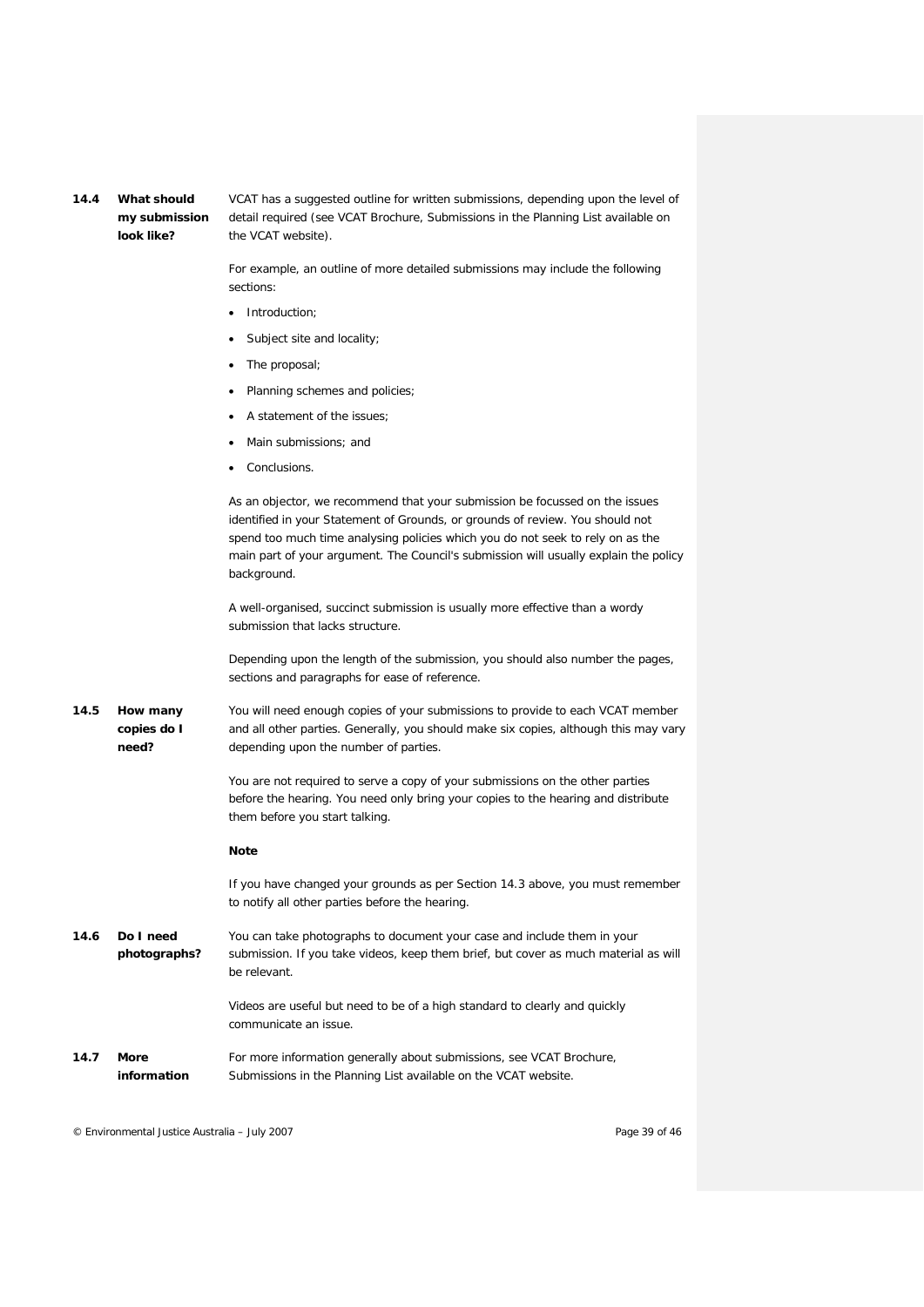# <span id="page-39-0"></span>SECTION FOUR

# THE HEARING AND BEYOND

© Environmental Justice Australia – July 2007 Page 40 of 46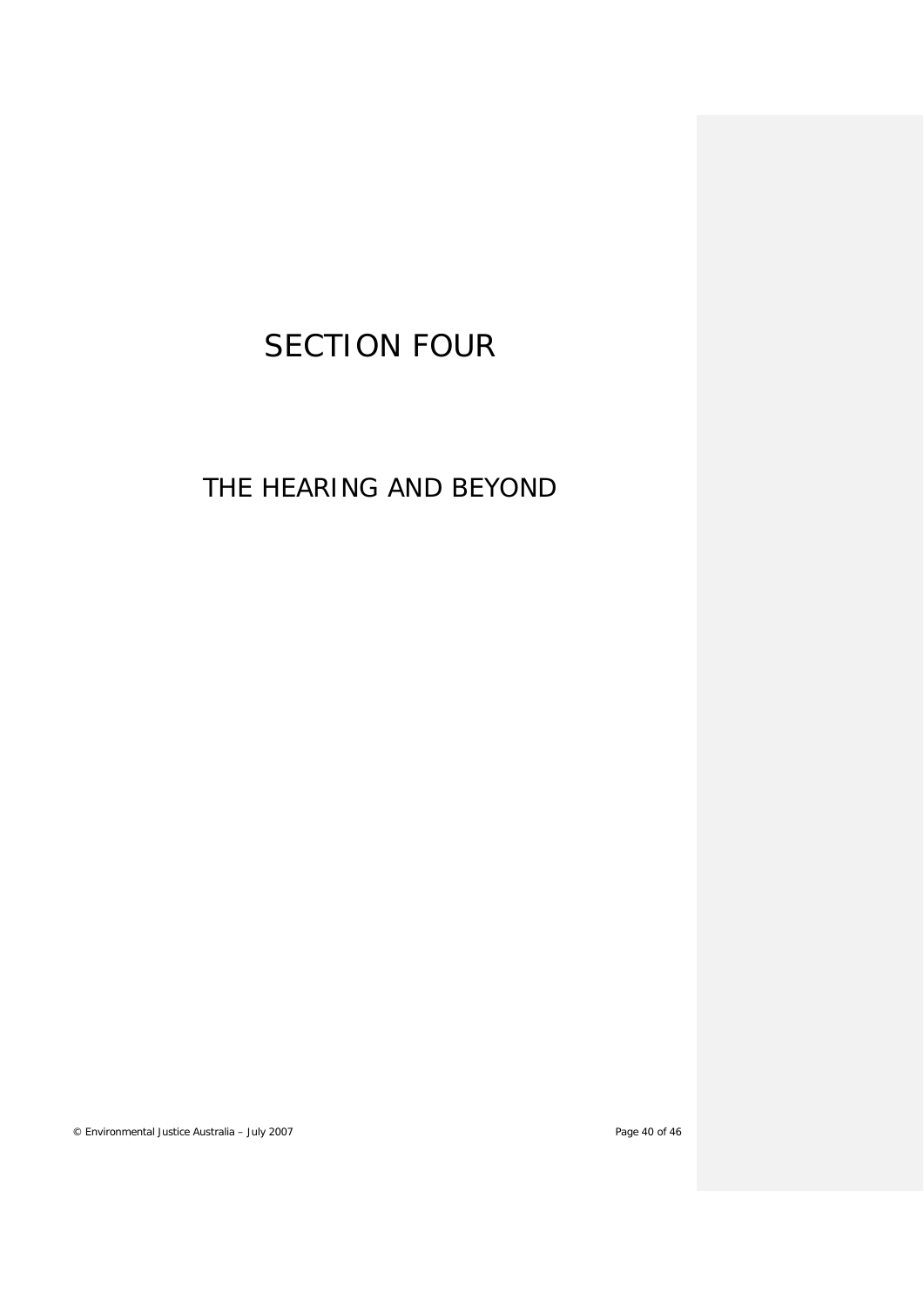# <span id="page-40-0"></span>**15.0 VCAT Hearing**

<span id="page-40-5"></span><span id="page-40-4"></span><span id="page-40-3"></span><span id="page-40-2"></span><span id="page-40-1"></span>

| 15.1 | What is the<br>nature of a<br><b>VCAT hearing?</b> | VCAT hearings are generally informal (section 98(1)(a) VCAT Act) and are usually<br>held in public (section 101 VCAT Act).                                                                                                                                            |
|------|----------------------------------------------------|-----------------------------------------------------------------------------------------------------------------------------------------------------------------------------------------------------------------------------------------------------------------------|
|      |                                                    | VCAT must act fairly and according to the substantial merits of the case (section 97<br>VCAT Act). However, VCAT is not bound by the rules of evidence and may inform<br>itself on any matter as it sees fit (section 98(1)(b) VCAT).                                 |
| 15.2 | Who attends                                        | A party may:                                                                                                                                                                                                                                                          |
|      | the hearing?                                       | appear in person; or                                                                                                                                                                                                                                                  |
|      |                                                    | be represented by another person, such as a planning consultant, a lawyer or<br>even a friend.                                                                                                                                                                        |
|      |                                                    | Unincorporated associations may not be a party to the proceedings (section 61)<br>VCAT Act). However, VCAT may grant leave to a member of the association to<br>make a submission in its behalf (section $98(1)(c)$ VCAT Act).                                        |
| 15.3 | Where are the<br>hearings held?                    | VCAT hearings are mainly held on the 5th Floor, 55 King Street, Melbourne. For<br>most VCAT hearings, the room number corresponds to its location, e.g. room G.6<br>would be on the ground floor, room 6.                                                             |
|      |                                                    | VCAT often travels or goes 'on circuit'. If your dispute is in a rural area, VCAT may<br>come to you and sit at your local council offices. VCAT is more likely to do this if<br>there are a number of locals either interested in the hearing, or taking part in it. |
| 15.4 | How do I find                                      | VCAT will notify all parties in writing of the date, time and location of the hearing.                                                                                                                                                                                |
|      | out where the<br>hearing will be?                  | On the day of the hearing, you can find out which room your hearing will be in by:                                                                                                                                                                                    |
|      |                                                    | looking at the Law List in The Age;                                                                                                                                                                                                                                   |
|      |                                                    | reading the Hearing Lists on the ground floor or 5th Floor, 55 King Street,<br>Melbourne: or                                                                                                                                                                          |
|      |                                                    | checking the VCAT website.                                                                                                                                                                                                                                            |
| 15.5 | How do I<br>address VCAT<br>members?               | Where there is only one member hearing the application, you can address that<br>member (as appropriate):                                                                                                                                                              |
|      |                                                    | Madam Chair:                                                                                                                                                                                                                                                          |
|      |                                                    | Chairman;                                                                                                                                                                                                                                                             |
|      |                                                    | by her or his name, for example Ms Smith.                                                                                                                                                                                                                             |
|      |                                                    | Where there is more than one member, collectively address them as 'Members of<br>the Tribunal' and address the Presiding Member as 'Madam Chair' or 'Chairman'.                                                                                                       |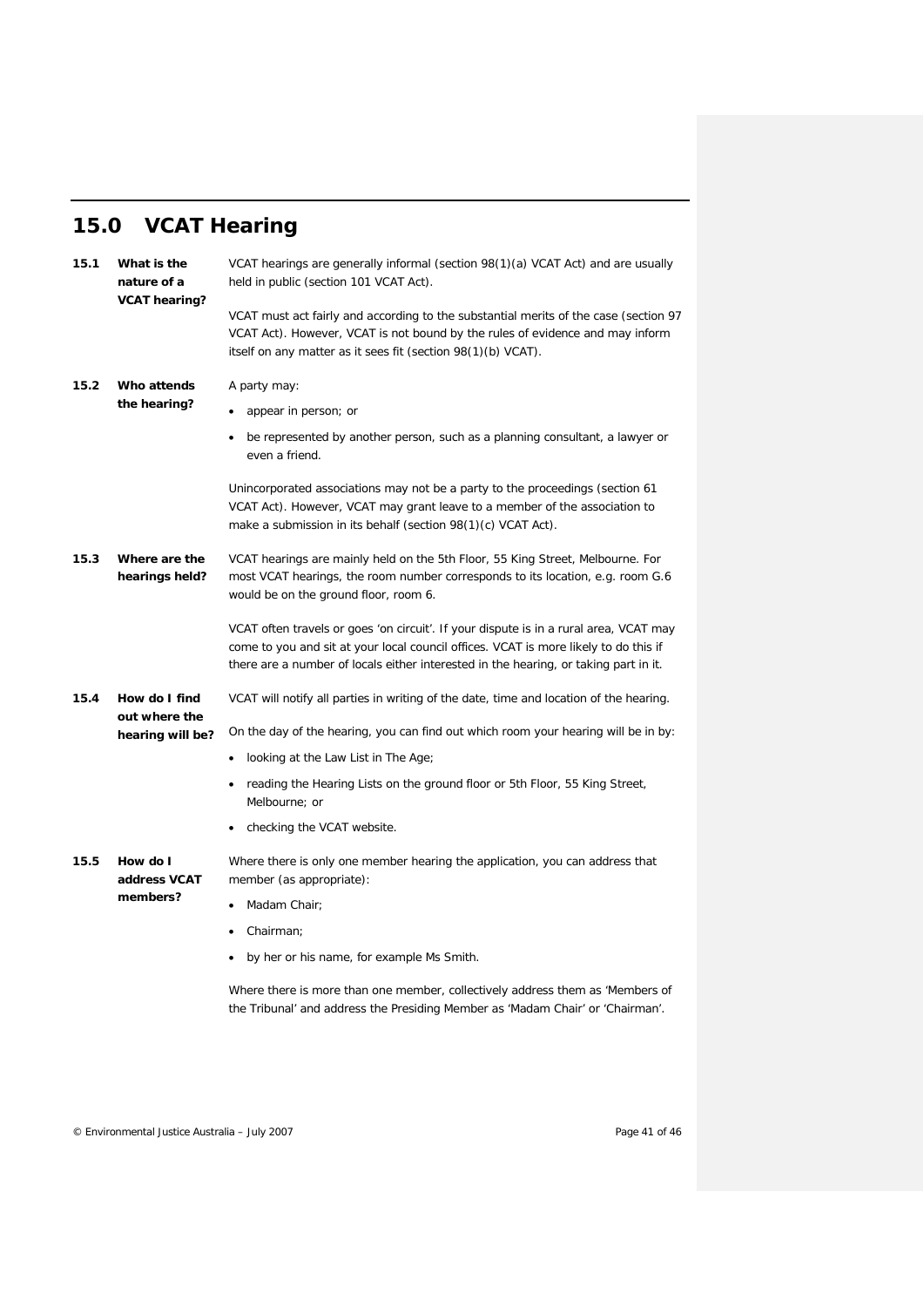<span id="page-41-2"></span><span id="page-41-1"></span><span id="page-41-0"></span>

| 15.6 | What happens<br>at the start of<br>the hearing? | Planning hearings usually take place around a large table. The Tribunal will sit on<br>one side, the parties will sit opposite and witnesses will sit at the end of the table.<br>When you arrive, fill in the 'appearance sheet', which will be on the table and then<br>take a seat at the table. If there are a large number of people who wish to make<br>submissions, it may not be possible to seat everyone around the table.<br>VCAT members will enter through a rear door. When they do, you should stand and<br>remain standing until the member(s) invite(s) you to be seated.                                                                                                                                                                                                                                                                                                                                                                                                                         |
|------|-------------------------------------------------|--------------------------------------------------------------------------------------------------------------------------------------------------------------------------------------------------------------------------------------------------------------------------------------------------------------------------------------------------------------------------------------------------------------------------------------------------------------------------------------------------------------------------------------------------------------------------------------------------------------------------------------------------------------------------------------------------------------------------------------------------------------------------------------------------------------------------------------------------------------------------------------------------------------------------------------------------------------------------------------------------------------------|
| 15.7 | In what order<br>do the parties<br>speak?       | The parties will be called to present their submissions and call any witnesses in the<br>following order:<br>Council:<br>٠<br>third parties and/or objectors;<br>the permit applicant.<br>٠<br>You will rarely be allowed to make a second or closing submission. However, you<br>may be permitted to respond to any new matters raised by the other parties.                                                                                                                                                                                                                                                                                                                                                                                                                                                                                                                                                                                                                                                      |
| 15.8 | What happens<br>when a witness<br>is called?    | Expert or other witnesses may be called to give supporting evidence. They are not<br>required to swear an oath (as in a court proceeding).<br>Witnesses may be questioned by the parties or members of VCAT. These questions<br>take the following forms:<br><b>Examination-in-chief</b> – questions asked by the person who called the witness;<br><b>Cross-examination</b> – questions asked by the other parties, about any matters<br>generally relevant to the application;<br>The golden rule is not to ask too many questions during cross-examination. Work<br>out the precise matters you want to establish and then see if you can get the<br>witness to agree with them.<br>Try to note each witness' oral evidence in chief and check for any inconsistencies or<br>new matters raised. Keep a note of questions and answers given during cross-<br>examination.<br>Re-examination - further questions asked by the person who called the witness<br>to clarify issues arising from cross-examination. |
| 15.9 | <b>Will VCAT visit</b><br>the site?             | The chairperson may decide to inspect the property concerned before they hand<br>down their decision. Ordinarily, the site inspection is not ordinarily an occasion for<br>you to continue your case. Your job is to ensure that the site inspection is organised<br>efficiently.<br>Be sensible about using VCAT's time, but insist that every important site is visited.                                                                                                                                                                                                                                                                                                                                                                                                                                                                                                                                                                                                                                         |

<span id="page-41-3"></span>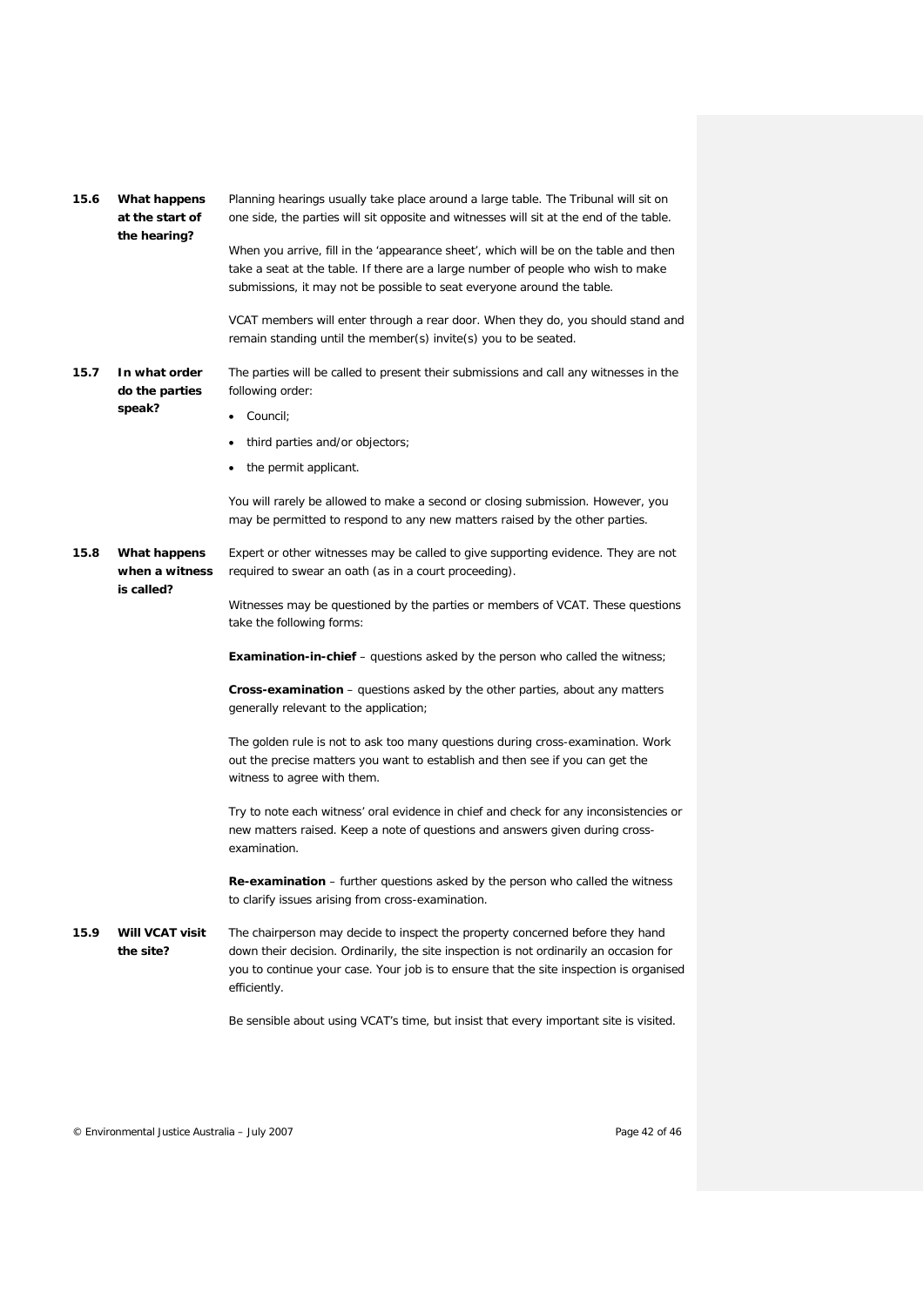<span id="page-42-4"></span><span id="page-42-3"></span><span id="page-42-2"></span><span id="page-42-1"></span><span id="page-42-0"></span>

| 15.10 Things to<br>remember<br>about the<br>hearing                               | If you are a party, you are entitled to see any documents used or referred to during<br>the hearing. If you are not being shown documents or photographs, politely insist<br>that you are entitled to see them.<br>Don't underestimate public pressure on your opponent. If the case is a noteworthy<br>one, make sure you notify one or two journalists before the hearing.<br>You may be able to turn a bad development into an acceptable development by<br>suggesting the imposition of certain permit conditions. This can be a very useful<br>negotiating tool when you are opposed by both Council and the permit applicant. |                                  |
|-----------------------------------------------------------------------------------|-------------------------------------------------------------------------------------------------------------------------------------------------------------------------------------------------------------------------------------------------------------------------------------------------------------------------------------------------------------------------------------------------------------------------------------------------------------------------------------------------------------------------------------------------------------------------------------------------------------------------------------|----------------------------------|
| 15.11 Can I make<br>further<br>submissions<br>after the<br>hearing?               | Above all, be polite and reasonable.<br>Generally, once the hearing is completed, VCAT will not accept or consider any<br>further submissions.<br>However, if you believe there is a change of circumstances or a significant event<br>that VCAT should be made aware of, you may advise VCAT in writing. You must<br>send copies of this letter to the other parties.<br>Depending on the nature of the changed circumstances, VCAT may call the parties                                                                                                                                                                           |                                  |
|                                                                                   | to a reconvened hearing.                                                                                                                                                                                                                                                                                                                                                                                                                                                                                                                                                                                                            |                                  |
| 15.12 When will VCAT<br>hand down a<br>decision?                                  | Occasionally, VCAT will give a decision on the day of the hearing. However, usually<br>it will need to prepare a written order. This may take several weeks, depending<br>upon the complexity of the case. VCAT tries to ensure that all decisions are made<br>within 4 - 8 weeks of a hearing.                                                                                                                                                                                                                                                                                                                                     |                                  |
|                                                                                   | All parties are sent a copy of the final written order. However, only those persons<br>who appeared at the hearing will receive a full of copy of VCAT's reasons.                                                                                                                                                                                                                                                                                                                                                                                                                                                                   |                                  |
| 15.13 What orders<br>can VCAT                                                     | VCAT may:                                                                                                                                                                                                                                                                                                                                                                                                                                                                                                                                                                                                                           |                                  |
| make?                                                                             | order that a permit must not be granted;                                                                                                                                                                                                                                                                                                                                                                                                                                                                                                                                                                                            |                                  |
|                                                                                   | grant a permit and direct that the Responsible Authority issue it;<br>٠                                                                                                                                                                                                                                                                                                                                                                                                                                                                                                                                                             |                                  |
|                                                                                   | grant a permit subject to conditions and direct that the Responsible Authority<br>issue it;                                                                                                                                                                                                                                                                                                                                                                                                                                                                                                                                         |                                  |
|                                                                                   | direct that a permit must or must not contain any specified condition(s); or                                                                                                                                                                                                                                                                                                                                                                                                                                                                                                                                                        |                                  |
|                                                                                   | cancel a permit (in limited circumstances).                                                                                                                                                                                                                                                                                                                                                                                                                                                                                                                                                                                         | Comment [bjs4]: Does this belong |
|                                                                                   | (Section 85 PE Act)                                                                                                                                                                                                                                                                                                                                                                                                                                                                                                                                                                                                                 | here?                            |
| 15.14 If VCAT orders<br>that a permit<br>be issued,<br>when must this<br>be done? | If VCAT directs the Responsible Authority to issue a permit, the Responsible<br>Authority must do so within 3 working days of its first ordinary meeting after it<br>receives a copy of the order.<br>(Section 86 PE Act).                                                                                                                                                                                                                                                                                                                                                                                                          |                                  |
|                                                                                   |                                                                                                                                                                                                                                                                                                                                                                                                                                                                                                                                                                                                                                     |                                  |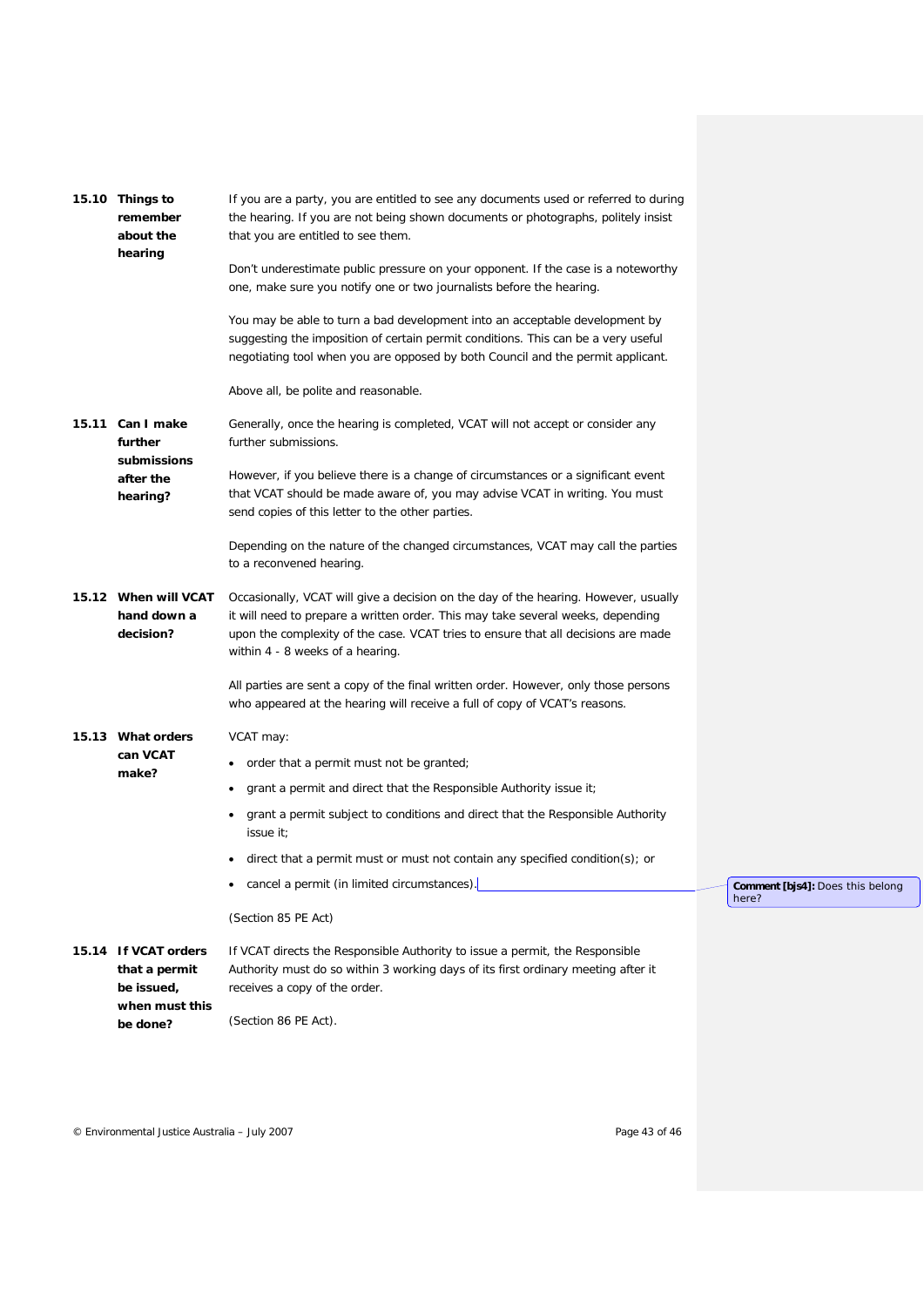### <span id="page-43-0"></span>**16.0 Costs**

<span id="page-43-2"></span><span id="page-43-1"></span>*16.1 Who pays the costs of the hearing?* Generally each party bears its own costs incurred in preparation and representation in a proceeding. (Section 109(1) VCAT Act) *16.2 When does VCAT award costs?* VCAT may order that a party pay all or part of another party's costs if satisfied that it is fair to do so, after considering: • the conduct of the parties; • the relative strengths of the claims made; • the nature and complexity of proceedings; and

• any other matter the Tribunal considers relevant.

#### (Section 109(3) and (4) VCAT Act)

In addition, where VCAT is satisfied that the proceedings have been brought vexatiously or frivolously, or primarily to secure or maintain a direct or indirect commercial advantage, VCAT may order that the person who brought the proceedings pay compensation and an amount for costs to any person who suffered loss and damage as a result. (Section 150 PE Act)

Failure to comply with a VCAT Practice Note may also result in an order for costs. (Clause 10, *Practice Note Planning and Environment List (No 1)*)

You should ensure that you have at least an arguable case (usually by obtaining legal advice) before taking proceedings to VCAT. It is also important that you conduct your case in an efficient manner. If not, you put yourself at risk of being ordered to pay the other party's costs.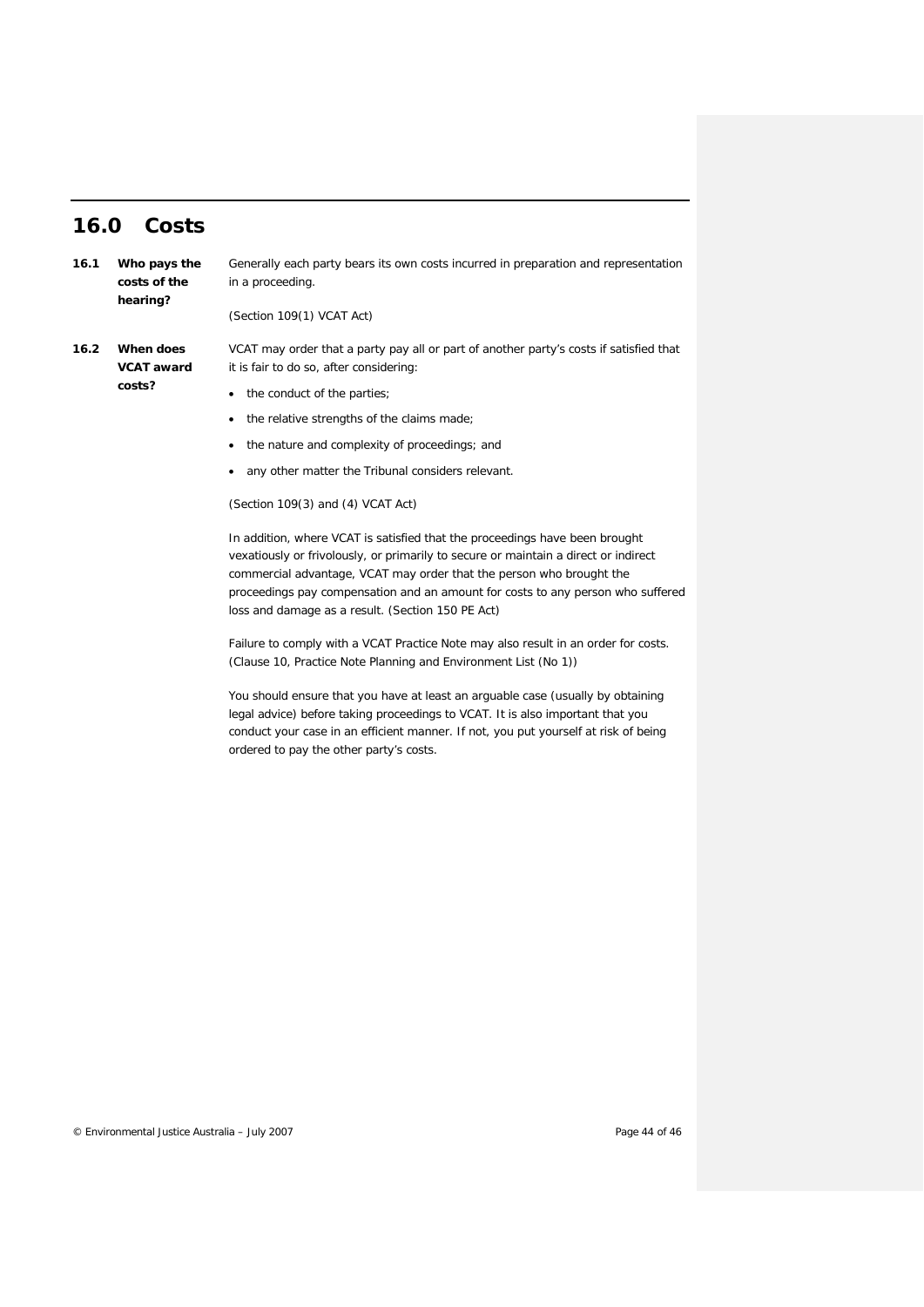# <span id="page-44-0"></span>**17.0 Appeal from VCAT decision**

<span id="page-44-4"></span><span id="page-44-3"></span><span id="page-44-2"></span><span id="page-44-1"></span>

| 17.1            | Can I appeal a<br><b>VCAT</b> decision? | A party to a proceeding may seek leave to appeal to the Supreme Court (or Court<br>of Appeal if the Tribunal included the President or Vice President) on a question of<br>law (section 148(1) VCAT Act). |  |
|-----------------|-----------------------------------------|-----------------------------------------------------------------------------------------------------------------------------------------------------------------------------------------------------------|--|
|                 |                                         | This avenue is very limited and you should obtain legal advice about your prospects<br>of success as soon as you receive an order from VCAT.                                                              |  |
| 17.2            | What time<br>limits apply?              | An application for leave to appeal must be made no later than 28 days after the day<br>of the VCAT order (section 148(2) VCAT Act).                                                                       |  |
|                 |                                         | If leave is granted, the appeal must be instituted within 14 days after such leave is<br>granted (section 148(3) VCAT Act).                                                                               |  |
| 17.3<br>On what |                                         | <b>Question of Law</b>                                                                                                                                                                                    |  |
|                 | grounds can I<br>appeal?                | This phrase is interpreted narrowly. For example, the Supreme Court is unlikely to<br>challenge VCAT's conclusions about the meaning words such as 'amenity'.                                             |  |
|                 |                                         | However, the Supreme Court may be prepared to entertain an appeal if you are<br>challenging the application of legal concepts such as 'nuisance' or the validity of<br>laws or regulations.               |  |
|                 |                                         | <b>Denial of Procedural Fairness</b>                                                                                                                                                                      |  |
|                 |                                         | A right to a fair hearing includes being given adequate notice of the matters raised<br>in the hearing and being able to put your case with as much detail as is reasonable<br>in the circumstances.      |  |
|                 |                                         | The key question turns on the concept of prejudice. For example:                                                                                                                                          |  |
|                 |                                         | • were you prejudiced by VCAT denying you the opportunity to ask questions of a<br>witness?                                                                                                               |  |
|                 |                                         | were you prejudiced by a witness ambushing you with new evidence at the<br>hearing without being given an adequate opportunity to test that evidence?                                                     |  |
| 17.4            | What orders                             | The Supreme Court may:                                                                                                                                                                                    |  |
|                 | can the<br><b>Supreme Court</b>         | affirm, vary or set aside the VCAT order;                                                                                                                                                                 |  |
|                 | make?                                   | make any order that VCAT could have made;                                                                                                                                                                 |  |
|                 |                                         | remit the proceeding to be heard and decided again by VCAT; or                                                                                                                                            |  |
|                 |                                         | make any other order it thinks appropriate.<br>$\bullet$                                                                                                                                                  |  |